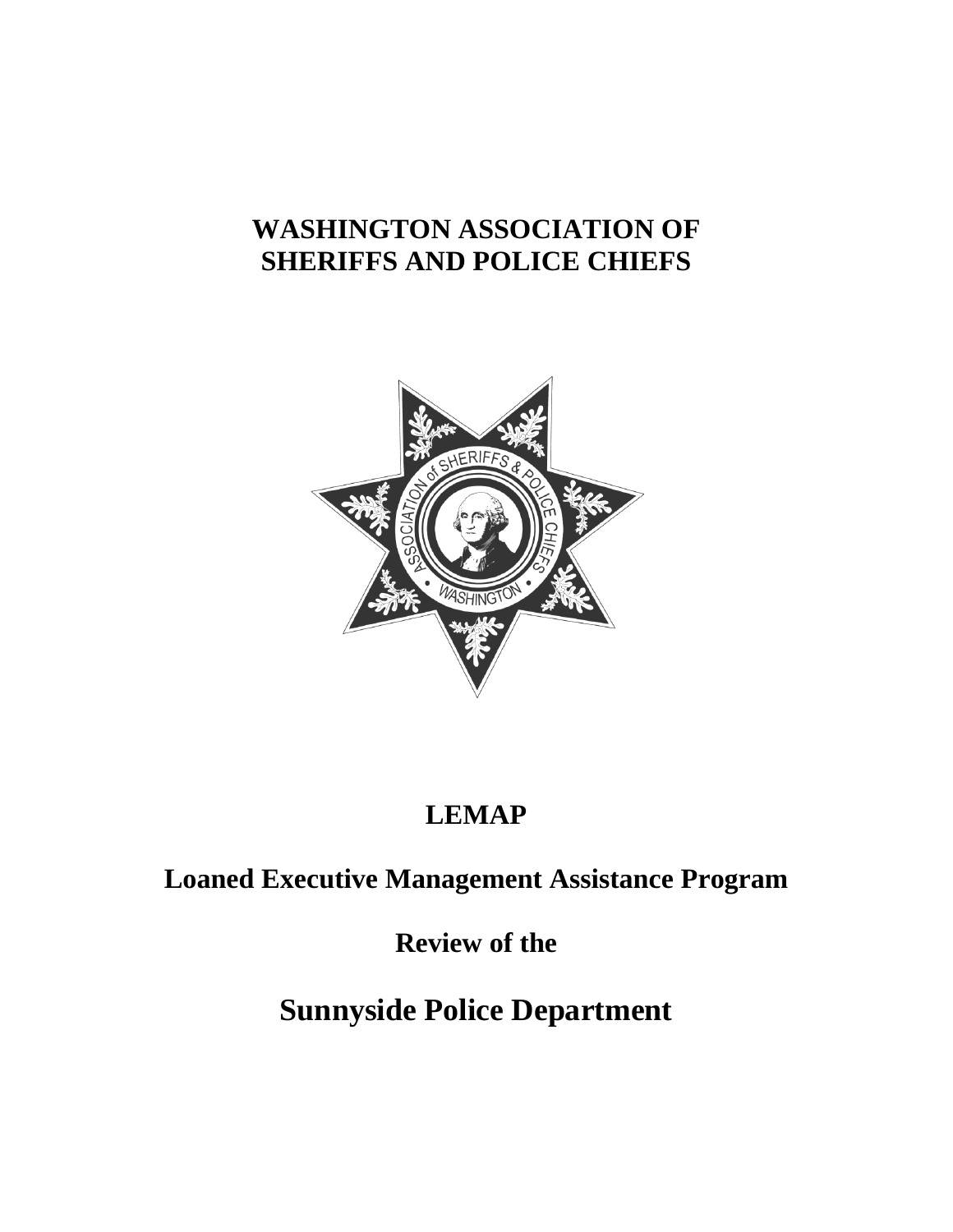## **INTRODUCTION**

The purpose of the Washington Association of Sheriffs and Police Chiefs (WASPC) Loaned Executive Management Assistance Program (LEMAP) is to provide management, consulting and technical assistance to Association members. LEMAP is an opportunity for administrators to receive a professional review of their organization's operations and management systems.

Methodology employed by assessors was primarily through one-on-one interview using WASPC Accreditation standards as a starting point for discussion. Volunteer assessors, made up of command and supervisory staff from Washington law enforcement, were invited to the LEMAP assessment based on experience and subject matter expertise. Officers working both day and night shifts as well as most employees working business hours were gracious enough to participate in the interviews which provided the team a redundant backdrop to gather information and draw conclusions about agency policy, protocols and operations.

The goal of this LEMAP review is to provide the Sunnyside Police Department with a critical look at the organization through the eyes of peer professionals. The resulting report should serve as a guide to identify areas in need of strengthening and highlight positive and innovative programs and practices. It is hopeful the Sunnyside Police Department (SPD) may use the information provided from this review to motivate the organization, improve internal and external services, and gain additional community support.

#### **The LEMAP team consisted of the following members:**

**Mark Mears** has been a police officer since 1983 and currently serves as the Assistant Chief with the Fife Department where he oversees Department Operations. Assistant Chief Mears has worked in all aspects of law enforcement operations and administration and is an active assessor for the Washington Association of Sheriffs and Police Chiefs LEMAP and Accreditation programs. Assistant Chief Mears received his MPA and MBA from City University, is a graduate of both the FBI National Academy and Northwestern University School of Police Staff and Command and has obtained Executive level certification through the Washington State Criminal Justice Training Commission.

**Mike Warren** is the Chief of Police for the City of Ephrata, Washington, serving in this position since 2009. Prior to this position, Mike served with the Washington State Patrol for 25 years, including 10 years as the Assistant District Commander in Wenatchee. Mike has participated as a LEMAP assessor since 2009. Mike has a B.S. degree in Human Resources Management and an Executive Masters of Public Administration. He is a graduate of Northwestern University of Police and Command and the Federal Bureau of Investigation's Law Enforcement Executive Development training.

**Cathy Munoz** currently serves as the Director of Communications for the City of Cheney, Washington and has worked for the Cheney Police Department since 1989. She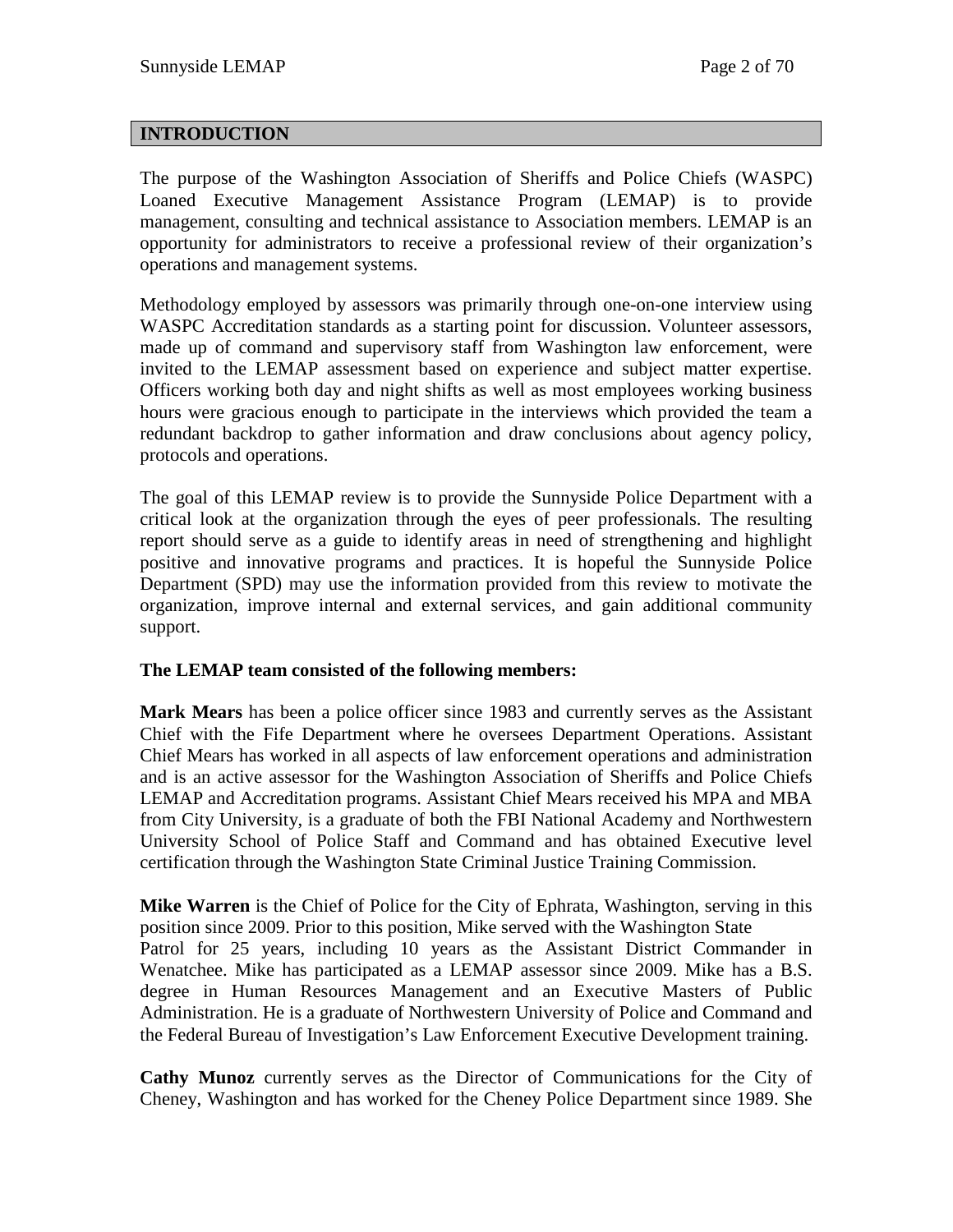is responsible for all aspects of the non-commissioned operations of the Department including a multi-agency dispatch center, records, technology, and jail administration. Cathy holds a Bachelor of Arts degree in Education from Eastern Washington University. Cathy serves as ACCESS TAC for multiple agencies and since 2008 and she has guided various agencies through eleven 100% compliant user and technical audits and has assisted numerous agencies achieve state accreditation as a mentor specializing in records management, IT and custody/ jail operations.

**Trevor White** is the Criminal Investigations Commander for the Kennewick Police Department, where he oversees operations for Property Crimes, Person Crimes, The Metro Drug Task Force, The Criminal Apprehension Team (CAT) as well as personnel assigned to the FBI Violent Gang Task Force and the US Marshal's Pacific Northwest Violent Offenders Task Force. Trevor earned a Bachelor's of Business Administration from Pacific Lutheran University prior to becoming a police officer in 1995 and is a graduate of session 249 of the FBI National Academy.

**Chris Guerrero** has been a police officer with the Kennewick Police Department since 1996 and currently serves as a Task Force Sergeant, K-9 Sergeant, and SWAT Team Leader for the Tri-City Regional SWAT Team. Chris has served as a department Use of Force instructor and assisted in developing the Kennewick Police Departments Taser program. He also has completed assignments as a Field Training Officer, Crimes Against Person's Detective and Proactive Street Crimes Team Detective.

**Michael Painter** is the Director of Professional Services for the Washington Association of Sheriffs and Police Chiefs. He served 32 years with the Kent Police Department where he retired as Deputy Chief. Mike has been certified in both state and federal courts as a forensic expert in Patrol Operations and has extensive experience in Investigations, Training, Finance and Budget, and he served as the Commander of the Basic Law Enforcement Academy from 1996-1998. He holds a MPA from the University of Washington and is a graduate of the FBI National Academy, FBI Law Enforcement Executive Development Seminar and Washington Command College.

## **GENERAL OBSERVATIONS**

In March 2013, Interim Chief Larry Dickerson invited a LEMAP assessment of the Sunnyside PD to conduct an operational and management assessment of his agency. The LEMAP process was advanced by Chief Dickerson and supported by City Manager Don Day in an effort to review and improve the agency. Chief Dickerson was primarily focused on asking the LEMAP team to help the agency move forward by comparing SPD current policy and practice with the WASPC Accreditation standards and industry best practices. The LEMAP team conducted the assessment over April 21 and 22, 2014. The results of team member's observations are contained in this report.

As the LEMAP team interviewed employees, the team encountered a welcoming and professional group of people that are committed to meaningful change and helping mold a new direction for the department. However, many of the employees expressed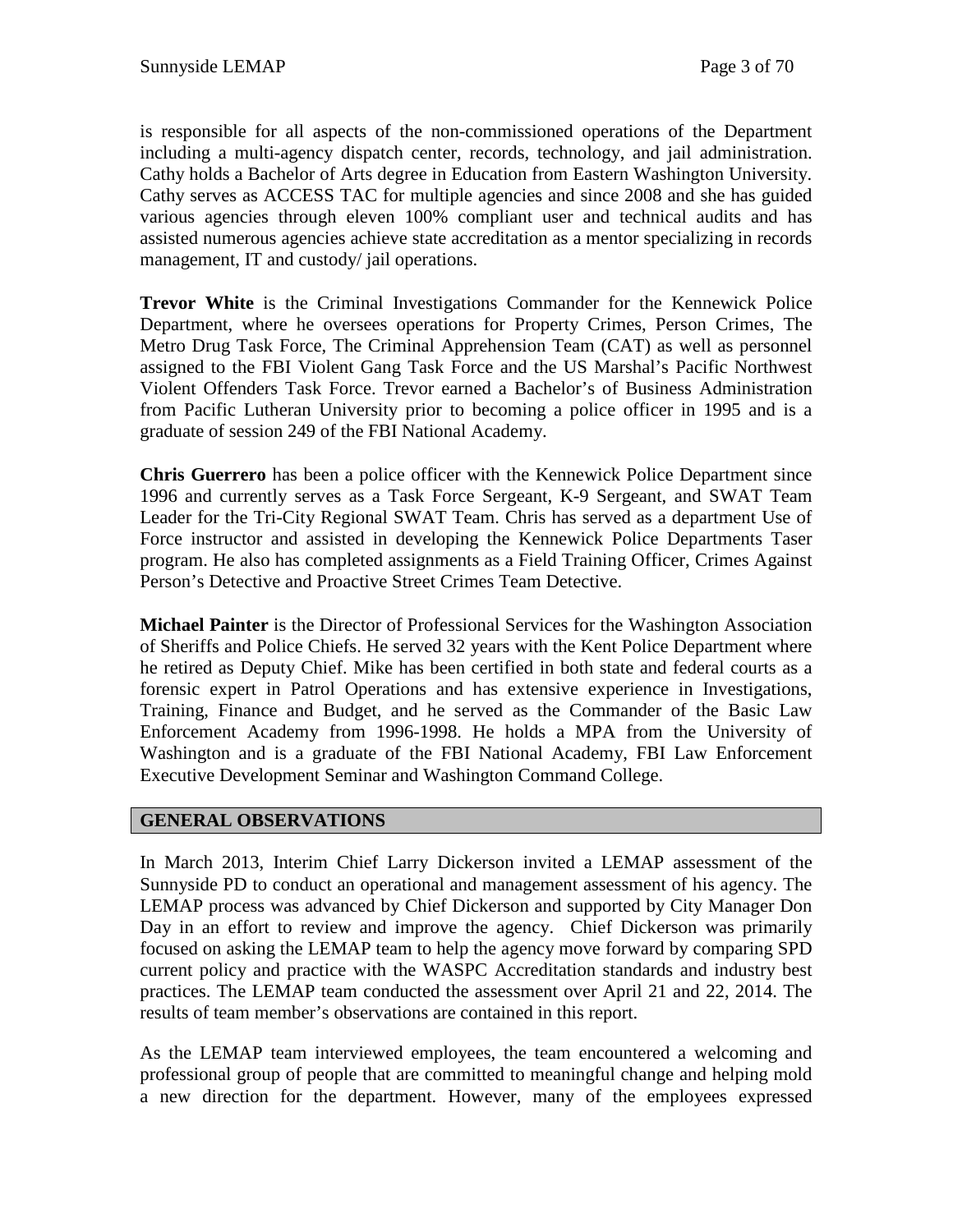frustration about the department being in a leadership holding pattern for the past three years as the city has struggled to recruit a police chief. Numerous employees expressed concern over a combative political environment in Sunnyside that has resulted in numerous city managers coming and going over the past 15 years. This "revolving door" of city managers, and the publicly adversarial relationship between council members, has had a detrimental effect on the police department and many described the dysfunction as being a primary cause that has discouraged qualified police chief candidates from coming to Sunnyside. Moreover, one recent city manager decided to split the jail and civilian staff away from commissioned officers and provide them with their own commander which has essentially created a feeling of segregation away from sworn officers for jail and civilian staff. This has been remedied structurally by providing these units a commissioned commander; however, an emotional separation between both civilian and commissioned staff was still palpable by the LEMAP team.

The primary objective employees want to see in their new chief is improved relationships with co-workers and restored community support and trust. Both civilian and commissioned staff expressed the desire to become whole again and not have corrections and dispatch feel like they have been pushed out of the department. Multiple SPD employees advised the LEMAP team that several married or divorced couples, and other family members, currently work for the department, which is not unusual in departments. When asked if these relationships within the department worked, most said it was fine; however, one pointed comment was, "it works until it doesn't work." As a whole, SPD members are very proud of the work that they do and don't feel like they are "broken."

Many SPD members also expressed a strong desire for stable leadership both in the chief's position and with city administration. Employees have experienced a department and city that have been on "spin cycle" and the perceived chronic lack of leadership has been extraordinarily detrimental to developing and working toward a meaningful vision. Employees hope that the new chief will take the time to get to know them and understand why they do some of the things that they do before making wholesale changes; however, the group did not express resistance to change. As with any organization, when change takes place all they ask for is communication and a logical explanation. Information needs to be delivered as personally as possible and not necessarily by email or the media. Employees cited several cases of major change, most recently the loss of the SPD K-9 program, that they learned about through a newspaper article. Open, timely and effective communication will obviously be welcome by every employee at SPD.

Along with the political tension in Sunnyside, most employees interviewed by the LEMAP team expressed varying levels of cynicism about the current climate and condition of the department. Many of those interviewed described a split department; one silo contains those supportive of Deputy Chief Schenk and his management style and the opposite silo contains everyone else. Some members were highly critical of the lack of leadership and direction within the agency and describe SPD as a ship with a broken rudder. Others were more sympathetic to Deputy Chief Schenck because of the instability of the city that was underpinned by problems in city hall. In recent months, SPD has gone through re-organization and two commanders (Schenck being one) now serve as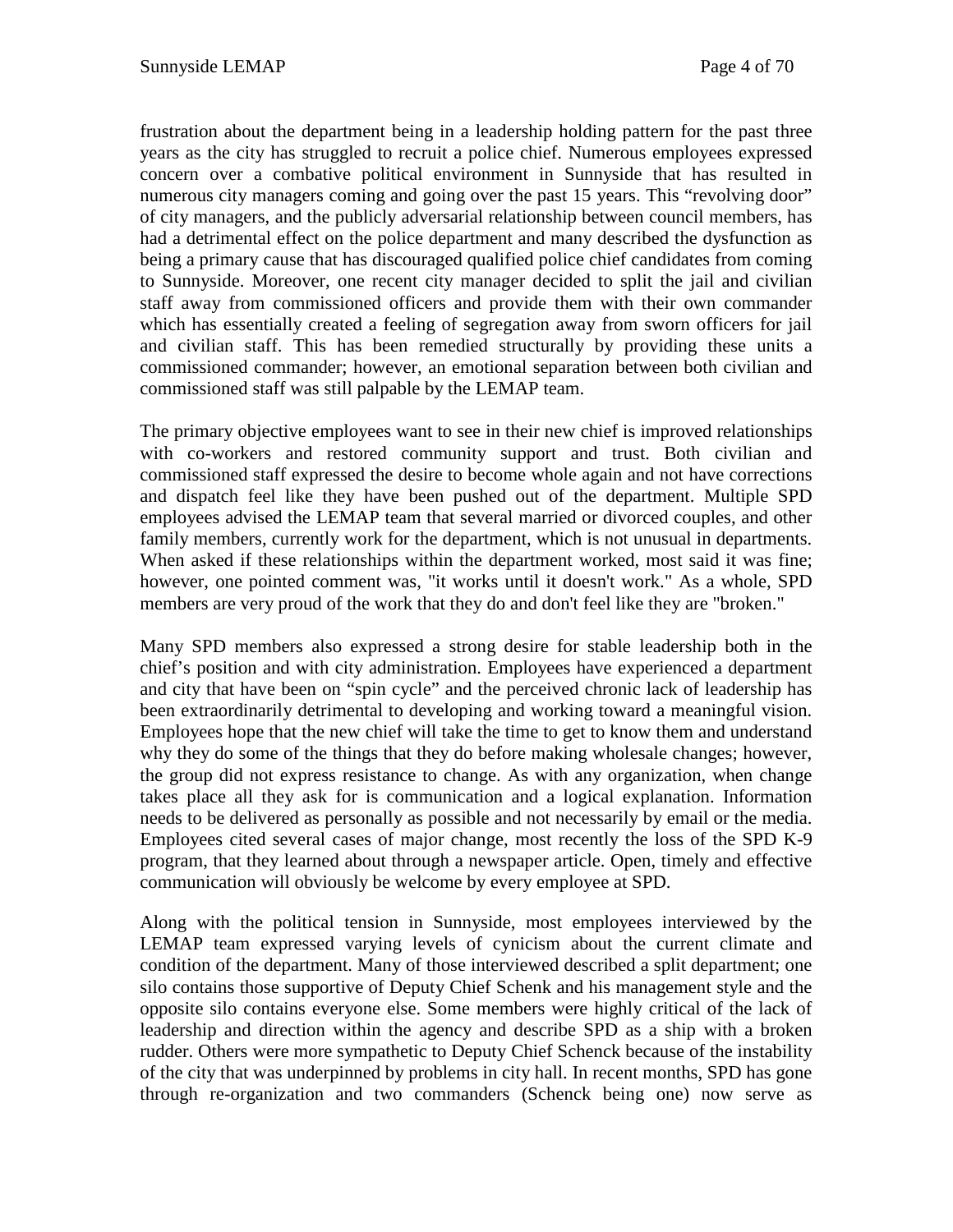assistants to the Chief. Clearly, for the agency to have any chance of moving forward the next Chief must find a way to blend the department into a cohesive team. To his credit, Schenck admitted and is very much aware that if Chief Escalera is to be successful he (Schenck) needs to move on. This is easier said than done; however, Schenck is actively looking for opportunities outside of SPD in an effort to help the department move forward.

Interim Chief Dickerson served in this role since January 16, 2014. Prior to him taking on this responsibility the department has been led, in an ongoing interim capacity since 2011, by Deputy Chief Phil Schenck who served under several city managers over three years. During multiple interviews Schenck expressed frustration with the fact that he was never assigned the title of interim chief and was not allowed to backfill a commander or assistant chief position to assist him with daily operation of the department. Consequently, the LEMAP team found that some administrative and operational tasks lapsed and the department operated in turmoil as various city managers maintained overall responsibility for the SPD and Schenck served as their assistant.

Prior to 2011 SPD was led by home grown internal police chiefs going back to the 1980's; Ed Radder from 2000-2011 and Walter Anderson from 1987-2000. The department has been through three different police chief search processes since Radder's departure in 2011 and recently extended a job offer to Albert Escalera who is currently a captain with West Richland PD. Escalera accepted the position and is scheduled to start as Sunnyside's next police chief on May 1, 2014.

Sunnyside serves a community of 16,045 and operates a police department, city jail and communications center. These functions are staffed by 30 full time commissioned peace officers (including two school resource officers and two gang officers), six reserve police officers, four hospital security officers (budgeted by the local hospital but managed by SPD) and fourteen civilians that cover corrections, dispatch and administrative support. SPD will soon be led by Chief Escalera, Commanders Schenck and Bailey, five police sergeants and one civilian sergeant. The agency is divided between Support and Operations with Bailey (recently promoted) holding command over Operations and Schenck over Support.

Patrol officers work 12-hour shifts (06-1800, 1800-06) with four days working followed by four days off. Squads are led by a Sergeant who generally has three assigned officers and are supplemented by a power shift officer that works from 1500-0300 and gang officers that work four 10-hour days. Staffing this type of schedule with the number of assigned officers is difficult. SPD is expected to cover vacancies generated through various types of leave and both specialized and in-service training with overtime. Interim Chief Dickerson indicates that SPD struggles with controlling/managing overtime.

SPD operates an 80-bed city jail led by a civilian sergeant and Commander Schenck who supervise four corrections officers and a corrections corporal. 24/7 dispatch services are handled by a dispatch corporal and four dispatchers who are supported during times of staffing shortage by corrections officers. Dispatchers are also expected to manage dual responsibilities as police dispatcher and the corrections control officer in charge of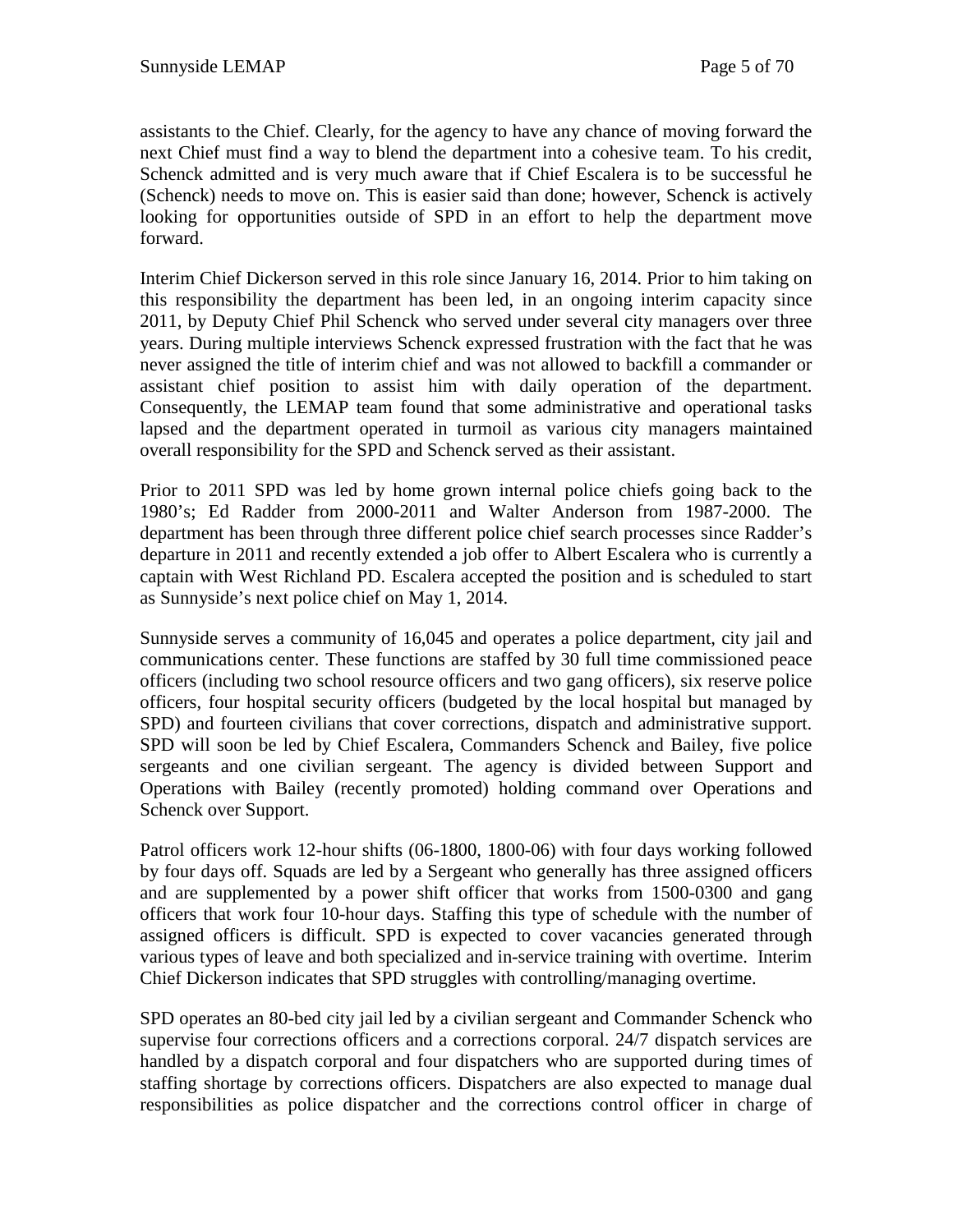controlling all ingress/egress into the city jail. Although a LEMAP is not intended as a staffing study, during our brief time at SPD the LEMAP team was impressed by the professionalism and competency of employees working in corrections and dispatch. Conversely, the team left SPD with significant concerns that those critical functions are staffed at alarmingly low levels that could compromise their safety or the safety of those that surround them. Both of these functions deserve much deeper review and analysis; and, if the city elects to keep them at their current status, should see that they are funded at safe and reasonable staffing levels.

SPD manages several specialized functions within the agency. Criminal investigations are handled by one sergeant and two detectives. With the exception of crimes against persons, most other crimes (both misdemeanor and felony) are investigated by patrol officers. Additionally, SPD provides one detective to the local narcotics task force (LEAD) and provides two officers to the Sunnyside School District. As mentioned above, two officers are assigned as pro-active gang enforcement and the agency supports one police K9 unit. SPD also sponsors a local SWAT team consisting of ten SPD members. The SPD 2013 annual report revealed that the ten-person team completed 201 hours of training and were involved in four (4) call-outs. SWAT is an aspect of organization function that requires a complete commitment by the city to be successful. Considerable documentation in chapter 4 is devoted to the current condition of SPD SWAT and provides recommendations to the new Chief moving forward.

Performance of both the specialized units and employees of those units is difficult to measure. The department's CAD and RMS, (Spillman), combines calls for service and self-initiated field activity, (both referred to as reports), into one metric. The LEMAP team found this type of terminology and the combining of reports and calls for service confusing and in need of review. Very few other agencies document activity in this manner.

Although the LEMAP team used the WASPC Accreditation Standards as a back drop to initiate our assessment, and all of the standards are needed for basic and successful operation of police departments, three areas of operation in every agency are viewed as critical: records management, training and the property and evidence function. These areas are critical because they are high liability, place the department in the public eye and often have a strong nexus to responsible agency operations and officer safety. SPD training, organizational structure, staffing and records management underwent an extensive review by team members and all areas were found to be deficient and in need of immediate attention. As with all sections of agency operations the LEMAP final report will share observations and make recommendations to help SPD become a safe and effective police organization.

The Lexipol policy manual system is the primary instrument that guides department operations. The system was launched in 2012 and still is labeled as a "*draft"* document because it has not been approved by the City Council or City Manager. This policy manual is exceptionally comprehensive and contains 545 pages. According to Commander Schenck, he has been the primary person to facilitate periodic updates to the manual as they have been received from Lexipol. Schenck admits that with few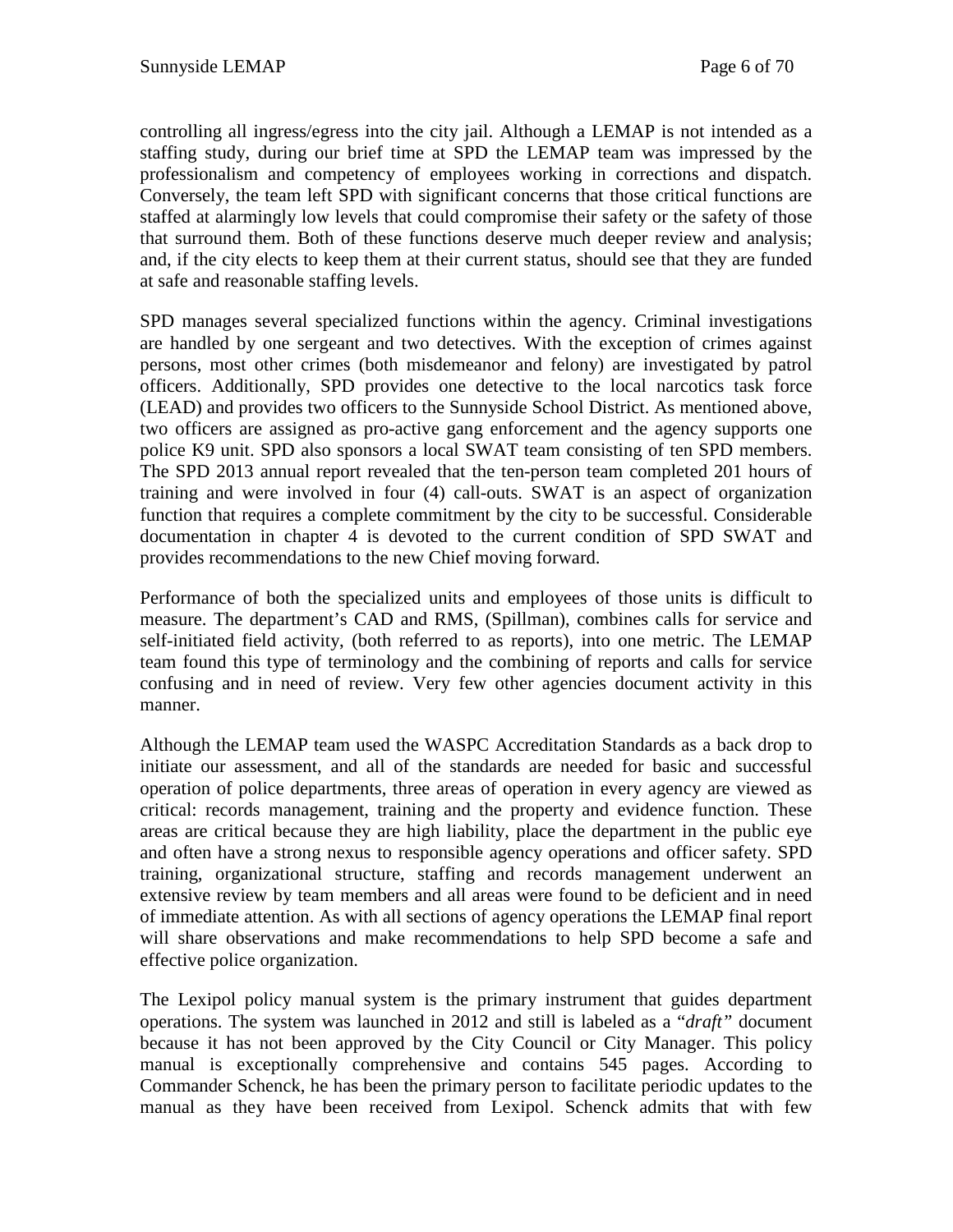exceptions he accepts most of the updates from Lexipol as written and submits updated policy to staff after they have been incorporated into the existing manual. For a policy instrument of over 500 pages this is highly problematic as carte blanche acceptance of changes, without modest local customization, can create irrelevant guidance as the agency tries to blend local custom and practices with the generic policy updates initiated by the California based Lexipol.

The LEMAP assessors found numerous areas of SPD policy that did not align to custom or practice (one of the more obvious was personnel section). Assessors identified employee responsibilities within Lexipol that the employees were not aware of, and also described personnel, systems or safety equipment that do not exist. Comprehensive review of the Lexipol manual must become a priority to ensure that agency policy is relevant and to remedy shortcomings and oversights in the generic language of the manual.

SPD also uses the Lexipol Daily Training Bulletin (DTB) system that provides short vignettes of training on agency policy. Each employee receives 30 DTB's per month, each taking 5 minutes or less to complete, and are expected to complete them within 30 days of assignment. Most agencies assign one DTB to employees per work day, as opposed to one DTB per calendar day, in an effort to optimize the effect of each training bulletin. The intent of the DTBs is to act as a refresher, followed by a short quiz on agency policy or contemporary legal issues. Even with DTBs, many employees were not clear on most aspects of SPD policy.

The SPD headquarters building and physical plant is clean and trustees perform the cleaning of the common areas. Information security in these common areas may be a concern and a possible violation of the CJIS rules when considering the use of trustees in the building.

Headquarters also contain two interview rooms, which also can serve as temporary holding cells. Although Lexipol contains policy on temporary holding areas, the policy appears to relate to temporary holding as a function of the jail, not holding room or cell activities as part of the headquarters building. Several concerns were raised regarding the use of these rooms and those observations are covered in chapter 19 of this report.

Police employees are naturally guarded and the LEMAP team stresses that the team's purpose is to help, not hinder, agency progress. As mentioned at the outset, SPD has experienced rapid succession of change in the past three years. Most police agencies fail to employ a critical constructive assessment of their agency and rely on the belief that "all is well" and that the tools for success rest within the agency. In the case of SPD it became clear to the assessors that the employees are well intended but have experienced an internal rotation of police chiefs for almost 30 years. The promotion of an external police chief presents a special opportunity and a new day for everyone at SPD. Chief Escalera and SPD staff may not agree with or execute all of the LEMAP recommendations, which the assessors understand and respect. However, by opening the door to review, SPD takes an important step toward effectiveness, transparency and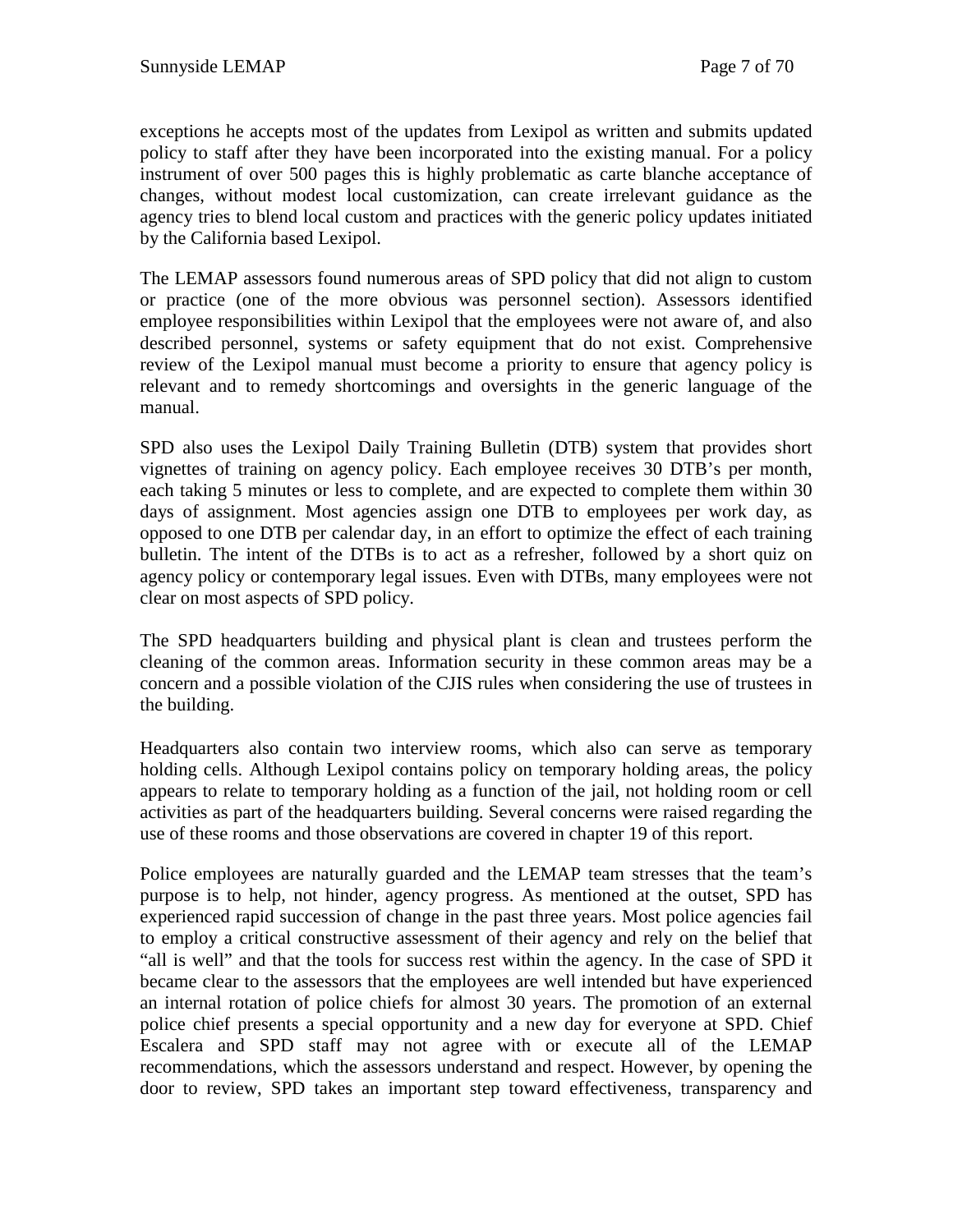elevated public trust. We applaud their courage, strength and willingness to authentically try to make SPD the best possible police agency it can be.

SPD has outstanding officers and support staff who appreciate each other and their community. They have been through some difficult times with a revolving door at the city manager position. Mr. Day is a breath of fresh air for their agency and employees feel the future is bright for SPD with new leadership in all the right positions for future success.

## **SECTION 1—ADMINISTRATIVE STANDARDS**

## **Chapter 1—Goals and Objectives**

## **WASPC Accreditation Standards:**

- *1.1 The agency has written vision and/or mission statements that define the agency's role.*
- *1.2 The agency has a strategic plan or written goals and objectives that are reviewed and updated at least annually and are available to all personnel.*

## **Assessor Observations:**

The majority of progressive police organizations in America operate from a high level road map when delivering police services. This road map is generally developed with input from all ranks and divisions within the department and the end product establishes direction for employees who are operating in a field that is fast moving and changing almost on a daily basis. All police employees want to be part of a successful team and by establishing an authentic organizational vision, created with employee input and underpinned by specific, measurable and accountable goals and benchmarks. Without an inclusive process and relevant final instrument to guide the good work of its employees the agency performs like a rudderless ship that is fractured by cynical and apathetic employees that genuinely want something better.

Unfortunately, Sunnyside PD does not participate in structured or periodic long term planning and is not operating under either a strategic plan or current goals and objectives that have been socialized within the department. The guiding principles of SPD are:

Mission statement: *The Sunnyside Police Department's mission is to serve and protect the community.*

Vision statement: *It is our vision that Sunnyside become the safest community in Washington State.*

Core values: *Trust, integrity and customer service.*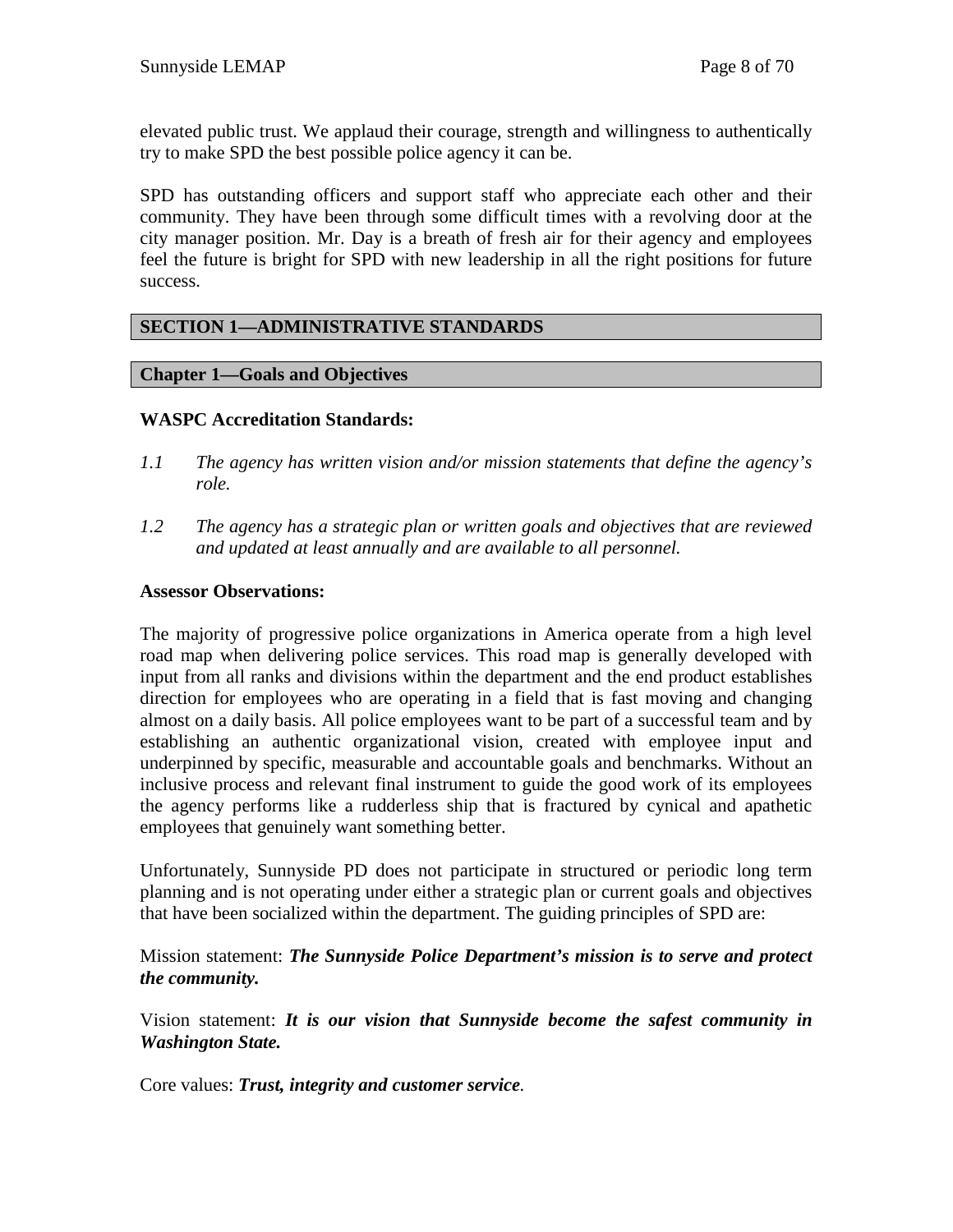Deputy Chief Schenck disclosed that some of the foregoing guiding principles of the core values were developed by him. He and Chief Radder developed the mission statement and with input from the sergeants and at times the city council he developed the vision statement. He indicated that attempting to create a sustainable process was difficult given the chronic changeover of city administration, and related individual expectations of each personality in regards to long range planning. Nonetheless, he believes that the last set of goals and objectives were developed for budget purposes in 2012 (by him and the sergeants) and the outcome of those metrics was never asked for. Moreover, given that Deputy Chief Schenck served as the acting chief for an extended period of time, without command level support, creating a strategic plan or establishing authentic and inclusive agency goals and objectives was simply not a priority.

## **Recommendations:**

- **1.1** Engage in a deliberate and inclusive planning process that results in updated and authentic mission, vision and value statements that all members of SPD find relevant. Engage the assistance of talent outside SPD to facilitate this process.
- **1.2** Create a strategic plan, or written goals and objectives that are specific, measurable and with accountability assigned to appropriate department members. Use the same process designed as above (inclusive and with the help of an outside facilitator). Develop a periodic (at least annual) review process to update or revise the metrics and publish the final document around the department and with easy access for review by employees.

# **Chapter 2—Role and Authority**

# **WASPC Accreditation Standards:**

- *2.1 The agency requires all law enforcement personnel to take and abide by an Oath of Office to support, obey and defend the Constitution of the United States and the Washington Constitution and the laws of Washington and the governmental subdivisions.*
- *2.2 Statutory authorization for the agency to perform law enforcement services is identified by the laws of the state of Washington and/or local ordinance.*
- *2.3 The agency has policies specifying legal requirements and procedures for any physical arrest completed with or without an authorized warrant.*
- *2.4 The agency has policies assuring compliance with all applicable constitutional requirements for in-custody situations including:*
	- *Interviews and interrogations*
	- *Access to Counsel; and*
	- *Search and seizure*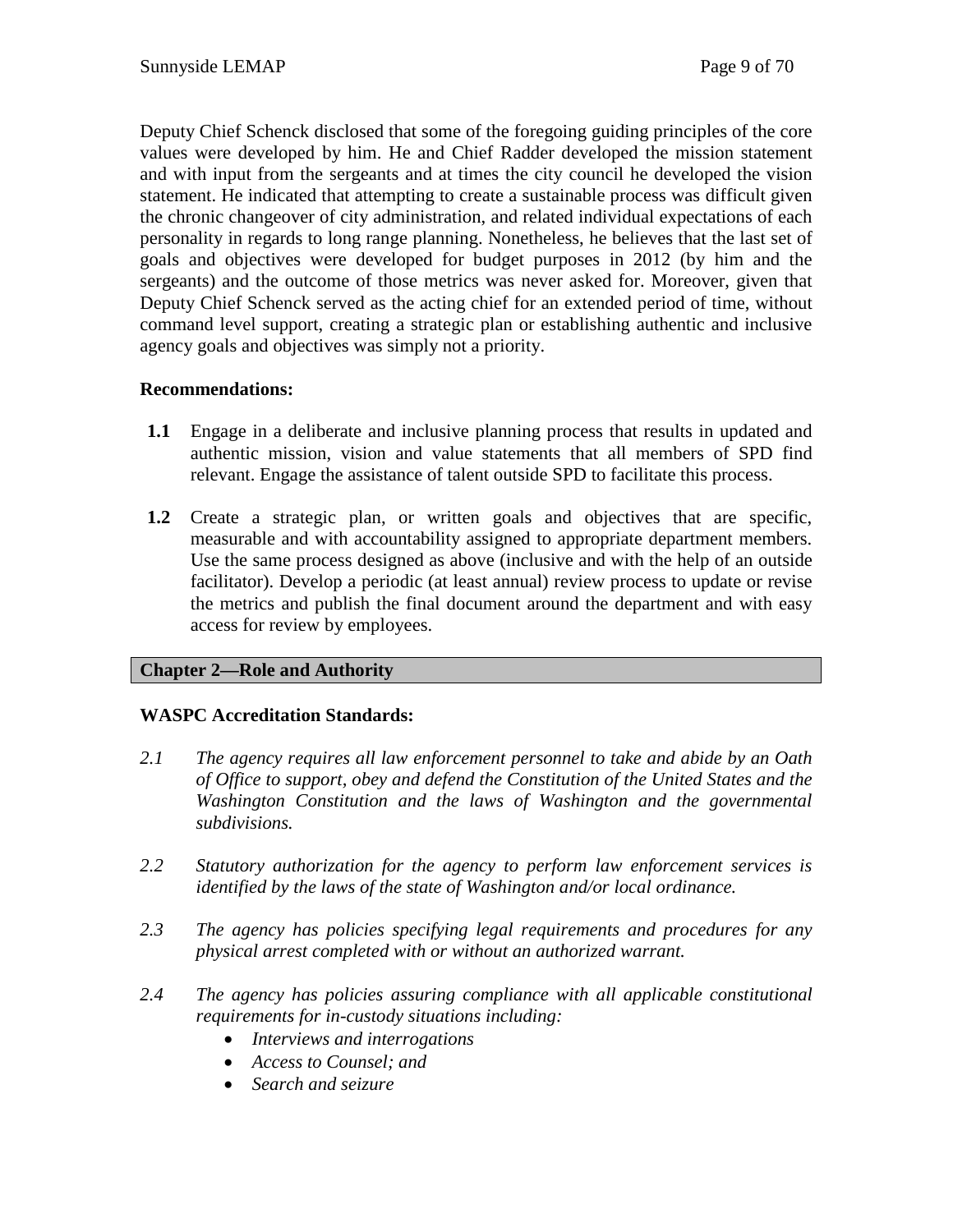- *2.5 The agency has policies governing search and seizure to include the following situations:*
	- *Search by consent*
	- *Stop and frisk*
	- *Search of a vehicle*
	- *Crime scene searches*
	- *Exigent searches*
	- *Inventory searches of seized vehicles or other property; and*
	- *Additional situations that may be authorized by the United States Constitution, Washington State Constitution, Washington Statues, or case law*
- *2.6 The agency has policies for conducting strip and/or body cavity searches that include:*
	- *Authority for conducting such searches with and without a search warrant;*
	- *Privacy provisions with search by same gender; and*
	- *Any required reporting procedures when such searches are conducted.*
- *2.7 The agency has policies and procedures concerning the arrest or detention of foreign nationals.*

## **Assessor Observations:**

One of the most important responsibilities of law enforcement is to ensure that citizen's individual rights are protected. Given the complexity and rapidly changing nature of criminal law and procedure, exceptional pressure is placed on law enforcement to ensure that the agency has a robust training program and whose employees are guided by authentic and relevant policies that are widely understood. This chapter requires agencies to have policies and procedures in place that formally authorizes SPD officers to do their jobs and requires policy that guides officers and protects the citizens of Sunnyside.

Prior to assuming fully sworn status, all SPD commissioned personnel take an oath of office affirming to uphold all laws. Enforcement authority is found in various places throughout the current SPD policy manual and RCW titles 9A and 10.

As previously mentioned, the Department utilizes a comprehensive version of Lexipol which provides policy for search and seizure. Agency policy also provides direction for constitutional requirements as well as interrogations and arrest procedures. Periodic training on SPD policy is handled through the Lexipol Daily Training Bulletins, which are intended to brief and test employees on a myriad of policy issues each work day. The DTBs are short and intended to take less than five minutes for each employee to complete. Even though most employees work much less than 30 days per month, all employees are issued 30 DTBs each month that must be completed. Most employees interviewed indicated that the DTBs were not very complicated but they were not current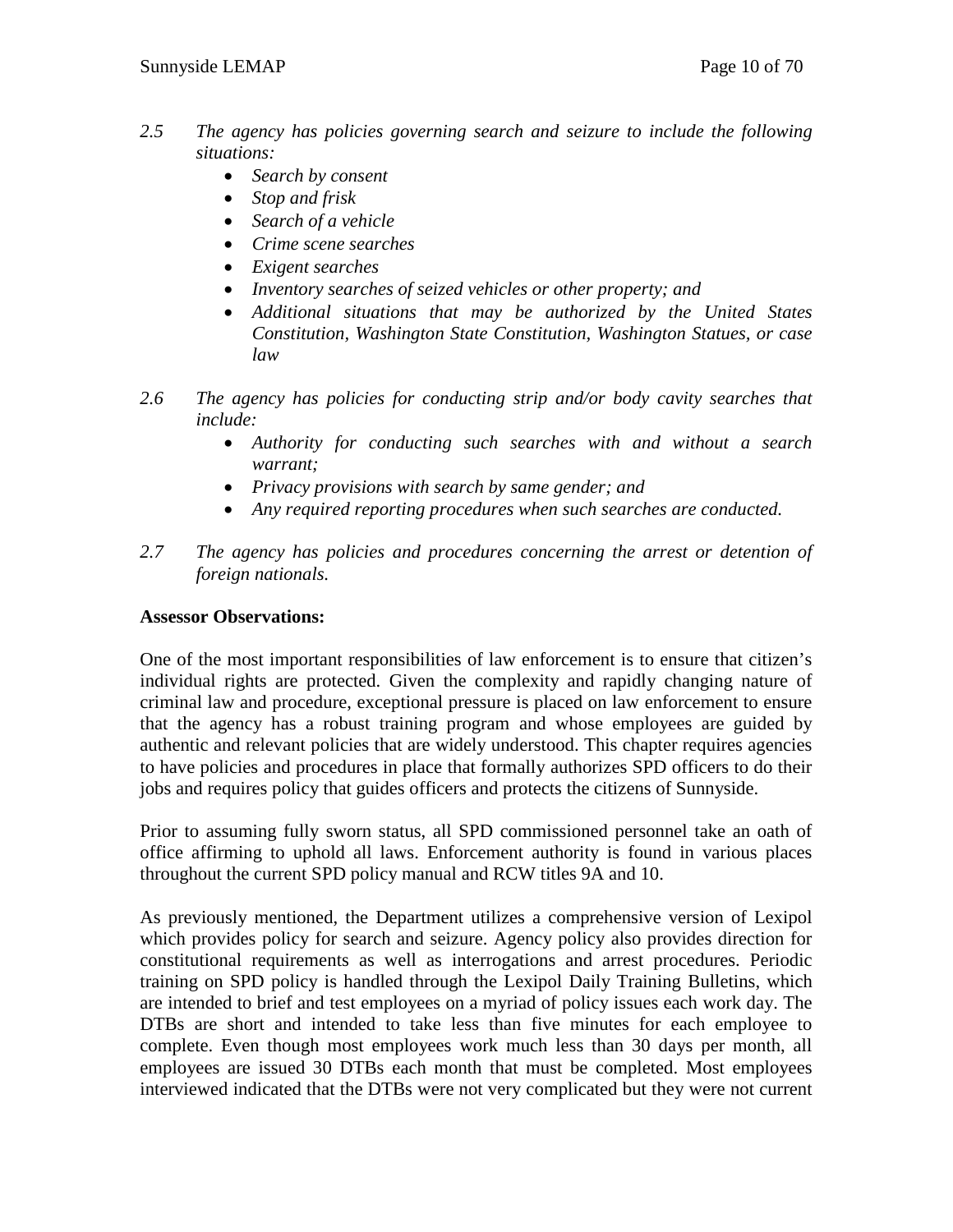on them because the number of assigned bulletins overtakes them. Although well intended, SPD staff could not produce an accountability system to ensure that assigned DTBs are completed. Commander Schenck indicated that he occasionally conducts a poll of the system and sends out reminder of delinquent DTBs to sergeants. Most sergeants interviewed indicated that such reminders do not occur with any frequency.

SPD policy states female officers will conduct searches on custodial females. SPD utilizes three female officers and three female dispatchers and clerical staff to conduct cross gender searches (and strip searches) of females. The female police officers reported having been trained in pat down searches but were uncertain on strip searches. Civilian staff was uncertain on initial training of either pat down or strip searches. Updated inservice training, particularly for civilian staff, on safe and effective searching techniques is non-existent.

SPD has six pages in their Lexipol manual of comprehensive direction concerning the arrest or detention of foreign nationals. As with other areas of SPD policy, training on the handling foreign nationals is handled by DTBs.

## **Recommendations:**

- **2.4** Provide annual in-service legal update training, beyond DTBs, to all SPD police officers on the handling of in-custody suspects. Separate in-service training for custody officers (jailers and dispatchers), beyond DTBs, on specific requirements for the handling of prisoners brought to the jail should occur at least annually.
- **2.5** Provide annual legal update training, beyond DTBs, to all commissioned police officers.
- **2.6** Provide and document initial training to all civilian employees expected to conduct pat down or strip searches of suspects, informants or prisoners.
- **2.6** Provide and document initial training to all officers expected to conduct strip searches. This training can be part of the FTO training process.
- **2.6** Provide and document periodic in-service training to all employees on safe searching techniques and strip/body cavity search protocols.
- **2.7** Provide periodic in-service training, beyond DTB's, on the handling of foreign nationals. Consider using the Department of State's website for online training materials.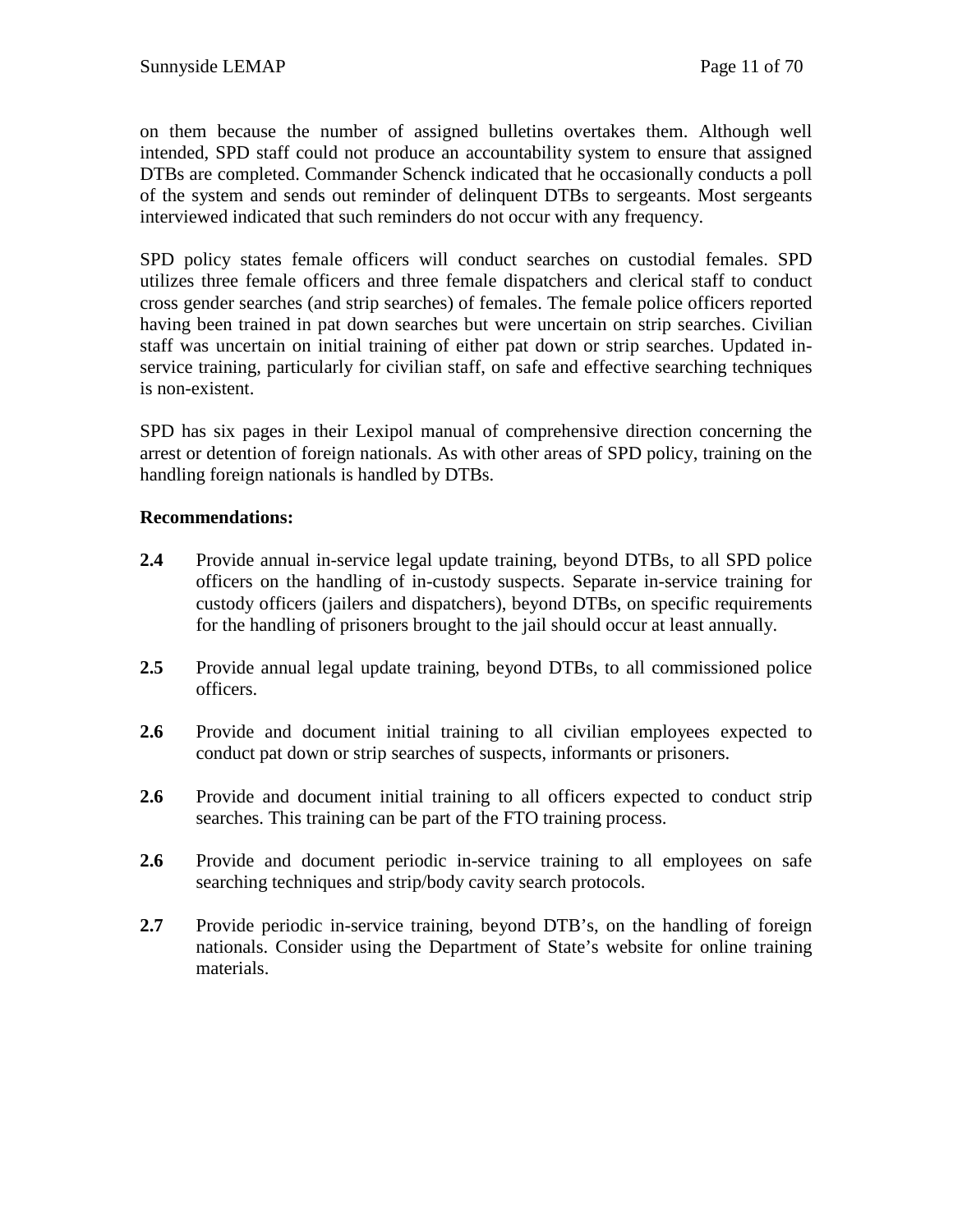## **Chapter 3—Use of Force**

## **WASPC Accreditation Standards:**

- *3.1 The agency has a policy directing personnel to only utilize that force necessary to effect lawful objectives.*
- *3.2 The agency has a policy stating Washington State Peace Officers shall only utilize deadly force when necessary and justified to effect lawful objectives.*
- *3.3 The agency has a policy governing the use of warning shots.*
- *3.4 The agency has a policy governing the use of less-than-lethal weapons.*
- *3.5 The agency has a policy requiring appropriate medical aid after the use of force, when an injury is known, suspected, or is alleged.*
- *3.6 The agency has a policy requiring personnel to submit a use of force report to the agency Chief Executive Officer or designee when they:*
	- *Discharge a firearm (other than routine training or recreational purposes);*
	- *Take any action that results in injury to another person.*
- *3.7 The agency has procedures for establishing a formal process in response to any incident where an officer discharges a firearm with the intent to use deadly force, or has a firearm discharge that causes injury or death. Policy and procedure should include at least the following:*
	- *Investigative responsibility and process;*
	- *Supervisory and management responsibilities;*
	- *Relief from duty of involved officer(s) pending formal review;*
	- *Notifications;*
	- *Media relations.*
- *3.8 The agency has a policy that requires only authorized weapons and ammunition shall be carried and/or used on-duty.*

#### **Assessor Observations:**

Any application of force by the police, particularly when viewed by the public, can be the subject of a loud and visceral reaction that places the police department under scrutiny and can lead to diminished public trust. Consequently, the amplified pressure of these applications require contemporary policies that are universally understood and regular in-service training that not only reinforces agency expectations but provides opportunities to exercise safe and effective techniques. Additionally, once force is used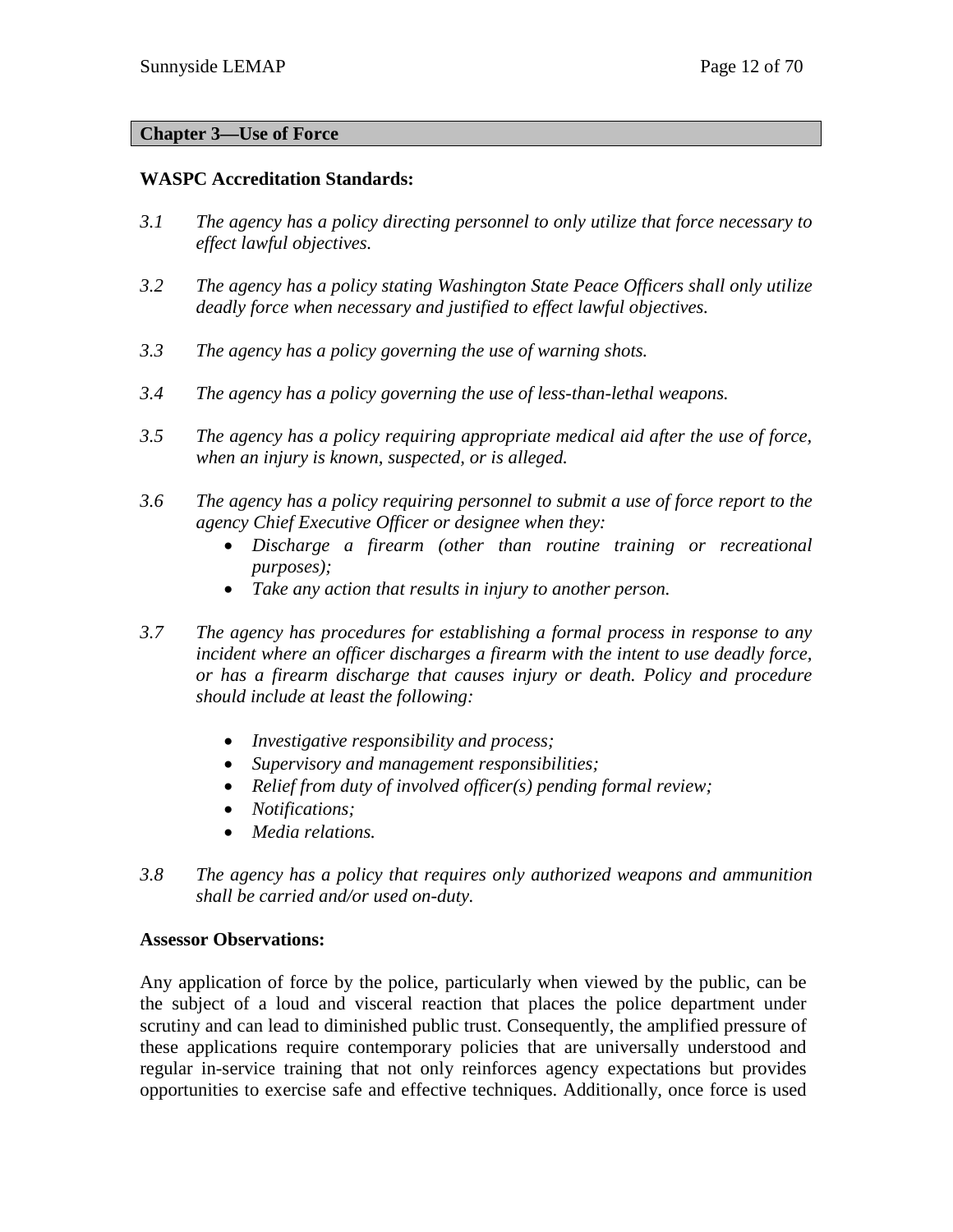the police must have responsible protocols that address care for the injured, document the actions of the employee and create opportunities for constructive review, assessment and remedial training to ensure that both the employee and local citizens are treated in a safe and responsible manner.

SPD policy 300.3.1 directs employees to only utilize the force necessary to affect lawful objectives and authorizes use of force options. Agency policy 312.5 discourages the use of warning shots and allows them only in the cases that the officer reasonably believes that they appear necessary, effective and reasonably safe. Generally, warning shots or shots fired for the purpose of summoning aid are discouraged.

SPD use of force policy references less-than-lethal weapons in section 308. The department utilizes tasers, bean-bag shotgun rounds, batons and chemical agents such as oleoresin capsicum spray. The department also utilizes 37 mm and 40 mm launching platforms for chemical and less lethal applications. Most officers interviewed indicated that they have participated in initial training completed by department personnel with these launchers. SPD has conducted recertification training on the taser; however, department members are not current with other less lethal weapons. Two officers interviewed by LEMAP assessors indicated that they have not been re-certified on the taser since initial training at the police academy. In the case of the shotgun/bean bag, baton use, OC and chemical agents/munitions there has been a lack of training/refresher for many years.

Agency policy appropriately directs personnel to summon medical aid as soon as practical in circumstances such as use of force, unarmed use of force, neck holds, and non-lethal force applications. The LEMAP assessors did not review case reports associated with use of force; however, interviews of officers indicate that they appear to consistently summon aid for the injured after any use of force application.

The agency's use of force policy specifically directs that supervising staff members review use of force when a firearm is used or an injury occurs. The officers are provided specific criteria to follow after each event. Each patrol vehicle contains a packet to complete once an officer involved shooting occurs.

Other than applications involving a taser and those incidents memorialized in an incident report, SPD does not utilize a stand-alone use of force reporting system to document and manage force applications. In the case of taser use, the officer must complete a use of force form specific to the taser. All other reporting related to force applications are solely documented through the general or investigative police report narratives. Policy directs that supervisors will review all use of force reporting within the police reports. There is no policy requirement or mechanism for command staff to review the use of force unless forwarded directly to the commanders and/or chief.

SPD operates under a comprehensive policy regarding officers discharging a firearm in use of force/deadly force situations. The policy provides use of force guidelines, notification of supervisors, officer relief of duty, requirement of review board. The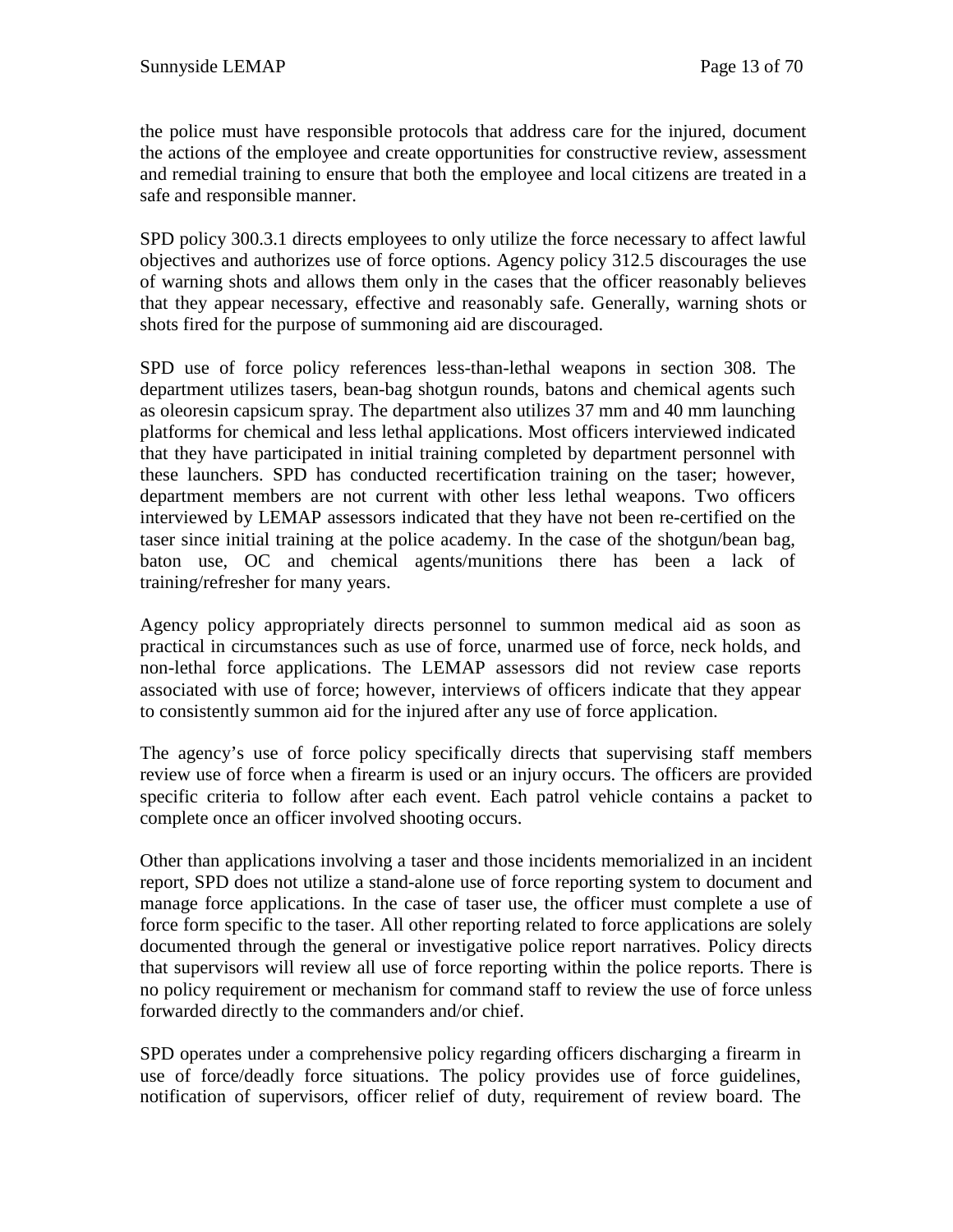policy speaks to administrative investigations and references criminal investigations; however, does speak directly to when, or how, a criminal investigation is assessed, generated or investigated. SPD has had multiple officer involved shootings over the last several years which underscore the need for universal understanding of agency policy and expectations as well as a need for annual training in this area. SPD *draft* policy 302.4 memorializes current procedures and reporting practices including the use of a shooting review board that utilizes multiple members including an external police officer. Results of the review board are forwarded to the chief.

The policy addressing authorized weapons is very specific on weapons allowed to be carried and states that the department issues one type of service weapon; Smith and Wesson MP .40 caliber pistol. Officers, however, are allowed to purchase their own firearms from an approved list of weapons developed by command staff. All on duty weapons must be approved by the SPD Rangemaster. Secondary carry weapons are allowed by the department. Both the handgun and ammunition must be approved by the SPD Rangemaster and supplied by the officer. The Department only provides ammunition for the primary duty handgun and range qualifications. Practice ammunition is not supplied by the agency and is a frustration for many of the patrol officers interviewed by the LEMAP team.

SPD policy 432 allows for the carry of patrol rifles by its officers. The department provides rifles for the officers to use pursuant to completion of training. Officers have the ability to purchase their own rifle from an established department list of AR-15 rifle systems. The officer must have prior approval of the Chief to carry their personally owned rifle on duty. Department owned patrol rifles must remain in the armory when not in use. Access to the rifles in the armory must be obtained through a sergeant who tracks the issuance to the officer for use.

Other than daily training bulletins use of force and deadly force policy or philosophy is not covered on an annual basis. Interviews of multiple SPD officers by the LEMAP team failed to produce an officer that could recall any recent training related to use of force and/or SPD's force policies.

There are specific persons, guidelines and information outlined in policy as to media relations following applications of force within *draft* SPD Policy 310. The department also has established a media policy outside of the use of force issues for the department which are covered in policy 346.

## **Recommendations:**

- **3.1** Conduct a comprehensive review of all SPD use of force policies. Once all policies are evaluated and confirmed as relevant, take training steps to ensure agency practice aligns with policy.
- **3.4** Conduct a needs assessment on all weapons systems available to officers and ensure that regular training is provided on all approved and supplied systems. If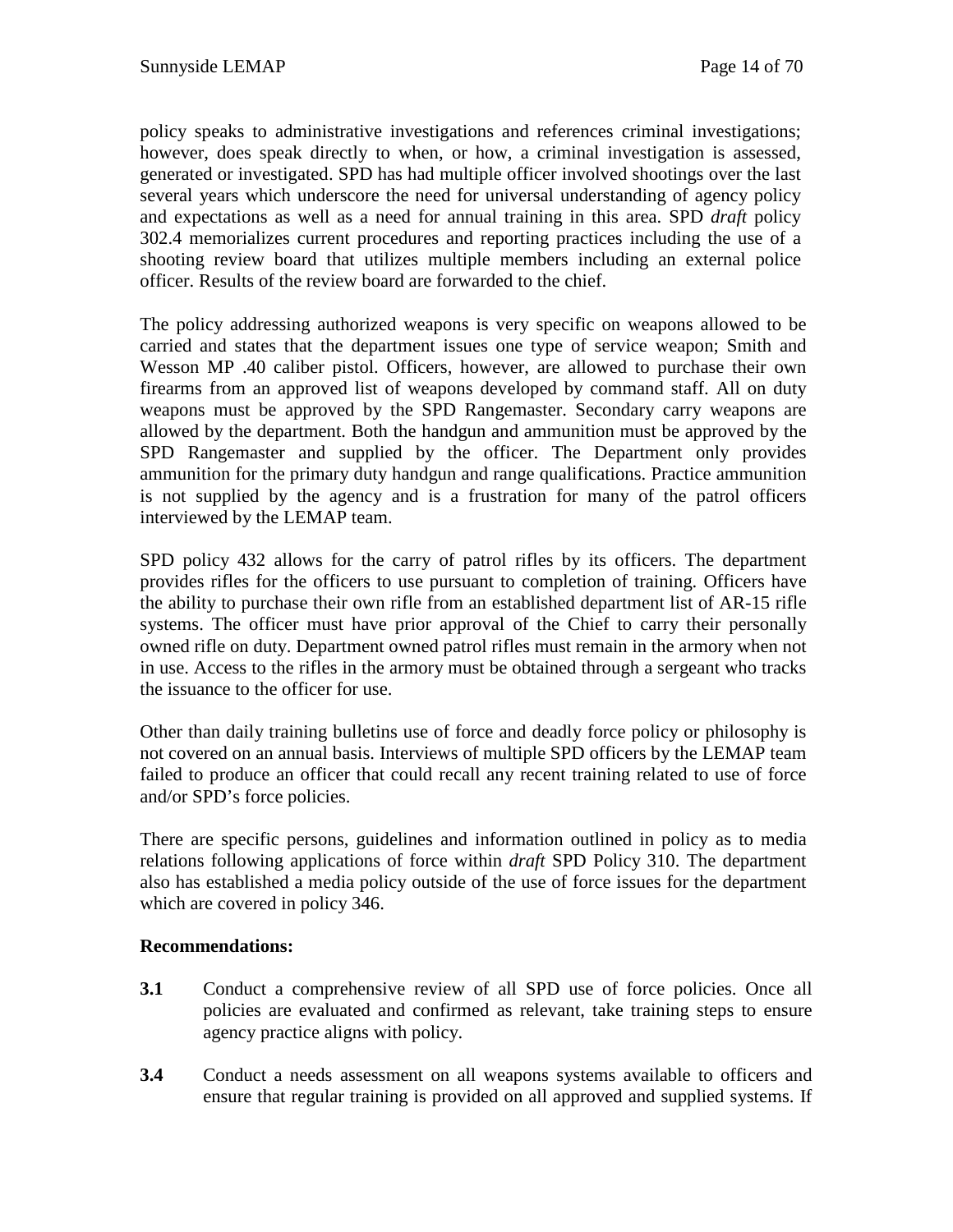the system is approved SPD is responsible for it and should both supply the weapon and consistent related training to officers. Ensure that officers are aware of consequences inherent to the use of personally owned weapons used in an official capacity.

- **3.6** Develop a Use of Force reporting form that captures critical data elements for review and analysis purposes. Ensure the forms are completed promptly and are routed to the chief and are used to shape future training including both defensive tactics and firearms.
- **3.7** Under the direction of the permanent chief, review protocols for response to all deadly force applications. Provide agency training on the protocols.

#### **Chapter 4—Management, Staffing, Organization and Utilization of Personnel**

## **WASPC Accreditation Standards:**

- *4.1 The agency has a protocol and procedures for situations including the following:*
	- *Absence of the Chief Executive Officer*
	- *Exceptional situations involving different specialty units deployed in a common joint operation*
	- *Routine, day-to-day operations*
- *4.2 The agency has a policy that requires personnel to obey any lawful order of a superior officer and also addresses conflicting or unlawful orders.*
- *4.3 The agency has a policy that requires an annual management review and analysis, with final review approved by the chief executive officer, of the following incidents:*
	- *Vehicle pursuits*
	- *Use of force events*
	- *Internal investigations*
- *4.4 The agency has a system of written directives that includes procedures for developing, approving and disseminating directives to all personnel. The system will include:*
	- *Methods for tracking changes and archiving prior versions of policies;*
	- *A process that confirms receipt of directives by affected personnel.*

#### **Assessor Observations:**

The Sunnyside Police Department is a department in transition. By way of refresher, over the last several years it has seen the retirement of a long standing Chief, the Deputy Chief completing interim work and most recently a contract Chief coming in to assist the department. In addition there has been a significant restructure for the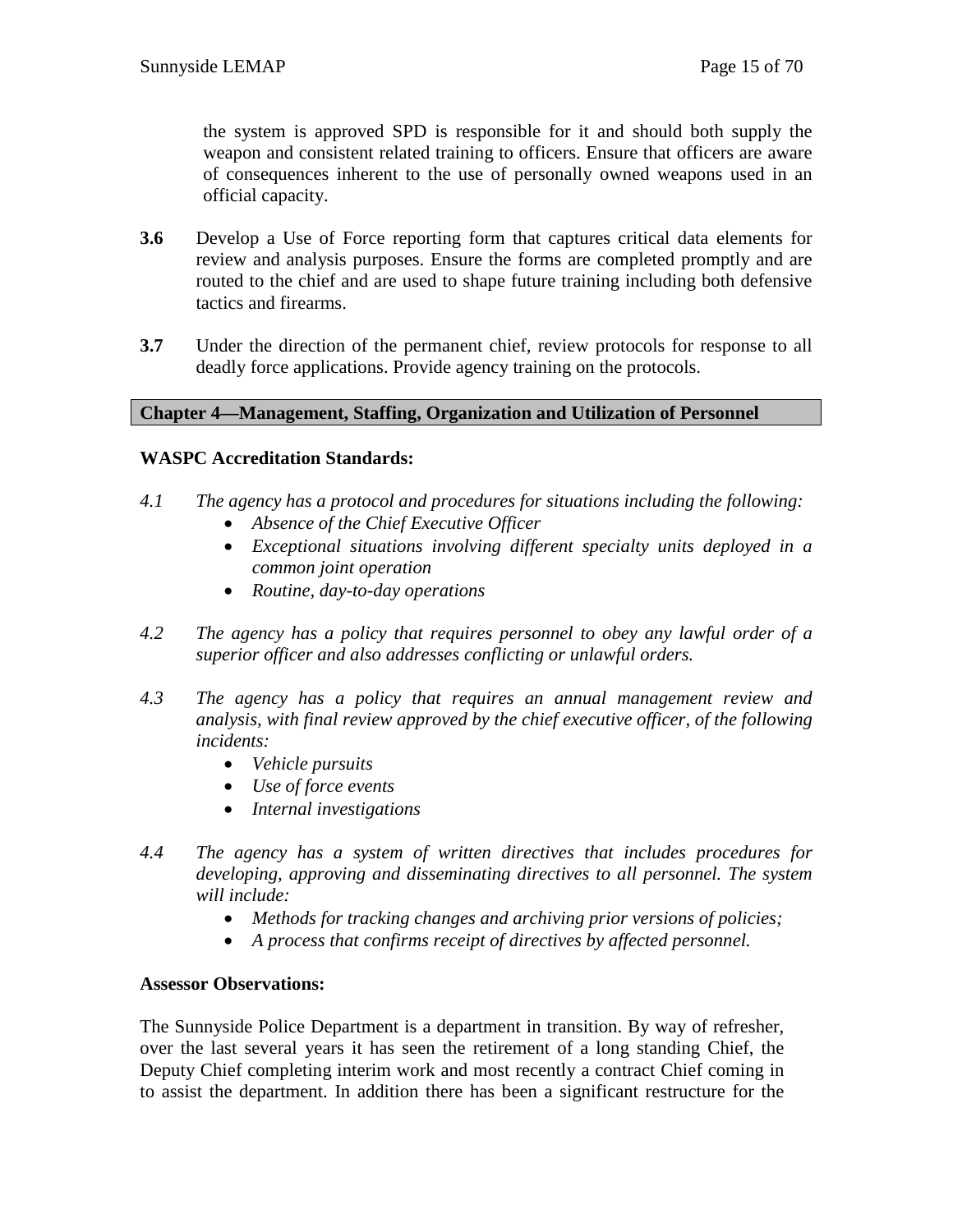department with the Deputy Chief position being eliminated, and the creation of an Operations Commander and a Support Services Commander. These two positions will direct report to the new Chief of Police who assumes his position beginning May 2014. With these changes the department assumes an organizational model that is relatively flat in nature, typical of many agencies this size.

Patrol Sergeants supervise two day shift and two night shift squads of officers that work 12 hour rotating shifts. The squads are composed of one sergeant and three patrol officers. Supporting the squads is a K9 unit, Student Resource and power shift officers. SPD also operates with a complement of eight reserve police officers utilized to assist patrol and 12 explorer scouts that assist with much of the department community outreach and crime prevention activities.

There are two sergeants who report to the Support Services Commander; a sergeant of detectives and a sergeant that supervises four corrections officers and four communication/radio dispatchers. The sergeant of detectives supervises three detectives, two officers assigned to the SPD gang unit, one data entry position and four security officers at the city hospital that are assigned to the police department but are accountable to only the hospital. The sergeant of corrections and communications also has two record receptionists under his supervision.

Currently the department has a commissioned staff of 29. The total authorized number for staff is 31 which will include the new Chief and a future police officer position. SPD has essentially no administrative support to the Chief of Police or Commanders. Although once part of the organization, this type of support position has been eliminated through attrition and difficult budget times.

As found in other agencies, what was apparent during the LEMAP assessment of SPD was the movement and consolidation of workload due to the prior economic downturn and related funding shortfall. This department was significantly impacted due to the increased gang activity that began occurring at about the same time as the great recession.

Department staff seemed energized with prospects afforded by a new Chief coming from the outside while yet maintaining a sense of the Sunnyside Police Department history. Department members seemed very pleased with the recently hired City Manager and his engagement with the police department. They felt the contract interim Chief of Police has done well in his position to avert or stem further issues arising from the absence of a permanent Chief. Most persons interviewed by the LEMAP team expressed that the department needed a new chief with fresh ideas, someone who can create continued stability within the department and one who has the skills and tools to move the department forward into the future.

## *Position Specific Information*

The Sunnyside Police department utilizes their own in-house gang unit consisting of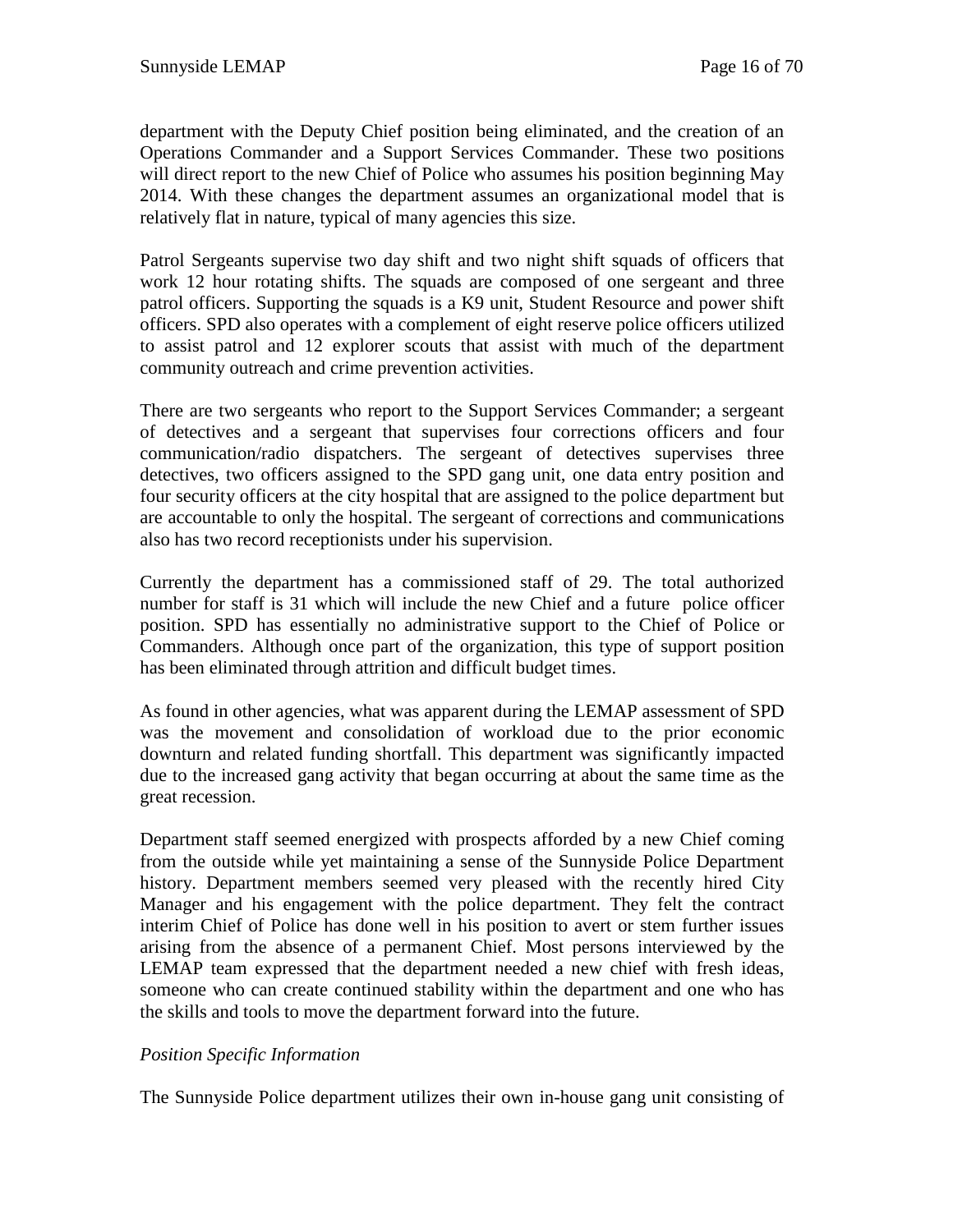two uniformed officers. These officers, along with the position that functions as both a crime analyst and evidence property clerk, work on gangs and gang related activity. They do periodically share intelligence with the regional gang and the regional drug task force.

SPD experienced a substantial increase in gang activities along with multiple shootings between 2010 and 2011. Consequently, the interim Chief and select supervisors and officers created a "gang plan" to address the increase in violent crime and activity. Many department members credit the interim Chief with developing an effective strategy to address this problem which utilized multiple city resources. Enforcement activities included amplified numbers of field contacts and the use of innovative compliance measures and suppression activities (which included the development of a SWAT team and a local gang unit that is responsible for monitoring and investigating gang activity). Additionally, when gang activity or impacts are recognized, the patrol units, detective unit and crime analyst are alerted and take action on the specific problem. Consequently, and largely due to proactive enforcement by department members, there has been measureable reduction in gang activity.

Growing out of the need for additional tactical support in its gang efforts, SPD formed their own SWAT team. By their nature, SWAT teams are a labor intensive specialty that requires an unwavering financial commitment. The agency must properly supply basic training and equip each team member and once the team is fully operational allow appropriate in-service training time monthly. The SPD team only drives tactical vehicles and is comprised of seven entry operators, one precision marksman, two crisis negotiators, one reserve (officer) operator/tactical medic (this member is a fire department employee) and one tactical medic who is not a commissioned officer (also a fire department employee). Of the eight tactical operators two are team leaders and two are assistant team leaders. Sergeant Chumley is currently assigned as the Incident Commander but it is not clear to the LEMAP team if he serves in an active SWAT role on the team.

LEMAP interviews of current and former team members revealed that the SWAT team trains for a very limited number of hours each month. In some cases, depending on the patrol schedule, not all members are allowed monthly training. The SPD 2013 annual report indicates that their SWAT team deployed four (4) times in 2013 and team members experienced (on average) 20 hours of training per member (201 total hours/10 team members) for the year. All training has been developed in-house and there has not been outside instructors or external training provided to members for multiple years. The LEMAP team learned of one officer who resigned from the team due to inadequacy of training and obsolete tactics still being taught and employed. An example of an outdated and unsafe tactic being employed by team leadership is that of dynamic tactical entries in response to crisis events; as opposed to the accepted law enforcement best practice of surround and call out.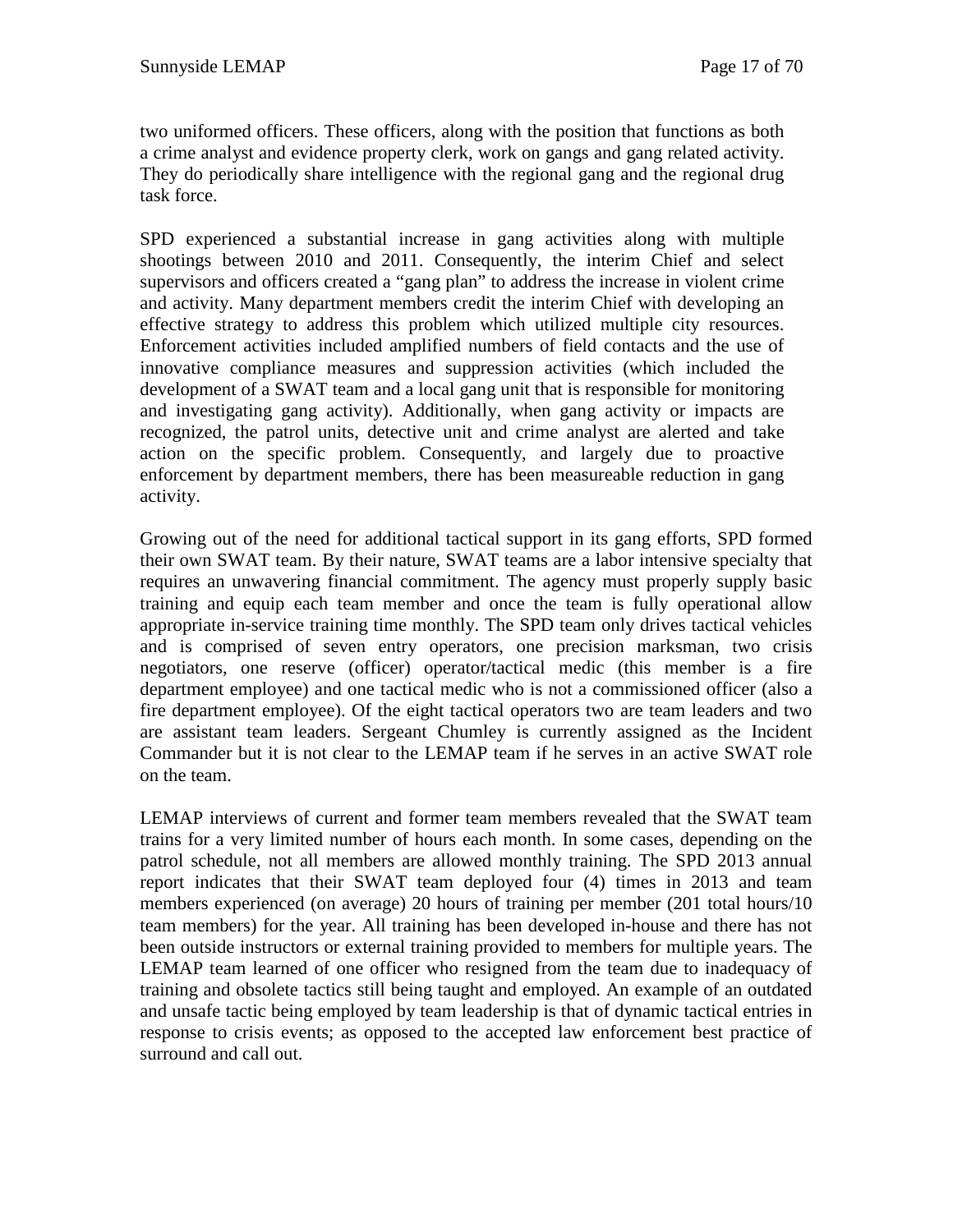In addition to desperate training shortcomings the LEMAP team found significant equipment deficiencies as well. For example, current and former team members complained that equipment such as air purifying respirators (gas masks) are not routinely fit tested and filters are not replaced upon expiration. Additionally, team members are not supplied adequate training ammunition and in some cases are expected to simulate gunfire by pointing their fingers and shouting "bang."

Because of the substantial commitment, most agencies in Washington are part of regional teams that share resources and require a fraction of the personnel commitment necessary for a full team. Additionally, SWAT teams receive ongoing support if the return on investment (ROI) is justified by an ongoing and consistent need within the jurisdiction. The LEMAP team finds this level of training far below industry standards and four callouts per year, even with a gang violence problem, does not justify the ongoing investment of a full time tactical team.

The SPD policy identifies 3 levels of capability/training (Policy 408.2). As with many areas of operation, there are significant gaps between policy and agency practice:

**Level 1**—A Level 1 SWAT team is a basic team capable of providing containment and intervention with critical incidents that exceed the training and resources available to line-level officers. This does not include ad hoc teams of officers that are formed around a specific mission, detail or incident (e.g. active shooter training). Generally 5% of the basic team's on-duty time should be devoted to training.

**Level 2**—A Level 2 Intermediate level SWAT team is capable of providing containment and intervention. Additionally, these teams possess tactical capabilities that exceed Level 1 teams. These teams may or may not work together on a daily basis, but are intended to respond to incidents as a team. At least 5% of their on-duty time should be devoted to training with supplemental training for tactical capabilities above the Level 1 team. (Part-Time Team)

**Level 3**—A Level 3 advanced level SWAT team is a SWAT team whose members function as a full-time unit. Generally 25% of their on-duty time is devoted to training. Level 3 teams operate in accordance with contemporary best practices. Such units possess both skills and equipment to utilize tactics beyond the capabilities of Level 1 and Level 2 teams. (Full-Time Team)

The SPD SWAT Team would generally be identified as a Level 2 team based on employee interviews. The monthly training hours for the SPD SWAT Team would need to increase their monthly hours to meet this policy. Current National Tactical Officers Association (NTOA) standards suggest:

- New member initial training: Minimum 40-hour Basic SWAT course
- Monthly: 16-40 hours critical skills maintenance based upon mission capabilities and current operational tempo.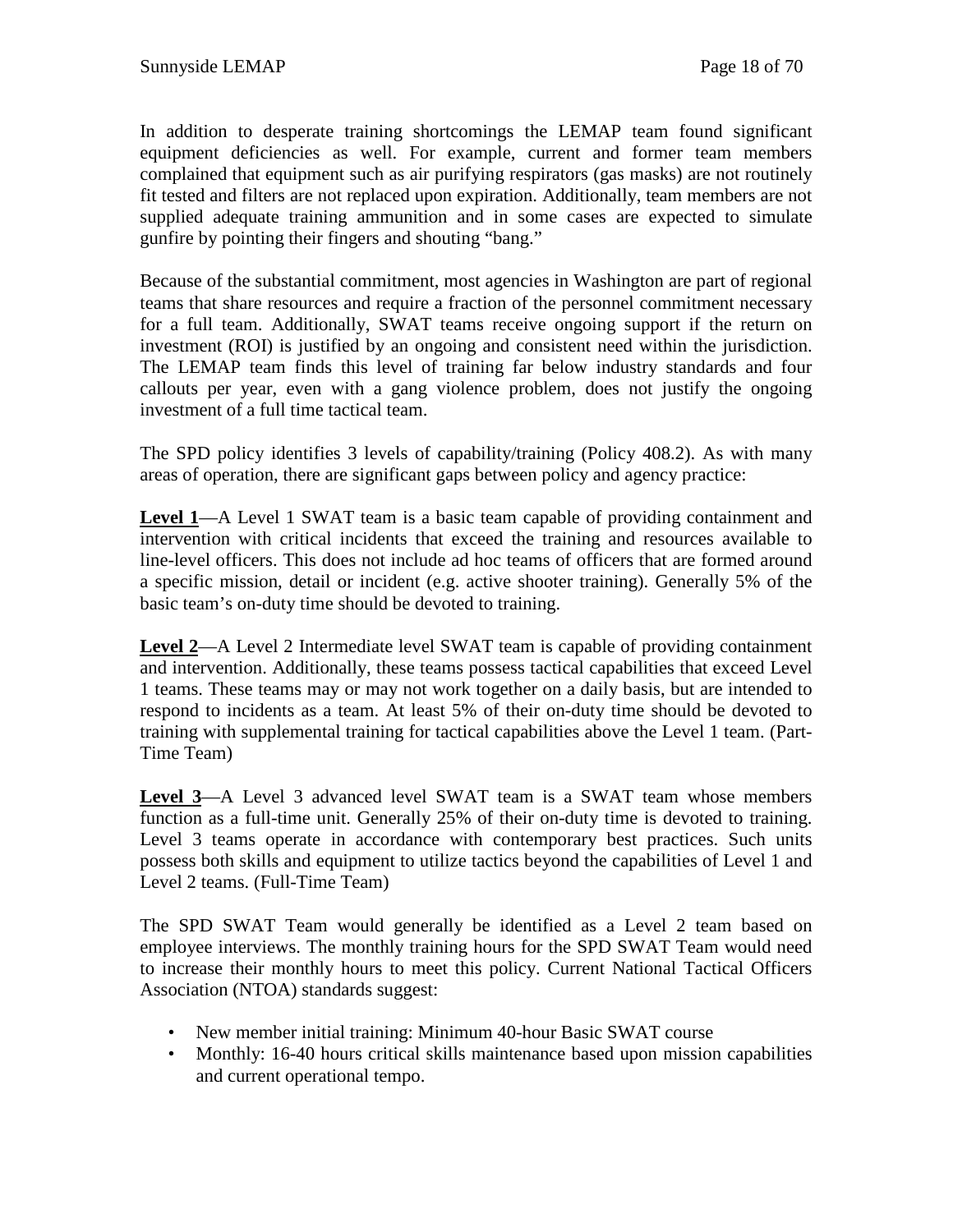- Specialty assignments: Critical skill training such as long rifle, tactical emergency medical support, explosive breaching, etc. should be in addition to the above listed hours. These additional training hours should be based upon the specialized assignment of the operator and any state requirements or certification process that is required of them,
- Annual: Training attended by all members to address consistency in tactics and procedures, that may consist of lecture, drills and exercises lasting up to 40 hours.

Employee interviews also revealed that SPD SWAT has not had any type of updated operational procedures manual or operational guidelines since 1999. The 1999 manual appeared to once proscribe operational protocols for high risk operations, but has since gone stale. SPD Policy 408.3.3 states, "This department shall develop a separate written set of operational procedures in accordance with the determination of their level of capability, using sound, risk reduction practices. The operational procedures should be patterned after the National Tactical Officers Association suggested SWAT Best Practices."

SPD policy 408 is a well written comprehensive policy that provides detailed direction and expectations for both the SWAT and Crisis Response Unit (CRU) teams. Interviews with current and former team members revealed that although well written, SPD has not really followed most key points within the policy leaving another large gap between agency practice and agency policy. This particular gap is one of the most alarming for the LEMAP team given the extreme high risk nature of SWAT callouts that place police officers in harm's way. If a tragedy were to occur with the SPD SWAT team, the city of Sunnyside would almost certainly be placed in non-defensible position.

Related to special positions, the department does utilize a K9 team. This team is cross trained for drugs and generalist tracker. The team is relatively new and has been in service for less than five years. As with many of the special teams, updated training has not occurred. The K9 team has not attended either the spring or fall CJTC K9 conferences for years. This team works a power shift and is generally available for call out.

Four limited commission officers are assigned to the local hospital. These positions are funded by the hospital but fall under the control of the Support Service Commander and Detective Sergeant. These positions were created for assistance in dealing with gang issues, prisoner security and general security within the confines of the hospital and surrounding grounds. These positions carry a limited commission.

The Department has a single records and data entry person. This position is responsible for all records, required data entry, record retention and destruction schedule. They work in conjunction with the front receptionists in support of record requests and public disclosure. As with many positions within the department this staff has received little formal training for these positions, especially in the critical subject of public disclosure; an area of high liability for the department (see chapter 5 for more information).

Lobby and general front counter contact is handled by two receptionists who fall under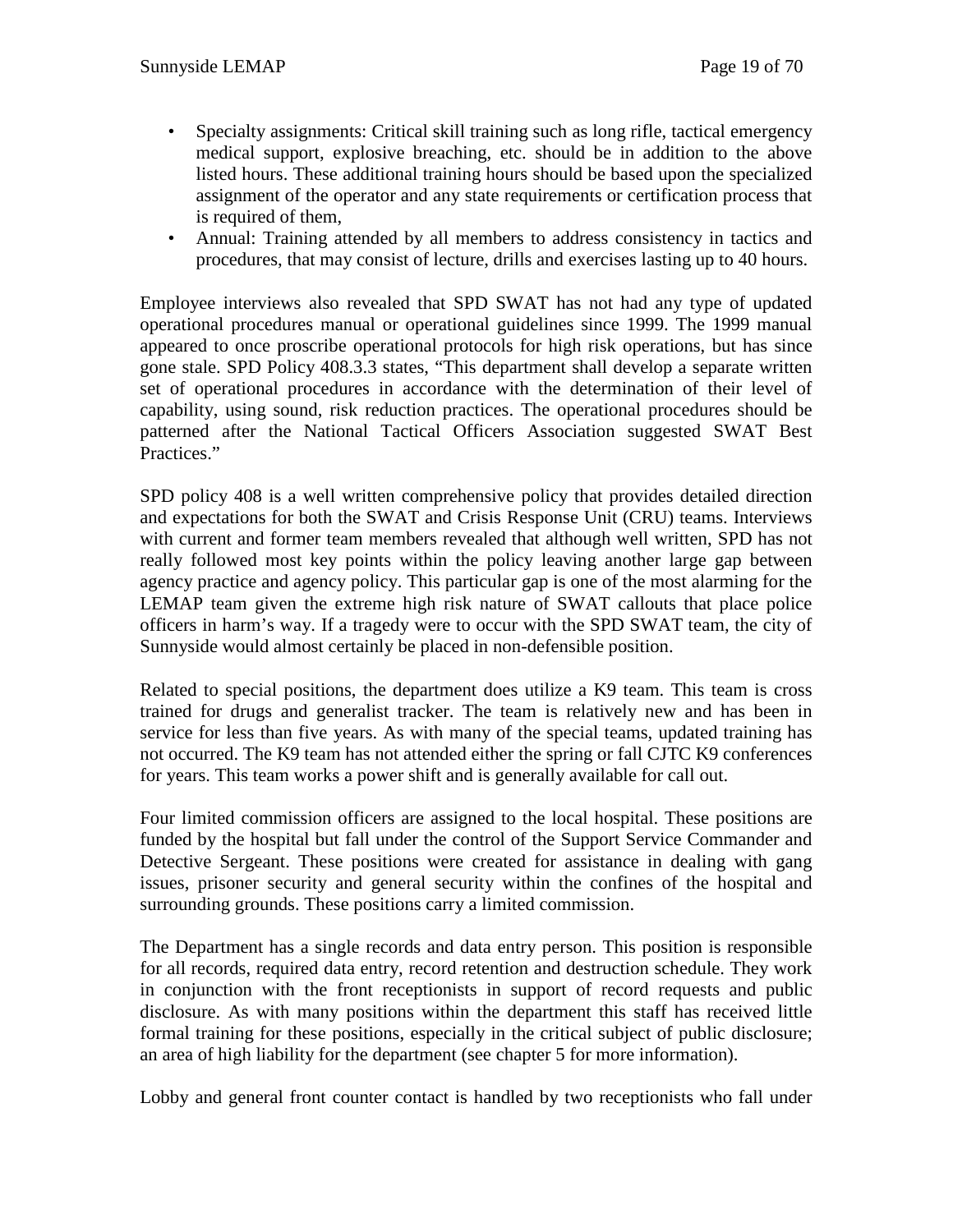the direction of the Sergeant of Corrections and Communications. Additionally, they provide some limited administrative support to the corrections and communications divisions.

A hallmark of the Sunnyside Police Department is their community outreach. A designated officer focuses on all aspects of community oriented policing and crime prevention. This person is well versed in programs such as crime free housing, National Night Out, the Public Safety Fair and forming new block watches. A newly implemented program offers town hall meetings with a focus on the Hispanic population. Several of the officers proclaimed their involvement with youth sports in the area and several mentioned they were involved in local service clubs. The Operations Commander is a long standing member or the Lions Club. During interviews, department members reported multiple times that community outreach is the responsibility of all the officers and considered a priority of the department.

Responsibilities for the property room and crime analysis are shared by one person. Although new to the position, the LEMAP team found the person to be capable and had a good grasp of job functions. Processes and systems for the property room are currently being evaluating. The employee filling this position was originally hired as the Crime Analyst assigned to the detective division in support of gang operations. The position has evolved to a higher level and now supports most of the patrol operations with tactical intelligence inspired by fluency with the Spillman records system and related crime analysis modules. Like most positions within the department there is a lack of formal training afforded to this position.

The department does not handle sex offender tracking and notification. This is completed at the county level. The Department does complete the classification for sex offenders within the city.

## *Workload Indicators*

The City of Sunnyside has a population of 16,054. The Sunnyside Police Department averages a combination of 11,467 calls/reports on a yearly basis. There generally are no specific guidelines to articulate the appropriate number of law enforcement employees for an agency. Typically cities provide the resources that they can afford based on crime trends and budgetary limitations.

When reviewing the job functions and tasks related to both operations and investigations, the LEMAP team found it difficult to determine who or what division was responsible for certain tasks and or duties. The only major division of responsibilities that seemed to be clear was that Patrol investigates property crimes and Detectives oversee crimes against persons.

Staffing is stretched to the minimum at SPD. The combination of budget shortfalls and an overriding need to combat gang violence requires that almost all officers work mandatory overtime. As part of an overarching strategy, SPD has developed a matrix to identify the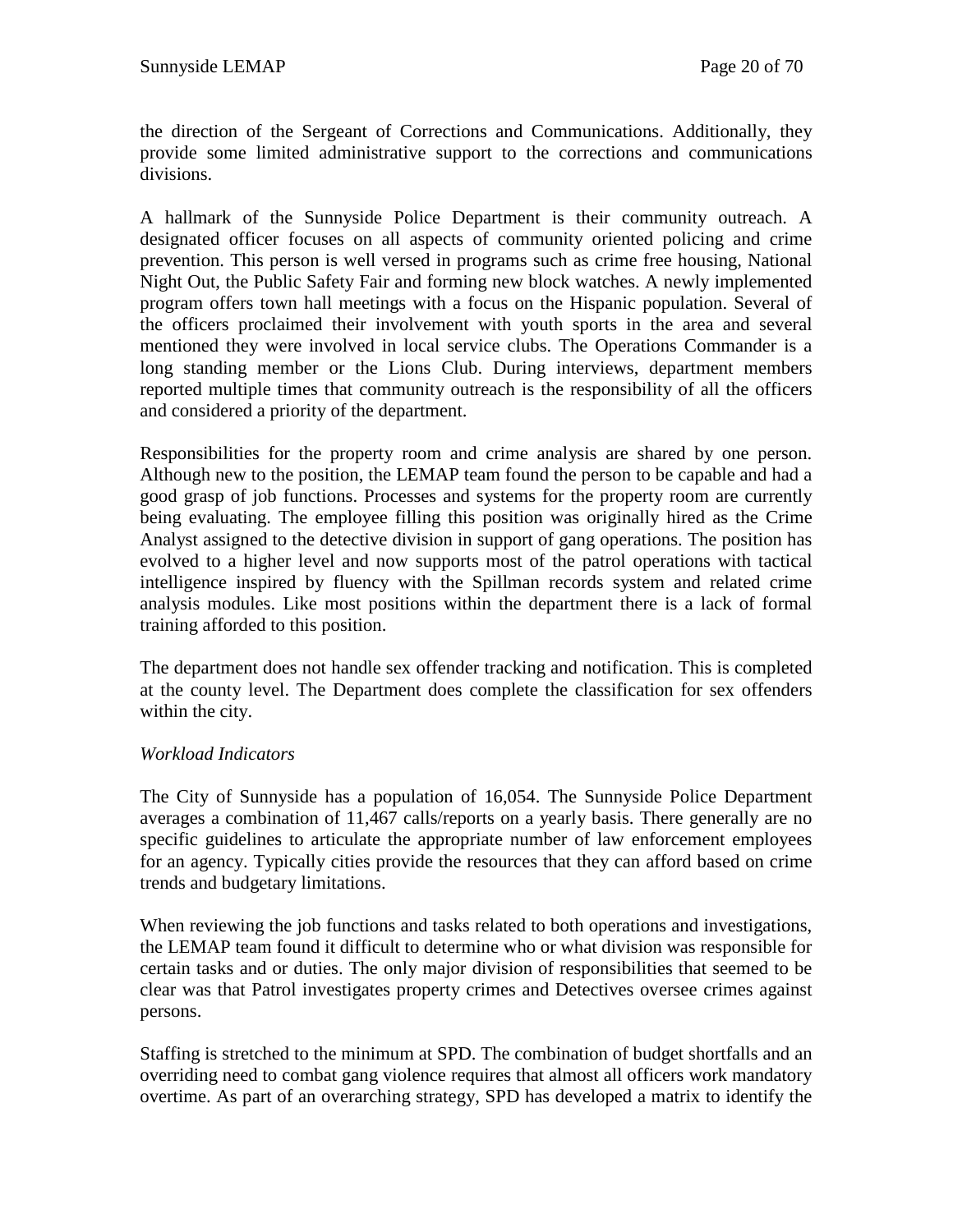exact staffing needs to combat gang issues. These numbers are expressed as 3 duty units on day shift and 4.5 duty units at night. Several officers indicated that patrol has been required to work so much mandatory overtime that it has become a detriment to both officer safety and job satisfaction.

During interviews SPD officers indicate that gang activity seems to be in decline and that there is a need to reassess the current staffing model. If the department analyzes current levels of gang activity, and adjust the staffing matrix accordingly, the outcome could provide relief to the extensive amounts of overtime currently in use at SPD. Moreover, adjusting the schedule could open more opportunities for training and create improved coverage for those on sick or vacation leave. The staffing matrix created in response to the "gang plan" may be outdated and assessment may provide opportunities for organizational economy and improved morale.

While the Corrections and Communications Division were not the primary responsibility for review by the LEMAP team, there are some areas of overlap with other SPD operations. The following are observations and areas of possible consideration for police department and city administration.

The corrections division is managed by a corrections sergeant who also supervises communications (dispatch services) and three administrative support personnel. The jail has a maximum capacity of 86 beds, which are normally at capacity, and houses both SPD prisoners and prisoners for other agencies, per external contracts.

Corrections staffing consists of 6 correction officers and one sergeant. Corrections officers work 4-twelve hour shifts. Dayshift generally consists of one officer, one corporal and the sergeant. Evening shift consists of one corrections officer. There is overlap of shifts for early evening.

The Communications division supports all dispatch functions for Sunnyside and is the backup center for Yakima Communications. Total unit staffing consists of 4 dispatchers working 11 hour shifts with one hour paid lunch. There is only one communications officer on duty at a time. This communications officer monitors and dispatches for upward of nine or more officers at any given time. The communication staff also functions as traditional jail control officers on a full time basis by monitoring the correction cells/pods.

The Sunnyside Corrections and Communications division utilization of staff is unique. The corrections division personnel supplement the communications officers as needed by functioning as dispatchers for rest breaks and for absences due to sick for personal leave, if no other communications officer is available. When a corrections officer assumes the role of dispatcher the displacement decreases the corrections unit staffing level for that shift. In turn, the communications officer monitors all jail activities from the communications center, acting as a jail control officer, while answering the phones, dispatching 911 calls and overseeing police officer self-generated activities via radio. If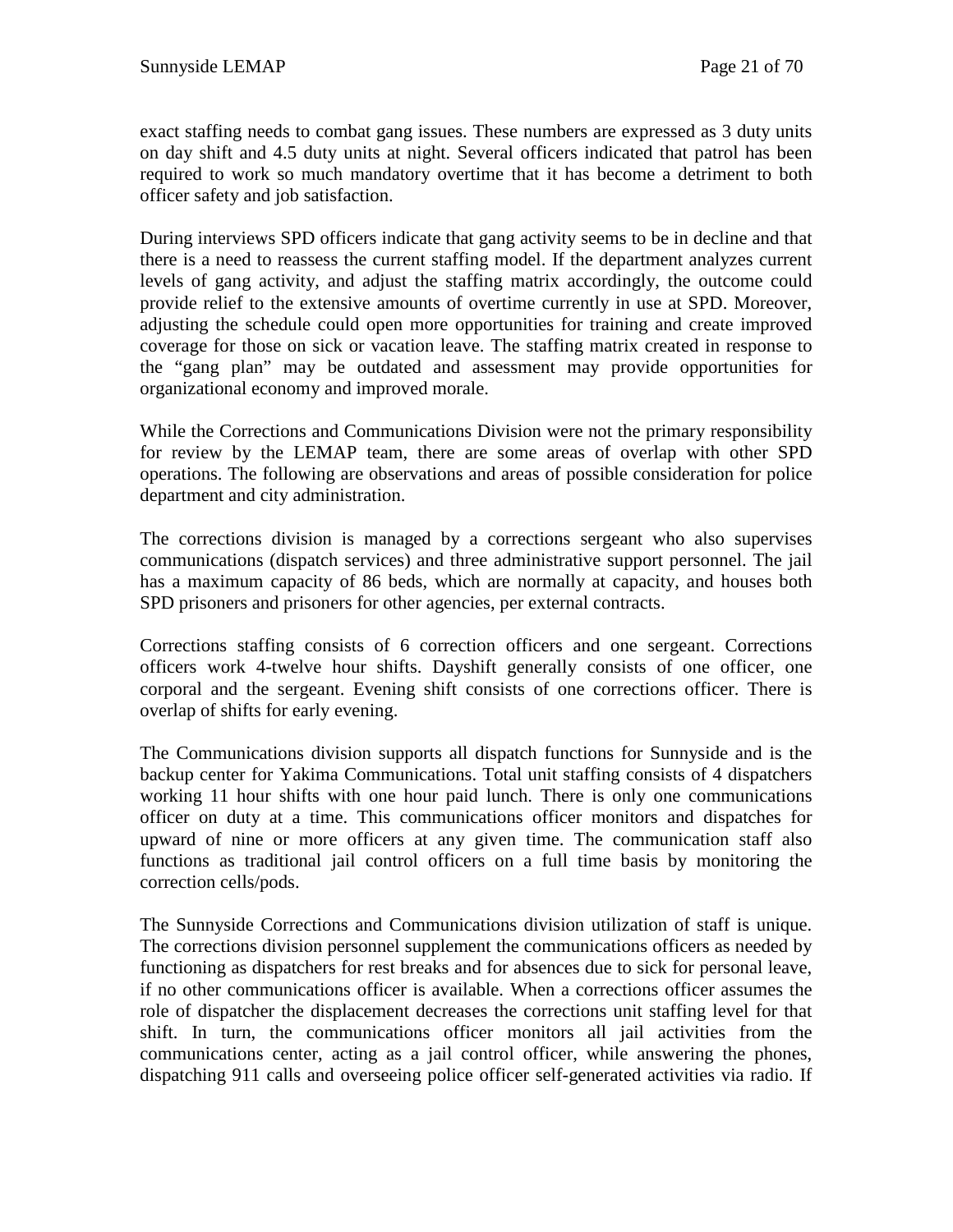jail staffing issues emerge, the communications officer is responsible for calling in additional help for the corrections staff.

In cases of exigent staffing shortages in the communications center, shifts can extend up to 18 hours. A corrections officer filling in under these circumstances presents an enormous liability if they have not participated in a structured training program meant for communications officers.

Similarly if there is a staffing shortage, or an emergency in the jail population, it may leave only one corrections officer to handle the problem leaving the communications officer to monitor the correction facility. Fortunately, these problems do not occur very often and when they do officers are generally available from within the police station or can be called in from patrol to help. This is much less than an ideal staffing model and if an officer had to be called in from the far reaches of the city when a lone corrections officer is handling a crisis in the jail, the delay could have tragic consequences. Much like SPD SWAT, undertaking a jail operation takes a much larger investment in staffing and training.

Ongoing training for both Corrections and Communications; as with the other divisions, is minimal. Formerly, the corrections staff underwent training in conjunction with the officers but this has not occurred for several years. Critical training areas, such as handling inmate mental health issues and cell extraction, have not taken place. However, all corrections officers and communications officers are in compliance with Access Level II certification. Additionally, it should be noted the Correction division is vigorously working towards compliance with the federal requirements associated with the Prison Rape Elimination Act.

This facility has neither full nor part time medical staff for assistance with in-custody health issues. Corrections employees call the fire department for all health related issues. Upon the recommendation of fire department personnel, prisoners are transported to the local hospital, where hospital-assigned police officers then provide security until the incustody is released. Routine prisoner transports, to/from the hospital, remove one corrections officer from the jail, negatively impacting jail staffing.

According to the Corrections Sergeant, one of the former city managers implemented some restructuring of the Corrections and Communications division during his tenure. Due to downsizing as a result of the recession, the city manage expanded the division to include additional civilian city government functions with the sergeant assuming some of the responsibilities and workload of the Finance Department.

With the appointment of Mr. Day and Interim Chief Dickerson, the sergeant's responsibilities have reverted back to the police department but much of his additional work load remains. He continues to balance his administrative functions with daily operations of the corrections section but the impact continues to negatively affect minimum staffing requirements for facility operations. The sergeant noted that in recent years, SPD has explored trying to create a partnership with the City of Grandview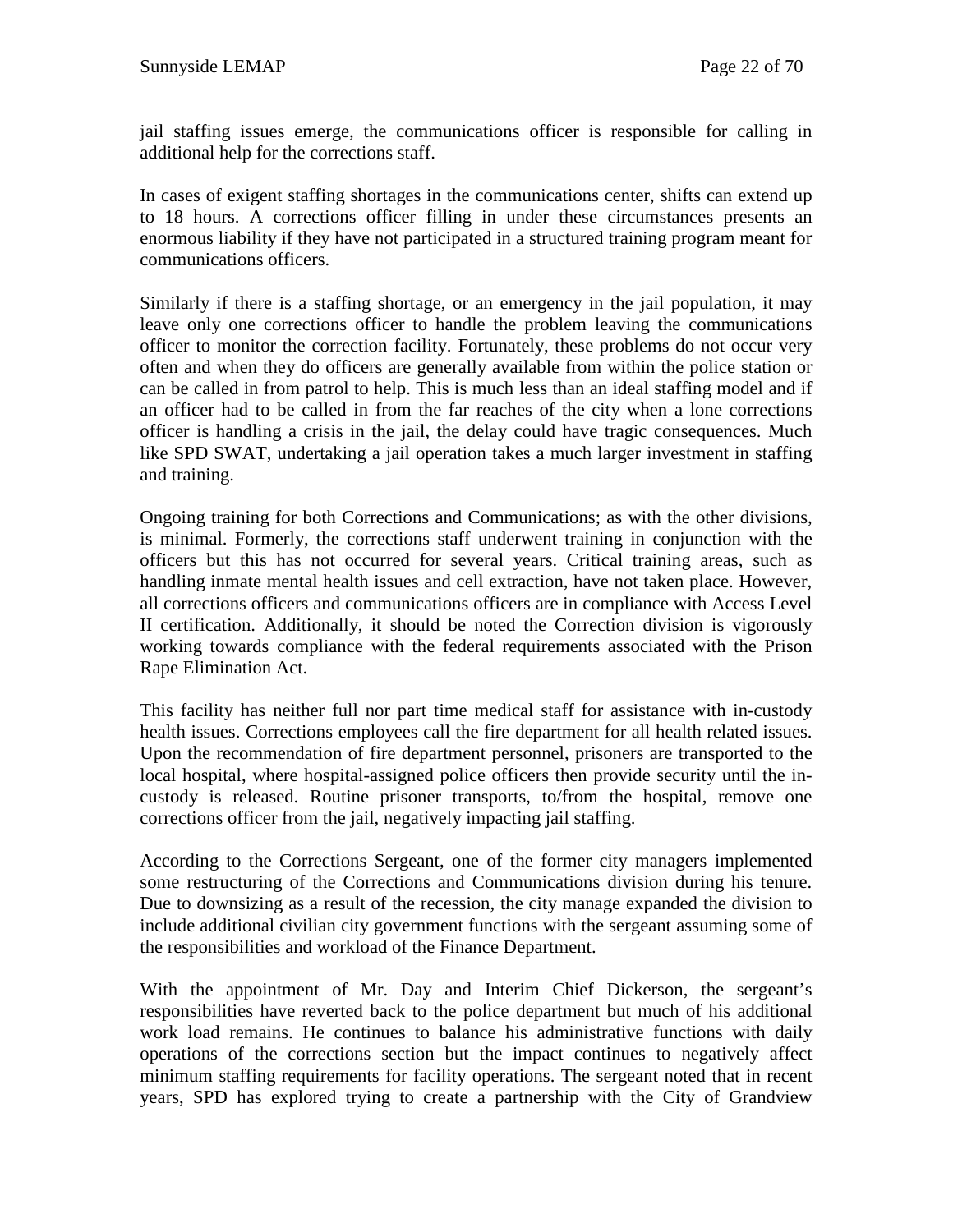wherein Sunnyside PD would absorb Grandview PD personnel and provide corrections and communications services for both cities. This plan, at one point, had momentum but has lost energy.

It appeared to the LEMAP team that with the changes endured by the department over the last four years has resulted in the creation of a series of silos within the department. This has created a situation where, in some cases, one person or division believes another is carrying on certain tasks when, in fact, neither may be or there may be a duplication of work.

Another major cultural challenge at SPD is a perception of preferential treatment provided to certain people or to particular sergeants based on who they aligned with or are loyal to. This reported perception encompasses many areas, such as training, squad assignments, and time off. Each patrol squad is supervised under completely different expectations and operates independently of each other without any level of continuity. One supervisor expressed particular pride in the fact that they only look out for their officers and their interests. Although the squads reported willingness to assist other sergeants and squads as needed, they will only do so to a point that there are no negative impacts to them or their squad.

Mentoring, investing in the future of the agency, and succession planning are foreign concepts at SPD. As mentioned in chapter 2, SPD has essentially been operating under crisis for many years and consequently there has not been any form of strategic planning or visioning for the department or its members. Professional development for any members of the department, outside of the former Deputy Chief and select first level supervisors there has been no professional development for any other members of the department. Authentic feedback on an employee's performance is a critical tool to ensure they are performing to the organizations expectations related to their work product, efficiency and attitude. They are also an important tool between the employee and supervisor for goal setting and career development. The majority of employees at SPD have not received any form of evaluation in many years and they now believe evaluations will serve little or no value (see chapter 12 for more information on evaluations).

The agency has a policy that requires an annual management review and analysis, with final review approved by the chief executive officer, for vehicle pursuits, use of force and internal investigation. The command staff reported they do not follow this policy and do not produce this type of internal review, outside of a separate use of force reports related to the use of taser. The process of tracking internal investigations is being reviewed and a new system for handling both complaints and IAs is under consideration. For any of these three critical areas mentioned above, there are no mechanisms or systems within the department for accurately capturing data, maintaining accountability and ensuring public trust

The department does not have a central archive or system for retention of memos, procedures or directives as issued within the department. When asked how they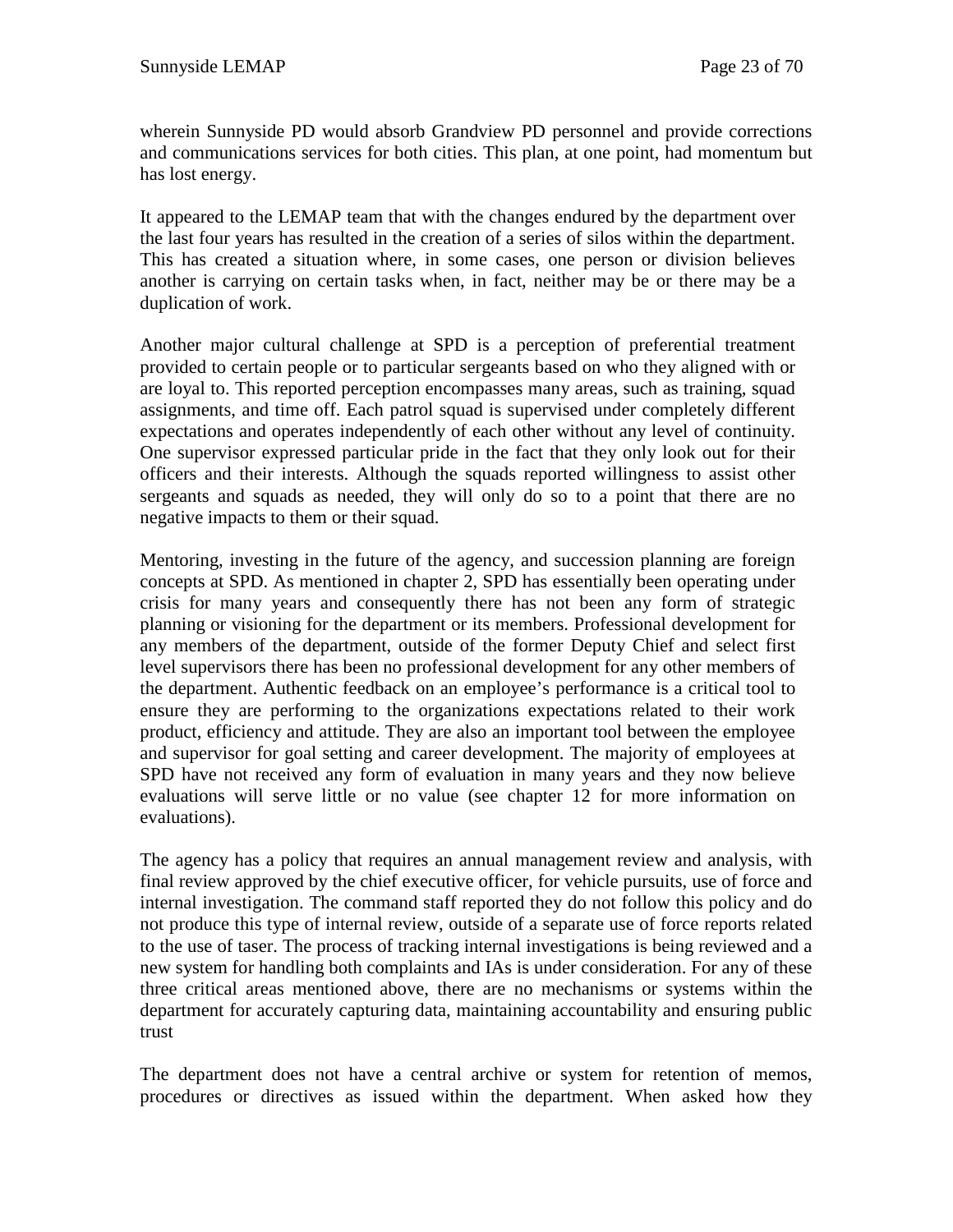memorialize operational or policy changes within the department it was indicated that, generally a memo is issued by the Chief that is communicated to employees by their supervisor. Employees and supervisors interviewed by the LEMAP team were uncertain if these memos or directives are permanently retained.

## **Recommendations:**

- **4.1** Conduct a comprehensive review of staff utilization across the organization. Strategic responsibilities belong at the senior command level—tactical responsibilities belong to the first line level.
- **4.1** As a priority, conduct a full needs assessment of the SPD SWAT team. As parts of the assessment consider that there are three likely options that may be best suited for SPD:
	- 1. Complete up to date operational guidelines/procedures that follow NTOA best practices and provide 100% support of these practices.
	- 2. Regionalize the SWAT Team with partner agencies and then complete NTOA best practices encompassing the involved agencies. Complete inter-local agreements between the agencies that are mutually beneficial.
	- 3. Eliminate the SWAT Team within the police department and contract tactical services with an outside agency, such as Yakima Police or the Yakima County SWAT Team.
- **4.1** Consider developing agency policy specific to administration, corrections and communications. LEXIPOL now offers a policy product and WASPC provides accreditation standards for jails. APCO and NENA provide sample policy manuals and best practices for communication centers as well.
- **4.1** Assess the need for a civilian position in support of the department (and Commanders), to have oversight of such areas as training records, crime analysis and future accreditation. This person could also be responsible for documenting and archiving all internal memos, directives and procedures issued. Moving some of these types of duties to a civilian position would benefit the Commanders and Sergeants freeing more of their time for mission critical work.
- **4.1** Consider advanced training for all command staff and first line supervisors beyond just the required career level certifications. Consider specific advanced training related to leadership and high liability areas of agency function.
- **4.1** Future leaders must be mentored and developed through well rounded first line supervisors and commanders. Succession planning must be part of strategic planning for the department.
- **4.1** Staffing is a critical issue for both the correction and communication units, and at times it appears very minimal. The staff may have to work multiple blocks of long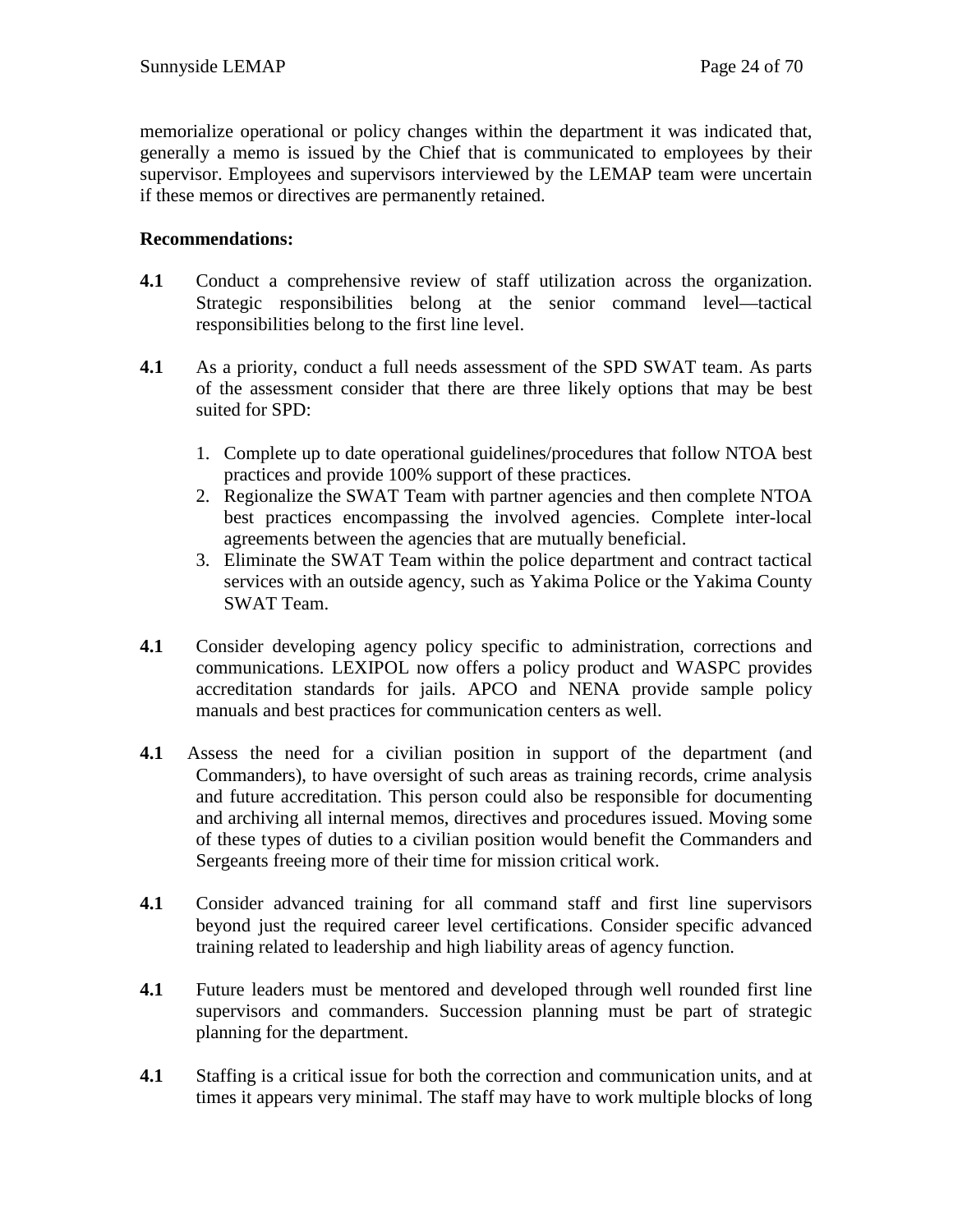hours, with multiple hours of overtime. It may be appropriate to look at new staffing models and best practice. There are multiple resources available to assist in this area for corrections through the American Jail Association and American Correctional Associate. For the communication division both APCO and NENA can provide information and best practice. Revisiting a partnership with city of Grandview may be well worth the effort.

- **4.3** Create mechanisms to efficiently collect data on:
	- vehicle pursuits
	- internal affairs
	- use of force

Conduct a command level assessment of the data that is reduced to a written report that is forwarded to the Chief. Include a summary of the analysis in the agency's annual report.

**4.4** Complete a thorough review of all the current *'draft"* policies and updates. Once completed provide copies and deliver training to employees and ensure hard copy versions are placed in strategic locations throughout the department. Complete a review with City Administration to insure continuity of operations.

## **Chapter 5—Records Management**

## **WASPC Accreditation Standards:**

- *5.1 The agency has a uniform records management system.*
- *5.2 The agency has a system to record and maintain a record of every call for service.*
- *5.3 The agency has polices governing its compliance with all rules for ACCESS participation, to include:*
	- *The agency can show 100% compliance or has made corrections to comply with any ACCESS findings from the previous triennial audit and/or FBI audit*
	- *The agency can show that all personnel have been trained and certified*
- *5.4 The agency physically protects the privacy and security of agency records in a manner that assures that only authorized personnel with the appropriate need to know - and right to know – can access those records.*
- *5.5 The agency complies with Washington State law governing dissemination of records.*
- *5.6 The agency complies with Washington State law governing preservation and destruction of records.*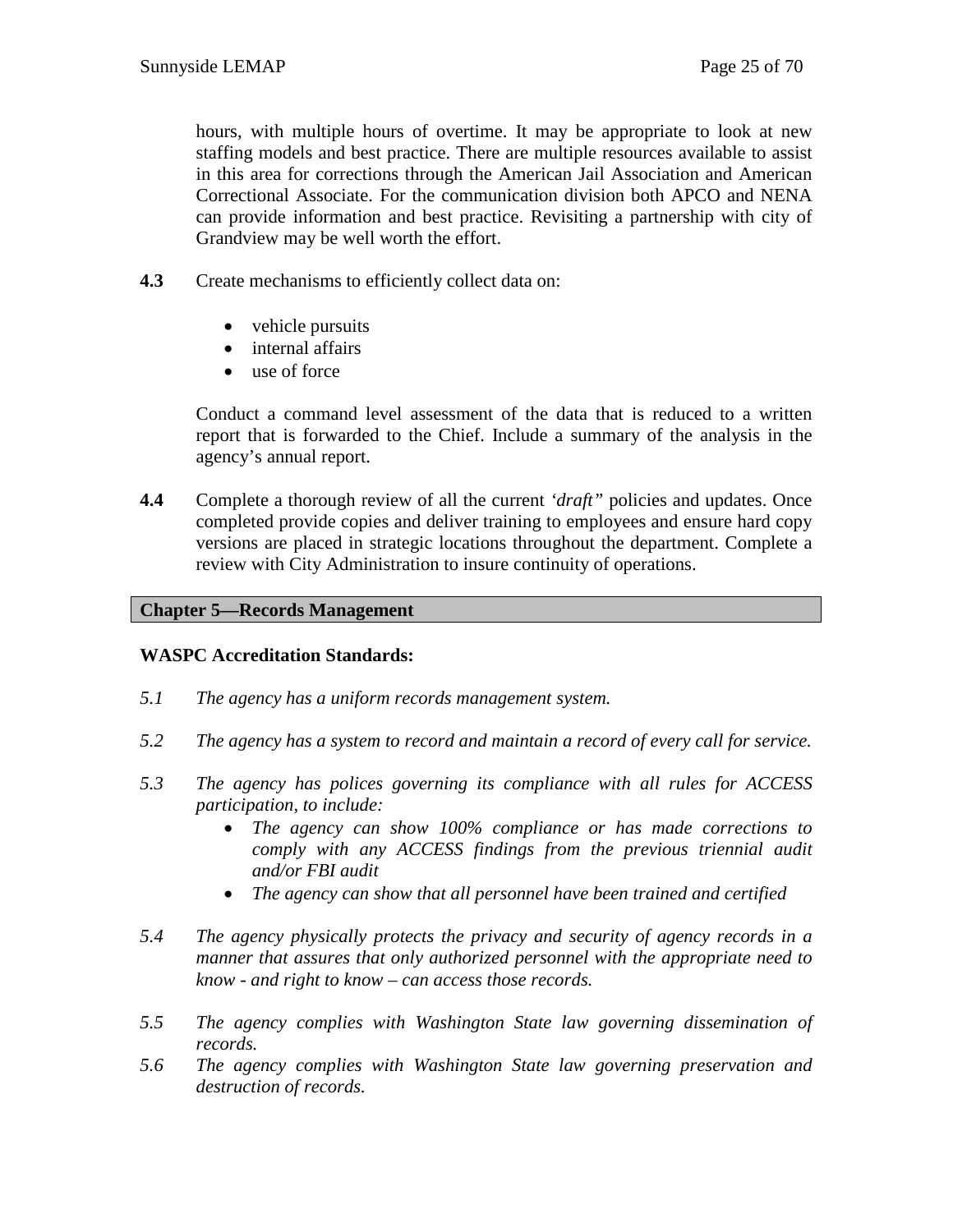- *5.7 The agency has procedures for processing and maintaining notice of infractions and citations.*
- *5.8 The agency has guidelines to address the release of public information to the media.*
- *5.9 The agency has policy and procedures for community notifications of registered sex offenders.*
- *5.10 The agency has policy and procedures for investigating and verifying missing persons, including updating ACCESS databases with additional identifying features as they become available.*
- *5.11 The agency has policy and procedures for how to handle the recovery of a stolen vehicle, including attempts to notify vehicle owners.*
- *5.12 The agency participates in Uniform Crime Reporting and/or NIBRS by reporting to WASPC as required.*

#### **Assessor Observations:**

Law enforcement records provide a vital link between police operations and the public. In order to provide excellent service to citizens and city stakeholders the records unit must function with consistency and efficiency while operating within the scope of all regulatory statutes. Concurrently, a records division should strive to remain accessible and receptive to both internal and external customers. Effective management that provides a solid structure and expectations is essential to achieve these goals.

Unfortunately, SPD is desperately suffering from a case of "they don't know what they don't know" and are operating in a very high risk manner. Although all employees interviewed appeared to be well intended it was clear that the SPD Records division appears to be chronically void of management and leadership and is not in a position to successfully achieve their basic goals. The LEMAP assessor worked hard to find aspects of SPD records that were positive or complimentary, but other than staff who seem to work hard, care about both their jobs and the public, and were pleasant to interview, this area of SPD operations is in crisis – and few in the agency (or the city) seem aware.

Sergeant John Chumley and records clerk Vickie Dobrauc were the principal records employees interviewed by the LEMAP assessor. Also contributing information were Commander Phil Schenck, Sergeant Joey Glossen, Sergeant Gutierrez, Detective Jaime Prieto, Crime Analyst Courtney Percival, Receptionist Lilia Diaz, and Dispatcher/TAC Mary Vialon. The assessor found that there was no one person in the organization with an overall understanding of records integrity, retention, preservation, dissemination, or destruction. Sergeant Chumley supervises records clerk Dobrauc; however, Chumley is not versed in records best practices and has only received a brief training in public disclosure. His supervision is based more on approving time sheets, retrieving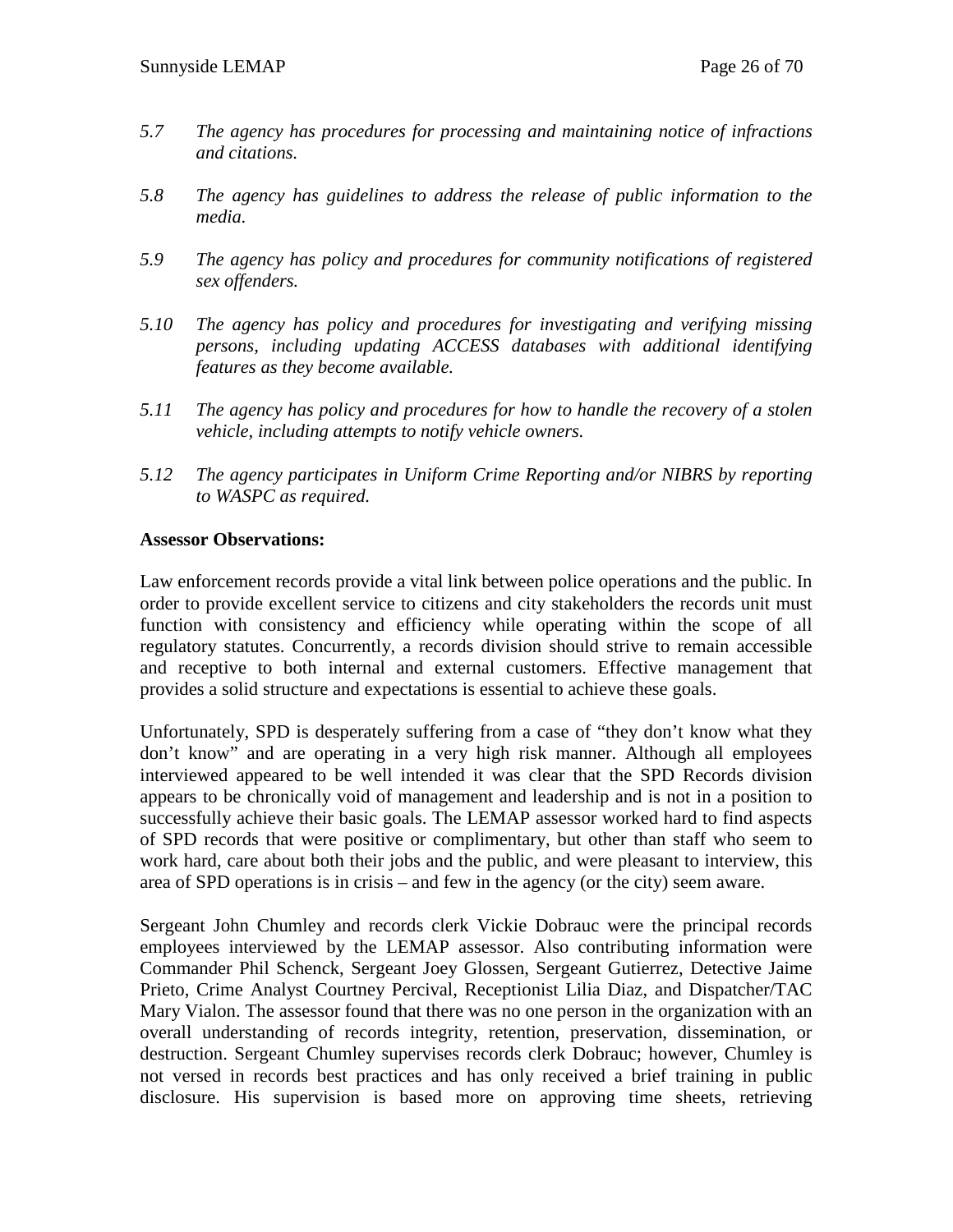information from patrol, and acting as a liaison to the courts. Dobrauc was hired as a data entry clerk and was moved into the records role after it was vacant for 6 months. In the approximately 2 ½ years she has been with SPD, she has had minimal training in public disclosure and none in retention, preservation, or destruction.

SPD has a partnership with Yakima County Sheriff's Office and is a remote user of the Spillman CAD and RMS system. In 2012 there were 12,162 reports written and 10,285 in 2013. This number is somewhat misleading as the SPD RMS categorizes most calls for service as a "report." Several officers commented on their lack of training and lack of understanding about the capabilities of the Spillman system and when multiple LEMAP assessors asked staff to gather information or reports from the system they had difficulty and in most cases were not able to provide the information.

SPD is operating under a significant backlog in records where Dobrauc estimates that it will take her 8 months of dedicated work to complete all of her current backlog and projects. She provided examples of backlogged work to include being at least 1 year behind in entering early vehicle release reports; having stacks of court orders directing SPD to seal certain police records; she has been unable to enter any pawned property information; and has numerous incident reports to back-enter. This problem is amplified because work continues to come in from throughout the department as she works to process the backlog in any one area. Dobrauc advised that there is no cross training with other staff and when she is not there, the work just piles up.

An obvious inefficiency in records processing is the lack of established protocols for officers in generating an incident report. Currently, Dobrauc spends a great deal of her time data entering name, vehicle, and property information into the RMS system. Officers are only required to enter the narratives of their police reports in Spillman, they then complete a face sheet with the additional information and the data is entered by Dobrauc at a later time. The sheet includes a warning about making a false report and requires signatures by citizens in certain circumstances, thereby, becoming an official record which must be kept. One team of patrol officers has been trained by their Sergeant and are now expected to fully enter their reports. Dobrauc expressed concern about the integrity of these reports and she spends a great deal of time checking to make sure they are NIBRS compliant. A common practice by the officers is to enter the value of large groups of property as \$1.00, just so they can validate the entry in the Spillman system and move on. Quality control is limited to review by Dobrauc. This responsibility should rest with SPD sergeants and officers.

Multiple people who were interviewed indicated that patrol seem to lack the effort to do more than just make arrests. Properly documenting data and protecting evidence to achieve successful prosecution and potential incarceration was not perceived to be priority for many officers. Some officers interviewed obviously recognized that quality of their reports mattered, but thought the organizational attitude was one of indifference and did not represent the long term good of the community.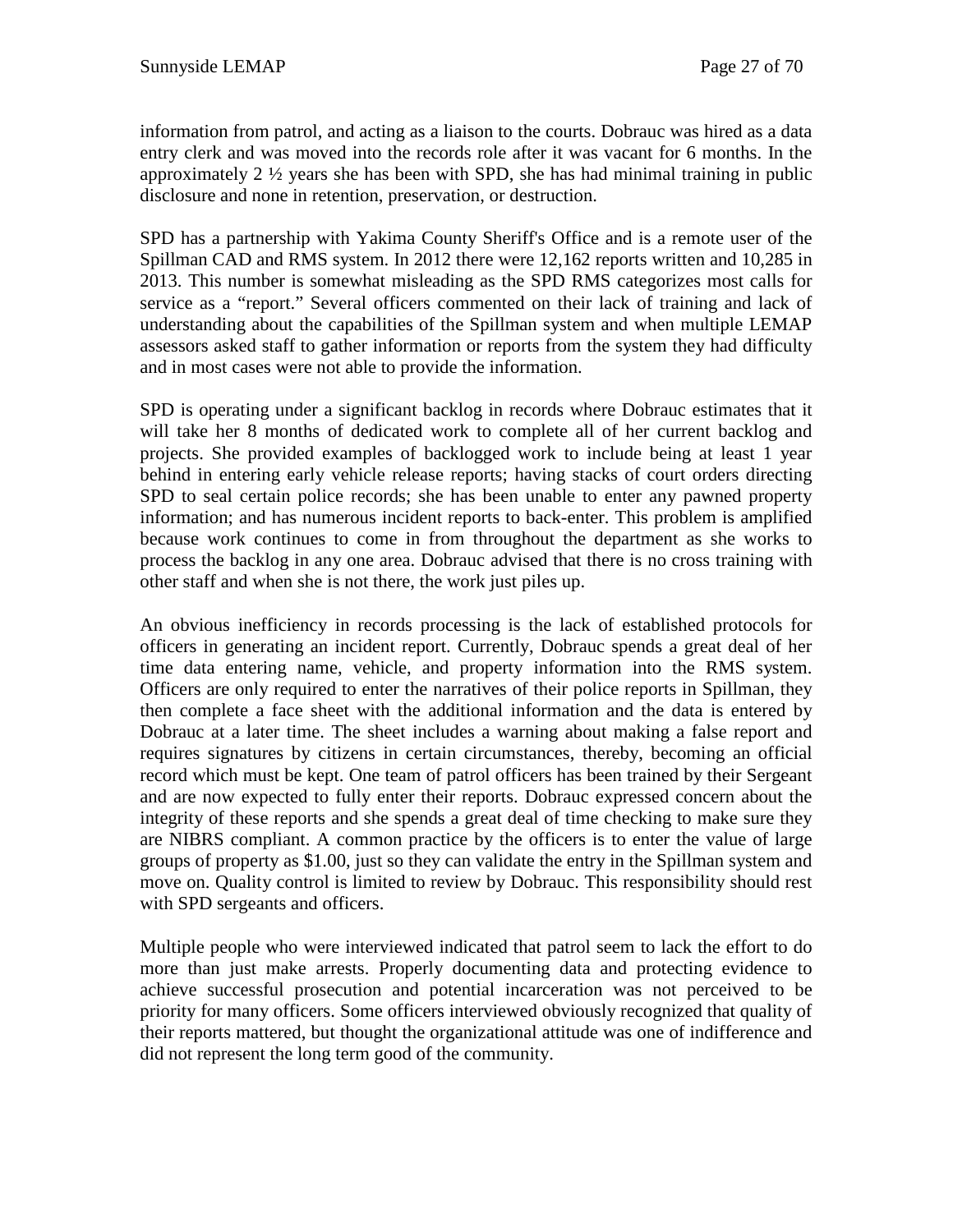Sergeant Chumley and Dobrauc indicated that they spent a great deal of their time acting as a liaison with the court system. Once a decision to charge is made; the prosecutor's office requests 11 types of documents from the department, including all recordings. Often, the requested documents were not properly created at the time of the report and the officer has to be asked to provide it. The prosecutor's office has access to the Spillman system, and although all requested documents in a case file may not be contained in Spillman, prosecution staff could easily retrieve 8 of the 11 documents listed on the form letter if they existed.

Dobrauc also explained that she has to go to multiple sources to obtain records relating to audio and video recordings for both public disclosure purposes and for the prosecuting attorneys. Digital documents are not currently being preserved as evidence during the disclosure process. This is discussed more extensively in section 6; however, a streamlined system for dealing with digital evidence would be beneficial. If SPD were to begin adding recordings to the Spillman record when a charge is pending, at least 2 additional documents could be directly retrieved and reviewed by the prosecutor. The complete case could be accessed and reviewed in its entirety instead of a mere summary report, thereby, possibly facilitating more frequent charging decisions. Obviously, given the staffing levels and workload of Dobrauc, teamwork between the court system and SPD should be a high priority topic of discussion with the new Chief and their counterpart at the municipal court.

SPD operates a 24/7 law enforcement communications center that also monitors the corrections center and answers 911 calls. SPD is a secondary and backup PSAP, so when the primary 911 system fails, SPD will receive all of the Yakima County 911 calls. There are only 4 dispatchers employed by SPD. Breaks, vacations, training, and sick leave absences are filled in for by corrections officers. Estimates by those interviewed approximated that dispatchers have responsibility for an average of 45 prisoners, and monitoring of 1-2 correction officers, and 15 officers at a time. Sergeant Gutierrez is in charge of the corrections operations, the front desk receptionists and dispatchers although he does not have a background in dispatching or police records. New or substitute dispatchers/corrections officers receive on the job training from experienced dispatchers; however, there is no training or policy and procedure manual for the division other than the just over one page policy in Lexipol. All decisions are made based on common sense and experience. The former small unit manual for dispatchers apparently disappeared when SPD moved to this facility in 1997.

The agency WSP ACCESS TAC (technical agency coordinator) is tasked with a myriad or responsibilities to ensure that SPD does not violate state and federal standards related to use of and access to sensitive information that is restricted to law enforcement. SPD's TAC is Dispatcher Mary Vialon. During the 2012 audit, there were 11 areas of noncompliance. They were reported as corrected and the audit was closed. During interviews the LEMAP assessor found that three non-compliance issues identified in the audit are still out of compliance. For example NICS checks on all concealed pistol license applicants are being retained by the agency instead of destroyed within 24 hours. The receptionist that is responsible for this process was not aware of SPD responsibilities for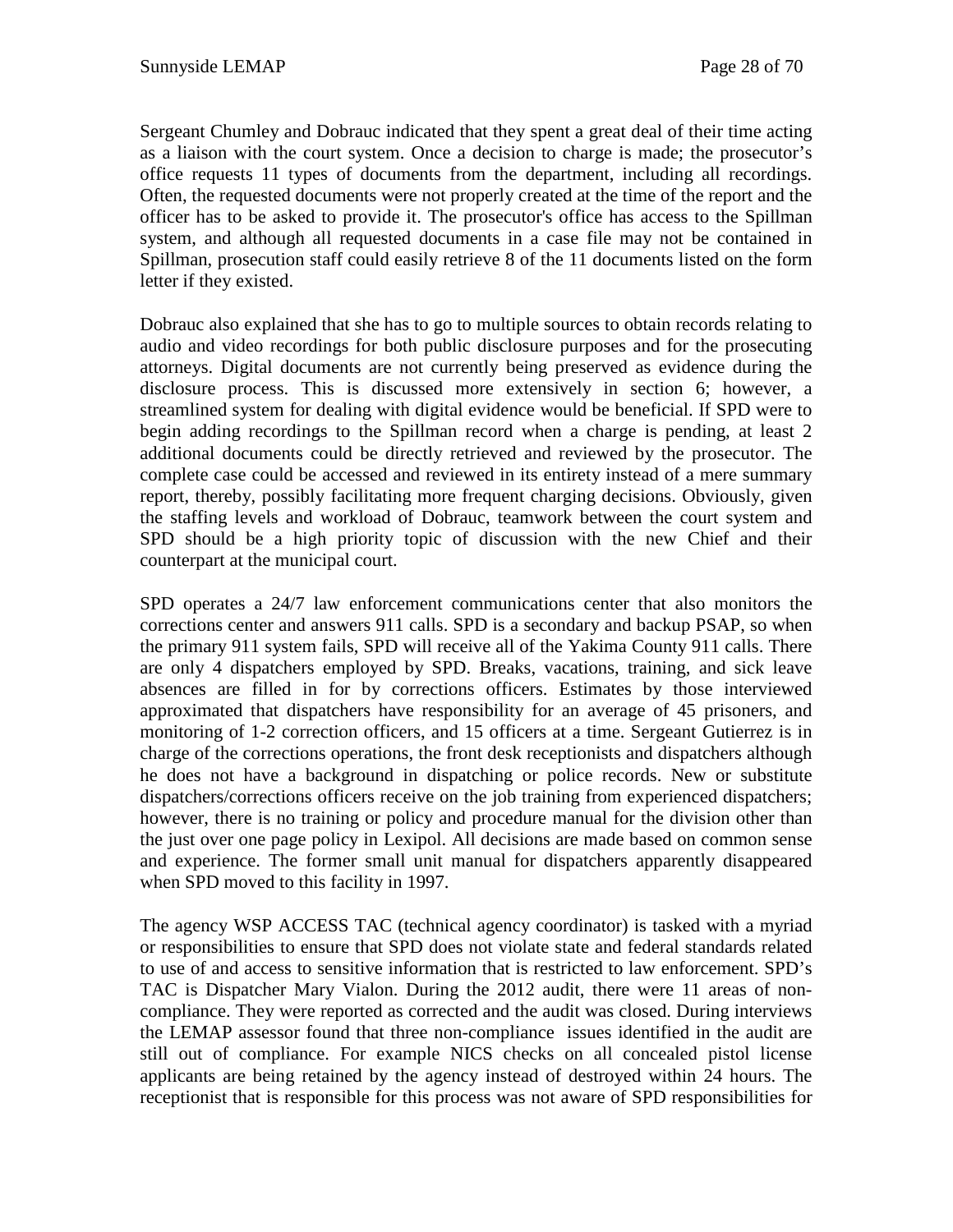any delay, denial, or notifications that are required by federal law related to CPLs. Nor was she familiar with processes when denying applicants for mental health reasons.

Additionally, a requirement for the WSP ACCESS audit is that each agency must maintain a certification list of employees eligible to access criminal justice systems managed by ACCESS. Certification generally occurs following successful completion of an ACCESS exam every few years by employees requiring varying levels of access to the system. When the assessor originally requested the list it showed that only 6 members of the department had current certifications. A follow up request provided a list that showed current certification compliance; however, the list was not an agency maintained list. The list was the email provided by WSP ACCESS that shows compliance information about the agency. It was not possible from that information to determine if all personnel have been properly trained and certified. It should be noted that the references to ACCESS manuals and rules in Policy 806.4.1 are out of date.

The records office is a section adjacent to dispatch within the jail facility. While it is behind secured doors, all employees of SPD have open and free access to the area. The records are not locked and many are in banker's boxes stacked on the floor. Homicide notebooks are located on bookshelves. There is a sign-out sheet for records that are taken from the room. Several records show that they are checked out and at least one report had been checked out for over 4 months.

An archive area for records is located in 2 storage sheds behind the headquarters building. The sheds are enclosed in a fenced area with a locked gate. The gate has an electronic master lock hanging on it that anyone with a code can unlock and gain access to. Each shed has 2 roll up doors with a padlock and each shed appears to house police records and police evidence or property. The interior of each shed does not contain any separation between those areas holding police records and those areas holding evidence or property. One shed has experienced significant water damage to the floor area and numerous boxes full of records have been damaged. There is extensive evidence of insect activity in the sheds. The other shed contains shelves of sensitive records such as homicide investigations as well as boxes of old reports, tickets, etc. Some boxes have collapsed under the weight of what is on top of them; others have been toppled in apparent efforts to find records. It is unclear who has access to either shed but certainly the security and integrity of both records and property contained in the sheds is obviously compromised. Finally, there are no logs or alarms that control or document access to these areas.

SPD has numerous issues with regard to compliance with the Washington State Public Records Act governing dissemination of records. A complete review by all employees with public records responsibility is needed using the Washington State Attorney General model rules [\(http://www.atg.wa.gov/ModelRules.aspx#.U1gudVhOWJA\)](http://www.atg.wa.gov/ModelRules.aspx#.U1gudVhOWJA) as soon as possible to reduce liability. Another good resource to help with the process is the manual created by the Municipal Research and Service Center (MRSC) to help understand and properly implement public records compliance. This manual can be found at [http://www.mrsc.org/publications/pra13.pdf.](http://www.mrsc.org/publications/pra13.pdf) Several areas of records management will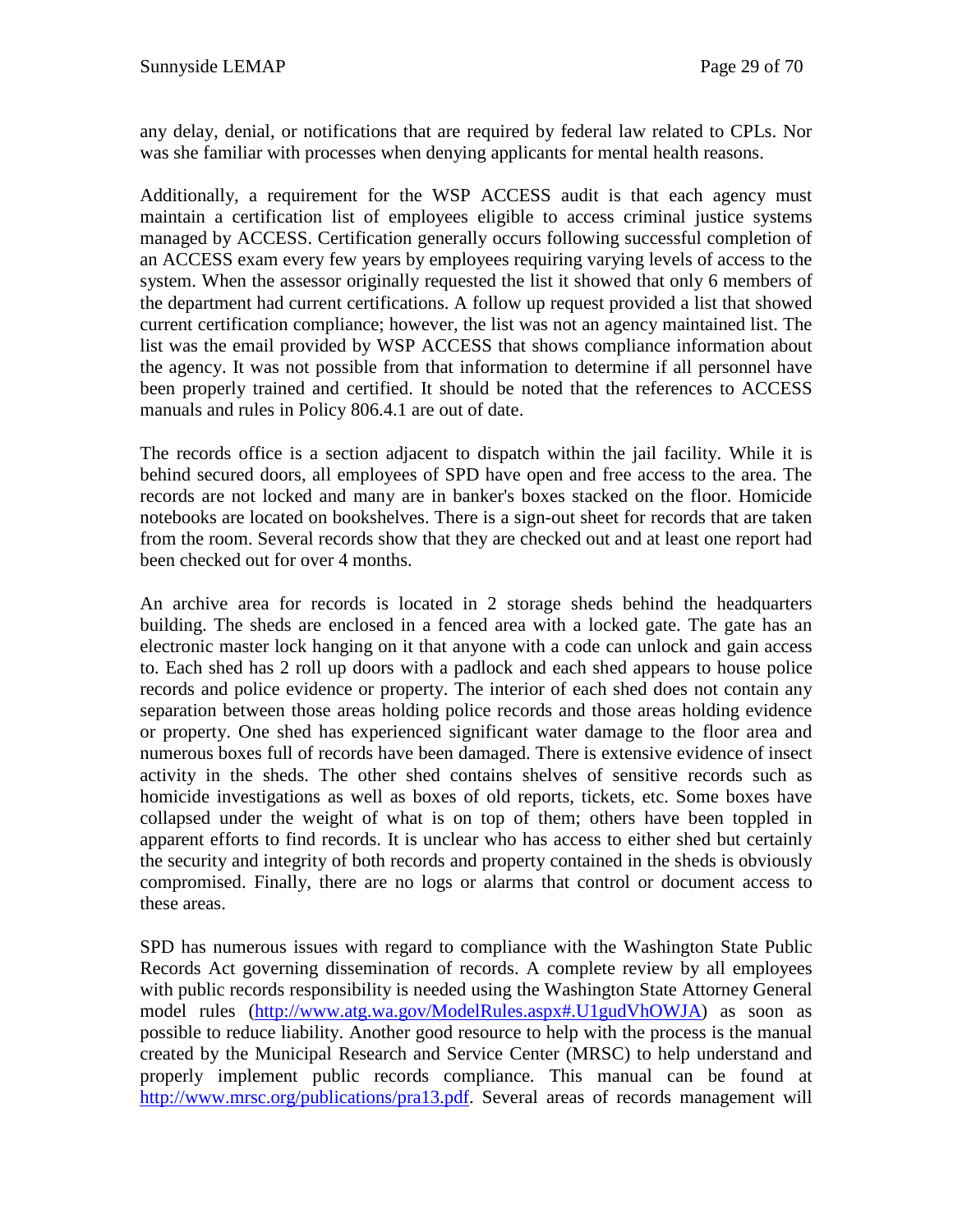be discussed at this website, but compliance with the Washington Public Records Act (PRA) is very extensive and complex so there may be other outstanding issues missed during this assessment. An employee with PRA experience, such as the city attorney, city public records officer, or specialists from WCIA, should be involved in the review process as support for records personnel.

Ms. Doubrac has received very little training (7 hours) in public records at this point in her career. This lack of training makes it difficult to correctly apply exemptions and redactions when disclosing information. Training is essential and beginning July 1, 2014 will be required per recently approved legislation (ESB 5964 of the Open Government Trainings Act). Public disclosure is a very high liability area for the agency and immediate remedies to the overall process are badly needed.

As with most areas of agency operations, the LEMAP assessor interviewed staff and found obvious gaps between policy and practice and the general requirements of the PRA. For example, policy 810.3 states "The Records Supervisor is designated as the Public Records Officer." Sergeant Chumley is the designated supervisor of records; however, he has not been tasked with being assigned as the PRO and really has little knowledge about public records. Ms. Dobrauc appears to be tasked with this function, according to the city website, interviews, and job function. The policy needs to be modified for clarification of the responsibility and then followed to comply with the law as SPD policy further states:

"The Records Supervisor will post his/her name, role as the Public Records Officer, and contact information in the facility conspicuously visible to the public, and on the department Internet site, and upon appropriate publications so as to provide easy access to members of the public for directing requests for disclosure of public records (RCW 42.56.580)."

SPD is in partial compliance with this standard where the City's website lists Dobrauc as the department contact; however, there should be a link or information on the SPD section of the website to achieve full compliance.

RCW 42.56.070 requires that an index of records and their location be published and available to the public; this could not be located. The RCW also requires that a current list of exemptions to disclosure also be published. The website indicates this list is available upon request; however, the assessor observed that Dobrauc is not using this as a reference for her redactions but instead uses published lists from outside agencies.

RCW 42.56.090 requires that customary business hours must be posted on the website or at the office. The assessor saw no signs dealing with public records in the lobby area, only a request form available, and the city website is silent on the issue. RCW 42.56.040 requires that procedures for the public to request or access public records be published and prominently displayed. The Public Records Request form does indicate that the policy is available for review. Best practice and the easiest way to comply would be to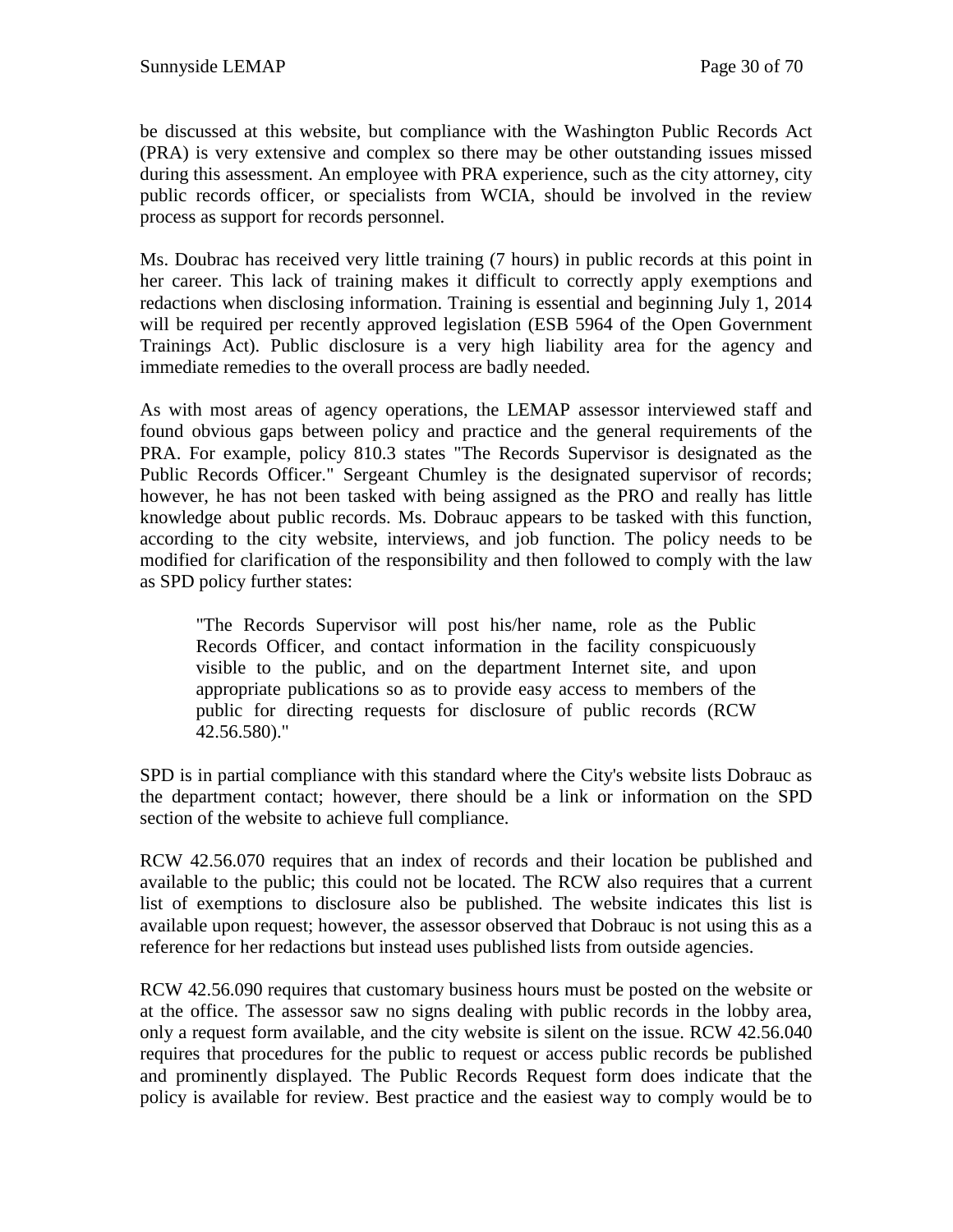publish these procedures on the website. The website does include a general description of how a response is handled.

The Public Records Request form used for the City of Sunnyside is easy to use and thorough. The form indicates that there is an option to make an appointment and review the records prior to copies being made. This can be somewhat misleading as the PRA allows requestors to request to inspect or get copies of public records, and inspection of records is subject to the same exemptions as copies. Often copies will have to be made and redacted prior to inspection by the public. The form also states, "The City *estimates* (emphasis added) that it will provide further response within (5) days or as soon thereafter as a determination regarding disclosure, denial, or an exemption can be established. The City does reserve the right to extend this time frame if necessary." The PRA requires a response within 5 business days. That response may be to (1) provide the record, (2) request clarification of the request, (3) notify the requestor additional time is needed, or (4) deny the request. The statement should be updated to explicitly comply with RCW 42.56.

Once a public records request is received by SPD, Dobrauc processes the request. The request will be accepted in any format and Dobrauc will transfer it to the agency form if necessary. Dobrauc estimates that she processes an average of 840 requests annually. She keeps a log of requests on a monthly basis and tracks the response. These logs could use updating to better protect the agency and include additional information, for example, how many pages were released and when. These logs should be kept for 3 years after the last entry and then destroyed per DAN GS50-09-13 Rev 2. In addition, copies of the records released as well as any other involved documentation, such as delay letters or affected party letters are not currently being created. These should be retained for 2 years after the request is fulfilled and then destroyed per GS 2010-014 Rev 2.

Dobrauc creates an exemption log when any data is exempt and redacted a responsive record. The log being used does not contain any detailed information about what is being redacted, dates, or documentation of who performed the redaction. Dobrauc does not have a master list of common redactions prepared by the agency. She is using reference materials from 2 other local agencies which are not 100% accurate and incomplete. In an example of an exemption log provided to the assessor, the incorrect RCW was used to claim an exemption for a juvenile record.

Dobrauc advises that even if a case has been forwarded to the prosecutor for a charging decision she will deny the entire record based on the investigative records exemption. Both WAPRO and WCIA warn against this practice based on case law that indicates that once the matter has been referred to the prosecutor information contained in the investigative file is disclosable unless disclosure would impede effective law enforcement. Parts of the file may still be protected, but a blanket exemption disappears once charges are filed.

Dobrauc advised that she was told to answer any request for a report prior to 1997 by indicating SPD does not have the record. She believes these cases may still exist and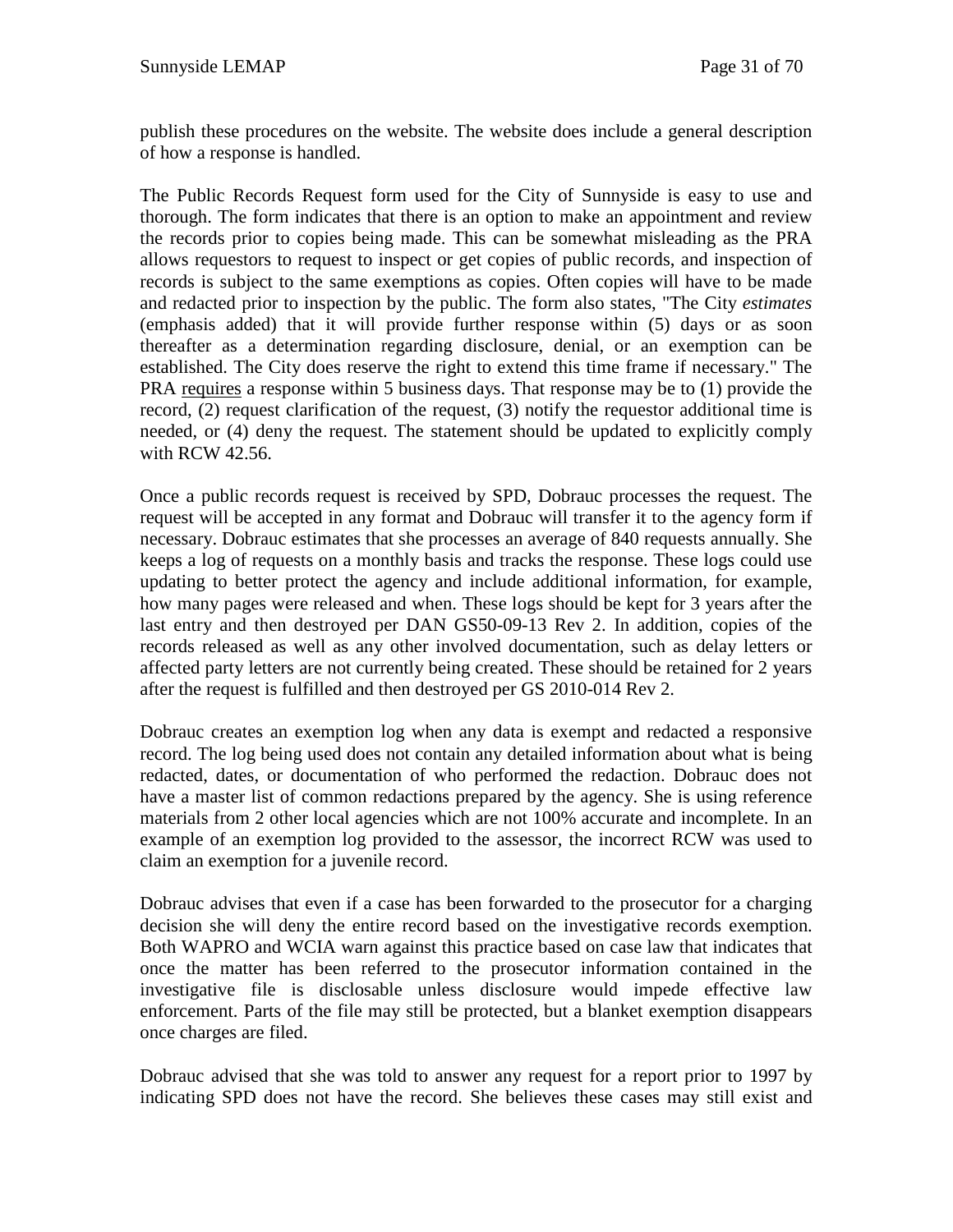were just not moved to the new facility when SPD occupied the building. There is no record of destruction of these cases, and many probably are still within their recommended retention schedule to be maintained. The assessor was able to observe file cabinets with markings as old as 1978 within the records office.

If the request cannot be completed within 5 days, Dobrauc uses a form letter to respond. The letter gives an estimate of how much more time is needed to respond and references RCW 42.56.520. Unfortunately, it does not include the language required by the statute outlining why more time is needed. Additionally, a form is used by the receptionists to cover the 5 day rule when Dobrauc is not available. This form does not meet any of the required statutes and SPD would be better off using the base form letter with modifications. On occasion, despite having no training, the receptionist will provide the record. Although this is great customer service, police records should only be released by those trained to do so. Clearly, Dobrauc needs a backup for this responsibility.

Beyond the physical preservation of records that has already been discussed, the assessor found no understanding throughout the agency as to what records needed to be preserved and for what duration. A process should be implemented for identifying essential and archival records and then properly protecting those records.

The nature of public records requests has evolved to where it is very common to see requests for "any and all" records. Once a request for a record has been received, the record cannot be destroyed until the request has been satisfied. Purging is essential to responsible records management and protection of the agency. SPD is retaining old records that are highly cumbersome to retrieve and copy, but are still required to be disclosed per the PRA. SPD has never complied with the required forwarding of violent sexual offenses per RCW 42.56.240 (3) to WASPC. Accident reports do not need to be retained after transmittal to WSP, yet a significant number of the public records requests processed are for collision reports. A complete review of all SPD records and the need for retention or destruction should be another priority of the agency.

SPD primarily uses SECTOR for automated ticketing and collision reports. Not all members of the department have been properly trained, so not all use SECTOR to the full capabilities. The traditional hard copy ticket books are not secured; there is no auditing process, and no accountability. The current process is that any officer can take a book from the open shelf on the conference room, complete the coversheet, and turn it in to their supervisor. The supervisor will then sign the cover and then turn the book into records.

The assessor interviewed Sergeant Glossen about PIO duties since several people in the department indicated that he is the PIO. Sergeant Glossen advises that within the last few days he believed the duty had been reassigned to a commander, but he wasn't sure, and he was still answering media requests. Sergeant Glossen advised that he had never received any sort of formal training and was just "winging it." Policy 346 has extensive guidelines for dealing with the media and Sergeant Glossen appeared to be following them all in his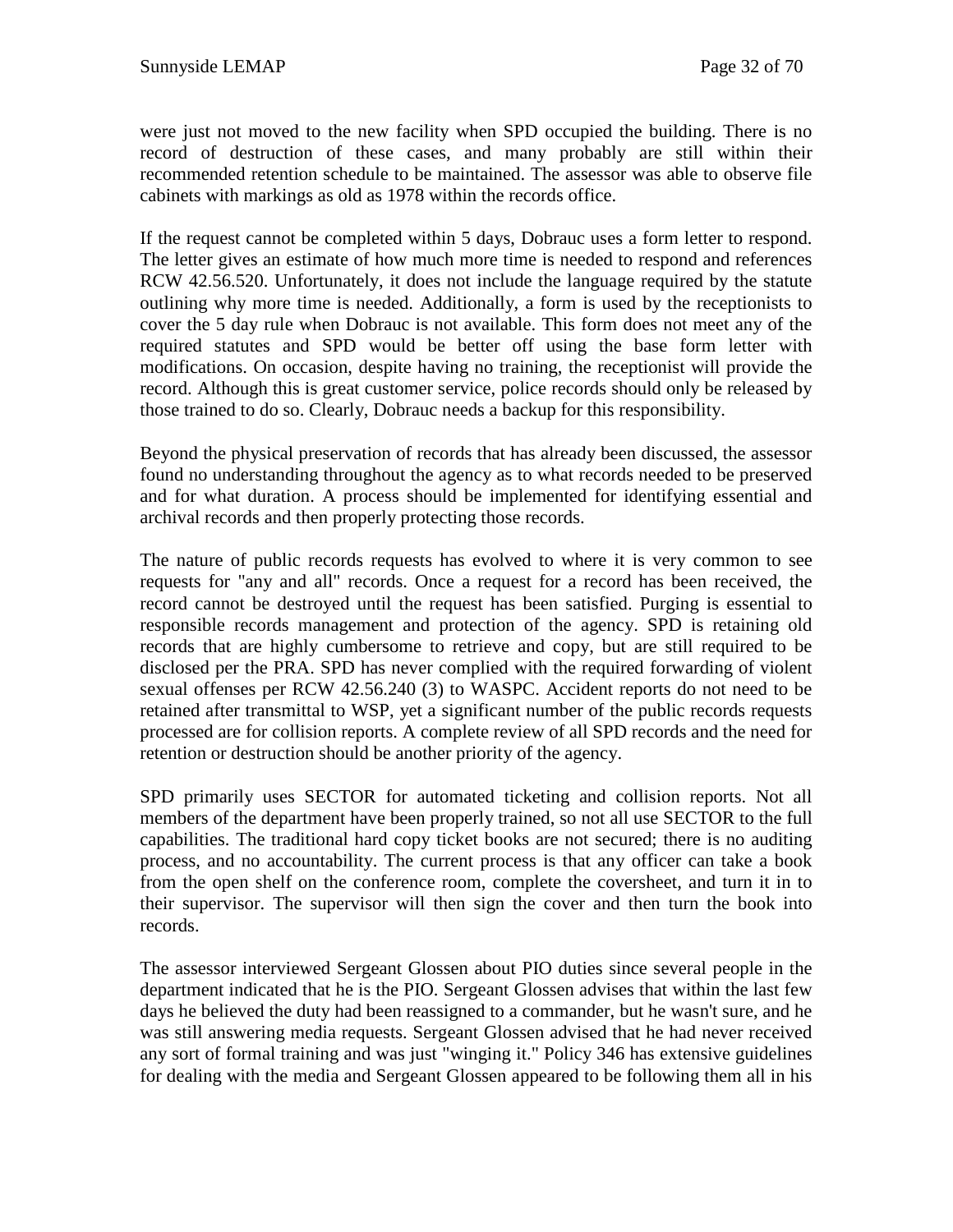contacts with the media. The agency should clearly identify the official PIO to all of the employees and ensure that the PIO receives proper formal training.

Sex offender registration, classification, and notifications are all officially handled by the Yakima County Sheriff's Office. Sergeant Cunningham had been involved in the process; however, Sergeant Chumley advised that the duties are now all handled by the Sheriff and SPD merely supports their efforts. Policy 356 should be updated to reflect this practice since it puts total responsibility on SPD for managing sex offenders.

The assessor spoke with patrol Sergeant Glossen and Detective Prieto with regard to missing persons. SPD has an extensive policy for handling missing persons; however, the members interviewed were not familiar with the requirements of the policy. Both did verify that they would call or take dispatch a form for entry or updates of missing persons. The department form requires that a signature be obtained in order to file a report, even if the missing person is a juvenile, this is in direct contrast to policy and best practices and should be abandoned as soon as possible.

Sergeant Glossen was not familiar with the criteria for an Amber Alert and was not sure how to issue one. Detective Prieto was not familiar with any specific follow-up responsibilities other than after 30 days to check for available dental records. Policy requires that follow-up with reporting parties and witnesses be conducted every 30 days.

SPD has a policy for handling recovery of stolen vehicles and the dispatcher on duty is responsible for attempting to contact the owner.

SPD participates in NIBRS reporting to WASPC. Records personnel expressed concern about the accuracy of the data being reported. Refer to the earlier discussion about officer's use of the system.

## **Recommendations:**

General Recommendation:

Per policy 806.1 appoint a records supervisor and as one of their responsibilities ensure create and maintain a "Department Records Section Procedures Manual" on a current basis to reflect the procedures being followed within the records section.

- **5.1** Train all personnel in the proper use of the Spillman system and require officers to accurately and completely enter their police reports.
- **5.3** Immediately train all personnel authorized to run NICS checks in the proper procedures. WSP offers free training at [http://www.wsp.wa.gov/\\_secured/access/manuals.htm#modules](http://www.wsp.wa.gov/_secured/access/manuals.htm#modules) .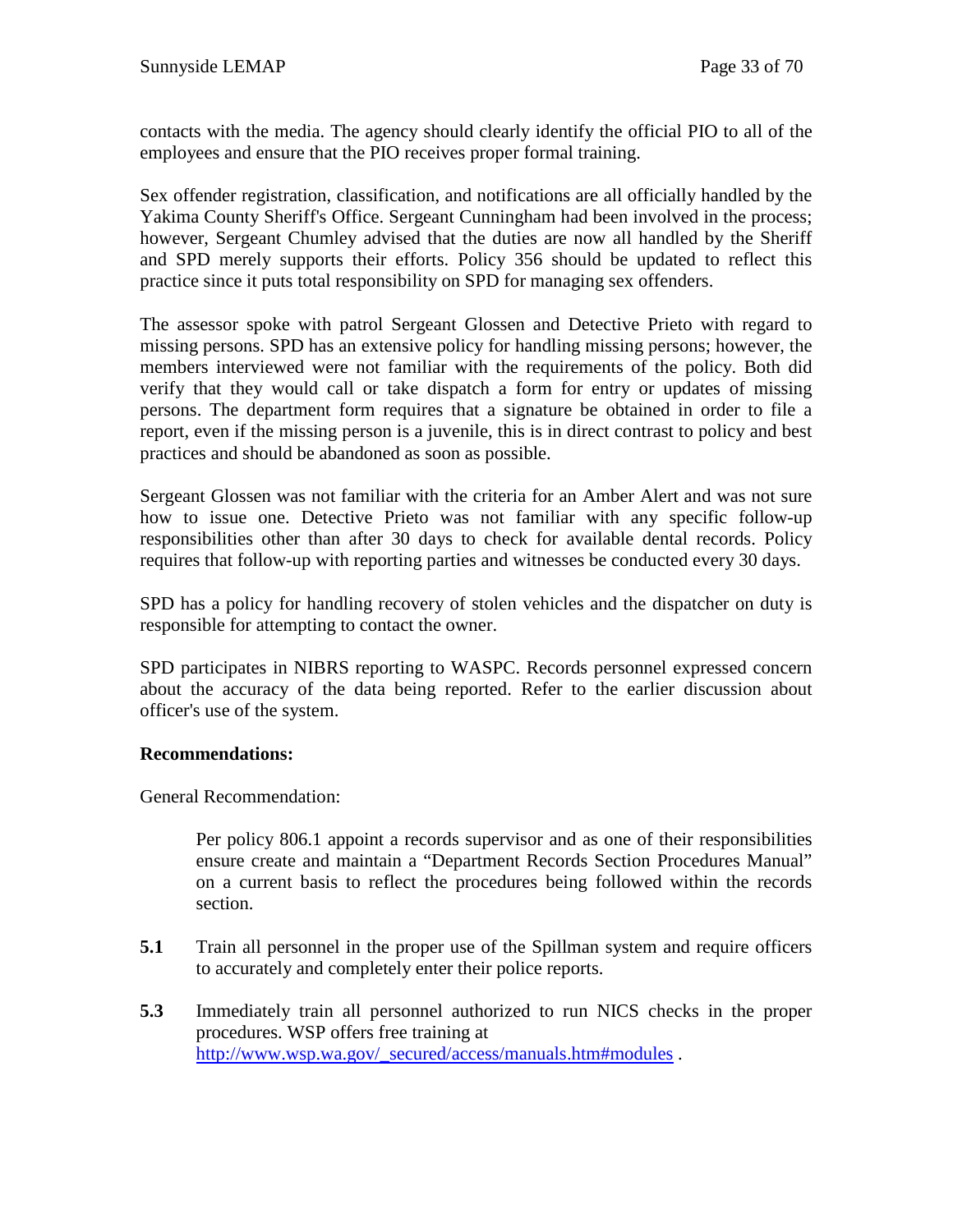- **5.3** Follow up with more in-depth training for NICS when available. The training calendar can be found at [http://www.wsp.wa.gov/\\_secured/access/manuals.htm#calendar](http://www.wsp.wa.gov/_secured/access/manuals.htm#calendar).
- **5.3** Update the SPD ACCESS certification list and ensure everyone is properly trained.
- **5.4** Do not allow records to be "checked out" of the Records area. Per policy 806.2.1 only a records supervisor should be authorizing records to leave this area and, generally, a copy should be made and an original should never leave records.
- **5.4** Secure records. All police records should be stored behind locked doors or file cabinets which are controlled by authorized personnel only.
- **5.5** Properly train a public records officer and provide enough cross-training to cover an extended absence.
- **5.5** Update the city website and specifically the department page to include required information such as dates/times, procedures, contacts, index, common exemptions, and a request form. A link back to the main city page with some updates to that page would satisfy the recommendation.
- **5.5** Conduct a thorough review of the SPD disclosure process including logs, redactions, and retention to ensure they are in compliance with state law.
- **5.5** Change the Sunnyside Public Records Request form language from "I wish to make an appointment to review the records indicated above before copies are made" to "I wish to make an appointment to review the records indicated above."
- **5.5** Change the Sunnyside Public Records Request form language from "The City estimates that it will provide further response within five (5) days or as soon thereafter as a determination regarding disclosure, denial, or an exemption can be established." Better language would be, "The City will respond to your request within five (5) days. Our response will be to either, (1) provide the record, (2) request clarification of the request, (3) notify you additional time is needed and provide an estimate and explanation, or (4) deny the request."
- **5.5** Create procedures that will direct the preservation of recordings for evidence. Consider placing a digital recording with evidence every time a recording is sent to the prosecutor or defense attorney.
- **5.5** Stop the practice of denying records under the investigative exemption once an arrest has been made or the case has been sent to the prosecutor. Evaluate the report on the individual merit of the report at that point.
- **5.5** Determine what records prior to 1997 exist and disclose them if requested.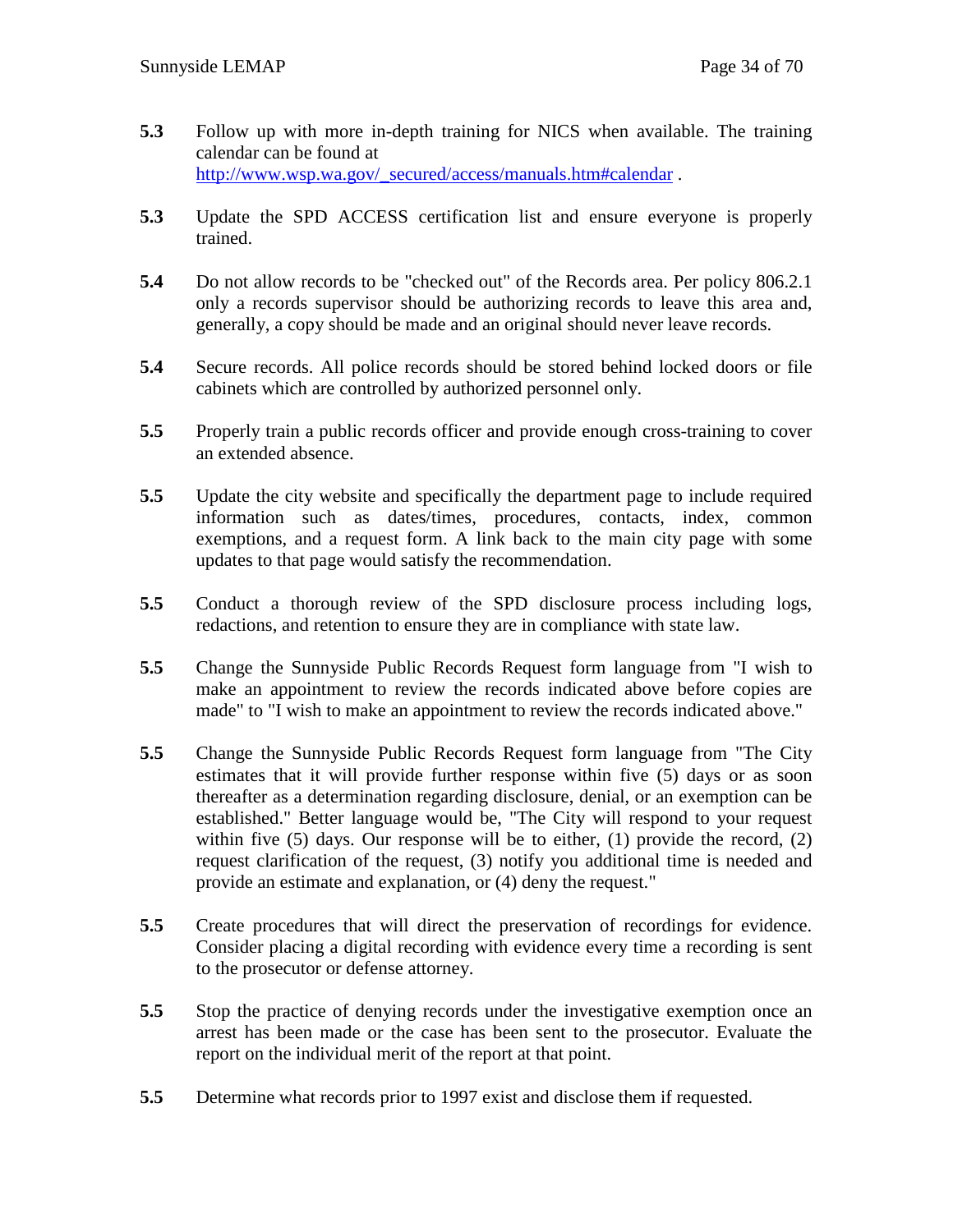- **5.5** Modify the five day letter to include the reasons for a delay that are acceptable per RCW 42.56.520. "Additional time required to respond to a request may be based upon the need to clarify the intent of the request, to locate and assemble the information requested, to notify third persons or agencies affected by the request, or to determine whether any of the information requested is exempt and that a denial should be made as to all or part of the request."
- **5.5** Modify or cease using the "Notice of Delay for Records Request" to either contain the above reasons only and an estimated date of availability, or just use the modified (above) response letter.
- **5.5** Cease the practice of allowing untrained receptionists to provide requested records. All records should be processed through trained personnel.
- **5.6** Train a records officer in the preservation and destruction of public records. Also, cross train those responsible for areas such as chief's files, training documents, personnel records, evidence records, etc. in the applicable rules and regulations to those specific disciplines.
- **5.6** Organize and protect the archived records. Either find a new secure facility or upgrade the current location to include security and proper data protection. A good reference guide is [http://www.sos.wa.gov/archives/RecordsManagement/DisasterPreparednessandR](http://www.sos.wa.gov/archives/RecordsManagement/DisasterPreparednessandRecovery.aspx) [ecovery.aspx](http://www.sos.wa.gov/archives/RecordsManagement/DisasterPreparednessandRecovery.aspx) . The Secretary of State also offers various training classes on the issue.
- **5.6** Create a process for identifying and preserving essential and archival records.
- **5.6** Conduct a review of all agency recordings held. Ensure that the practice becomes aligned with policy and retention requirements. Adjust the policy to address particular types of data if a blanket time does not fit all needs.
- **5.6** Forward sexually violent records as required by RCW 40.14.070 to WASPC.
- **5.6** Seal and destroy records in a timely manner when ordered to do so by the court. Log all destructions.
- **5.6** Create and maintain a records destruction log per recommendations. [http://www.sos.wa.gov/\\_assets/archives/RecordsManagement/Documenting%20t](http://www.sos.wa.gov/_assets/archives/RecordsManagement/Documenting%20the%20Destruction%20of%20Public%20Records.pdf) [he%20Destruction%20of%20Public%20Records.pdf](http://www.sos.wa.gov/_assets/archives/RecordsManagement/Documenting%20the%20Destruction%20of%20Public%20Records.pdf)
- 5.6 Purge the records that are no longer required for agency business and have exceeded their retention requirements.
- 5.7 Secure ticket books and perform accountability audits at least annually.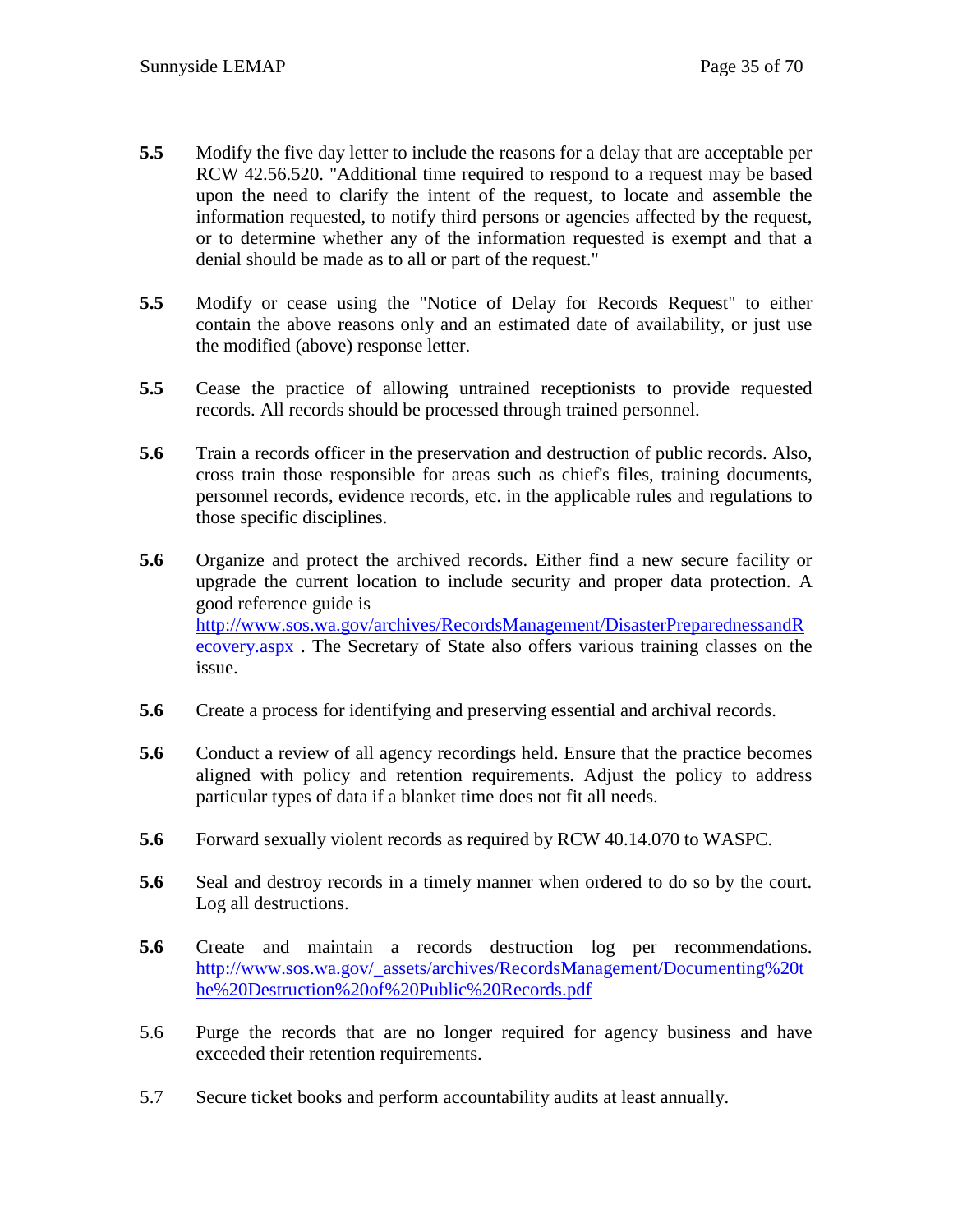- 5.8 The Chief should officially appoint and train a PIO. Ensure this person is appointed due to their skill set, not by rank or responsibility. Communicate the responsibility assignment clearly to members of Sunnyside PD and the media.
- 5.9 Update policy 356 to reflect practice of supporting Yakima County Sheriff's Office with sex offender identification and tracking.
- 5.10 Train agency members about missing persons and Amber Alert responsibilities. Ensure that a member of the agency is acting as a clearinghouse for missing person case management.
- 5.10 Modify department form to no longer require a signature to accept a missing persons report for juveniles.

## **Chapter 6—Information Technology**

#### **WASPC Accreditation Standards:**

- *6.1 Access to the agency's computer system is secure with restricted access to those who are authorized and who have passed a background investigation.*
- *6.2 The agency can show 100% compliance or that it has made corrections to comply with any ACCESS/CJIS findings from the previous technical triennial audit and/or FBI audit.*
- *6.3 The agency has policies governing appropriate use of agency technology.*
- *6.4 Each fixed and mobile computer workstation has an up-to-date copy of agencyapproved, security software installed and running while the equipment is in use.*
- *6.5 Electronic information is routinely backed-up at least once a week. Back-up data is kept in secure storage and is completely destroyed when no longer needed.*

#### **Assessor Observations:**

The assessor spoke with Jafet and Shawn from Yakima County IT, whose group provides services to the network level systems for SPD. This includes Vipre for system-wide antivirus protection, NetMotion for a mobile VPN and Barracuda for firewall protection. Group policy is used to enforce password restrictions, session time outs, web filters, and other settings. The general security of the system from a network level appears to be properly addressed.

Applications are not supported by this group and separate services for Spillman are contracted with Yakima County. Authority to access Spillman is controlled through Yakima County. Other applications such as audio and video recordings are maintained internally by SPD.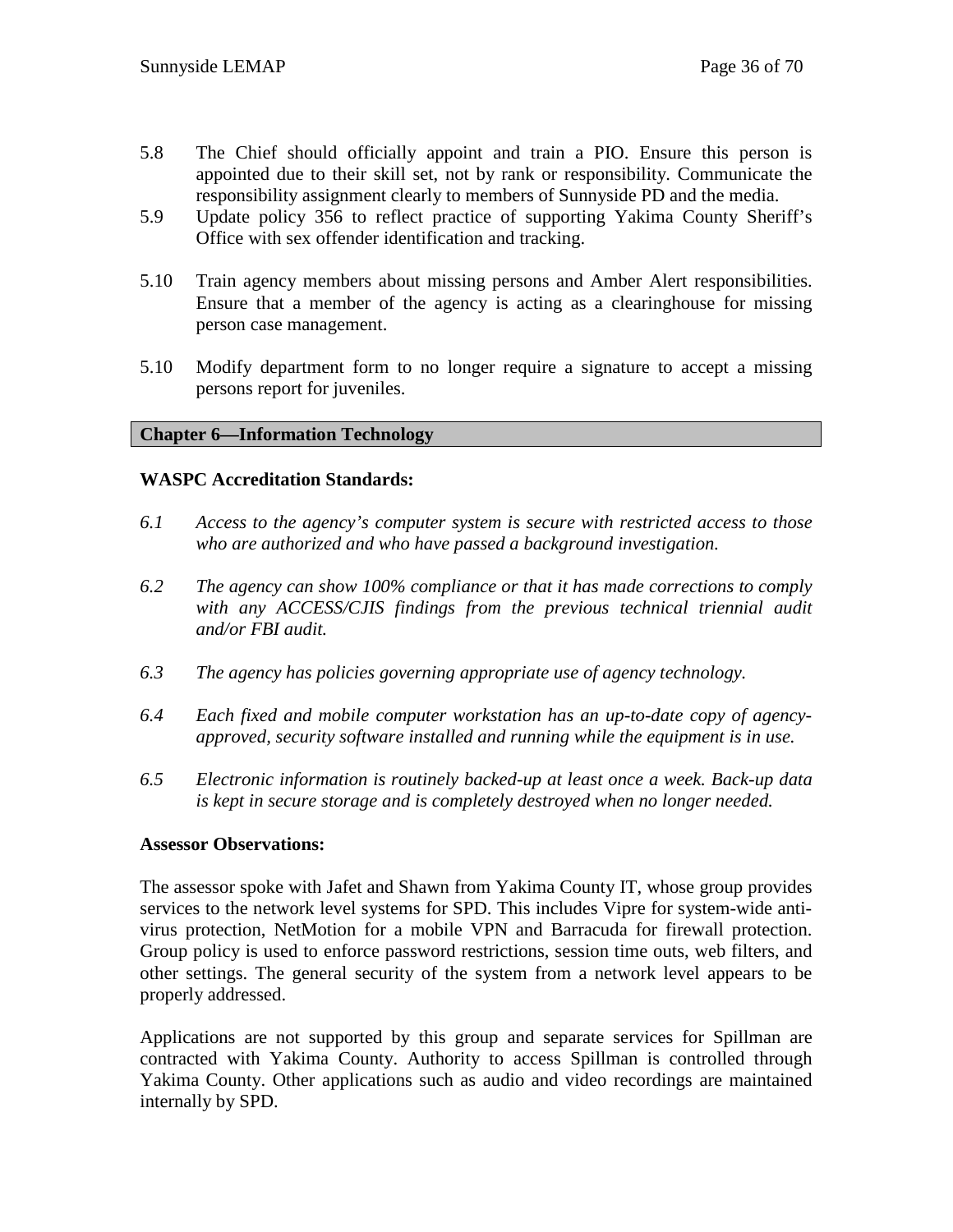The closet that contains all of the department's IT equipment is essentially insecure. The door is not locked and everyone in the department has free access to the room. IT personnel commented that there was new "junk" placed in the room since they had last checked it. An example of the liability of this problem is that the Evercom Camera server is located in this room and due to the nature of the server software it is logged on and operational 24/7. It would be very easy for anyone to shut down the recording server without anyone being aware of the issue. Another server in the closet is running on Windows Server 2000. Microsoft ended support of this software on July 13, 2010 and a similar risk exists with them ending support for Windows XP currently taking place. Staff advised the assessor that a lock has been ordered to remedy the security problem.

Staff was not able to locate a copy of the agency's 2012 technical ACCESS audit, nor could anyone interviewed identify who was responsible for the audit, including the TAC. The TAC was able to provide an email from WSP discussing the state level audit results and issues to be focused on in the future. Responsibility for conducting required background checks on staff or contractors is unclear. Of those interviewed, no one was sure and the agency TAC was not available for inquiry on this point. There was speculation that the responsibility may lie with a Yakima County employee. The technical contact for ACCESS should audit be identified and asked to perform a selfaudit of the agency as soon as possible. Technical compliance issues can often be costly and take time to correct. Issues, such as the unlocked Telecom closet, should be easily identified and corrected by someone with that level of knowledge, responsibility and authority.

Lexipol does cover agency appropriate use of technology and there are city policies to supplement those. Interviews with personnel indicated very little knowledge of what those policies actually allowed or controlled—training is recommended.

The assessor checked several random computers in the office, as well as Officer Rasmussen's MDT. All had VIPRE updates within the last 24 hours, all had various session locks in use and all had the firewall active.

The assessor met with Commander Schenck, Sergeant Gutierrez, Dispatcher/TAC Vialon, and Vickie Dobrauc in records to try to understand what was happening with some of the locally administered technology, particularly those related to audio and video recording. The assessor found a significant disconnection between actual practices, policies, best practices, and retention requirements. There are apparently no written procedures for requesting, preserving, or maintaining these videos. Of those interviewed, none appeared familiar with the retention schedule for the videos and logging of destruction. The LEMAP assessor received differing answers regarding which cameras in the jail and headquarters station were being recorded and which were merely monitoring. There is no off-site backup of the recording data as required by policy 342.7.2.

Commander Schenck indicated that the current K9 officer (not available for interview by the LEMAP team) was tasked with responsibility to download and store video camera information on RW DVD. He did not know how long or where they are kept. The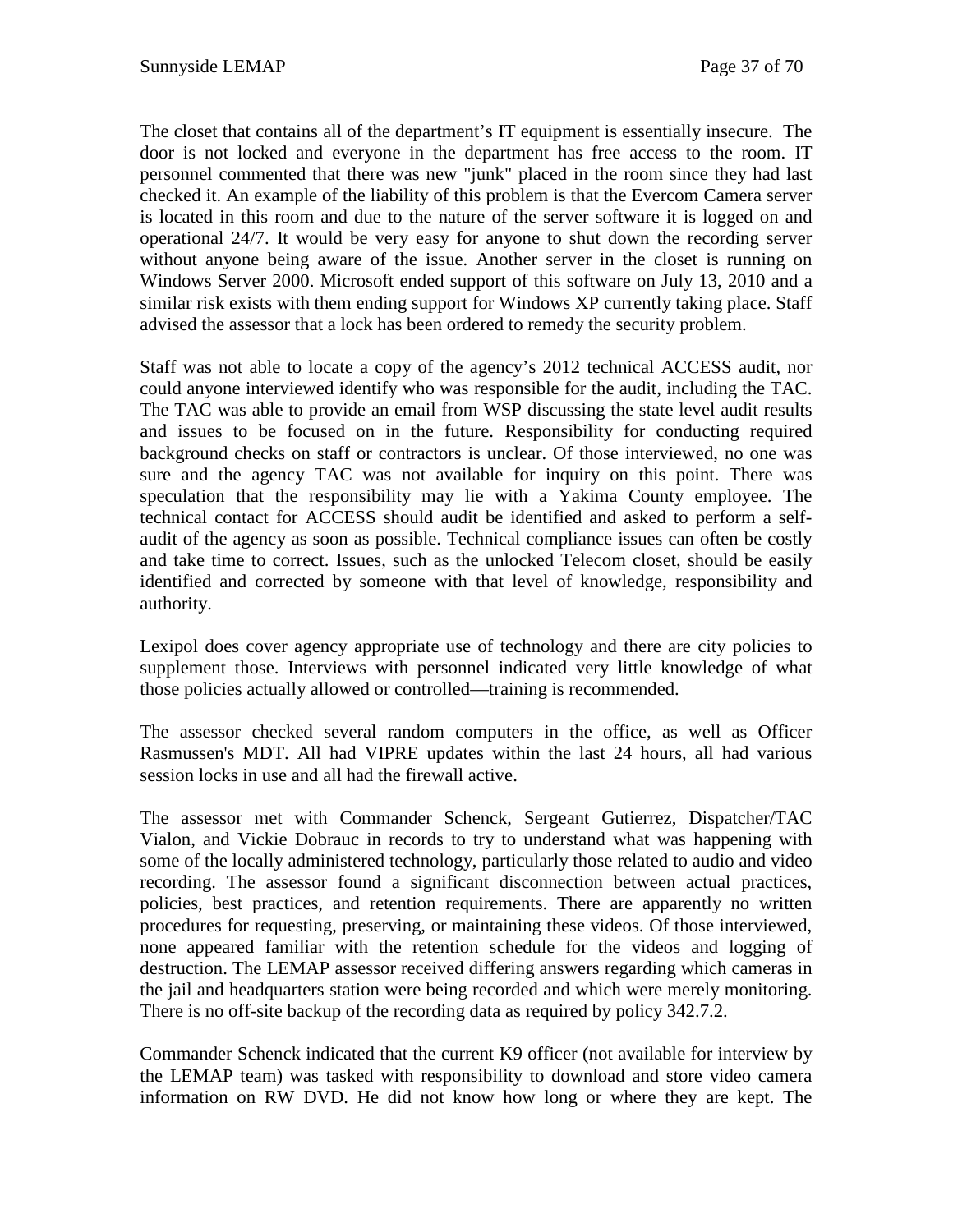Washington State Law Enforcement Retention Schedule indicates that recordings must be kept a minimum of 90 days after the date of recording, if an incident is identified it must be kept until the exhaustion of appeals.

The recordings for radio and 911 are handled through the dispatch center. These recordings are preserved in a digital format and never destroyed. All audio for the current audio recording system which is estimated to be 8 years old is still available. Again, there was no familiarity with the retention schedule. The old recordings are kept on site with limited access by authorized dispatchers.

The jail recording system has recently been upgraded and there are still some issues that need to be worked out. Currently, the system is only maintaining approximately 7 days of recordings. The Washington State Law Enforcement Retention Schedule indicates that recordings must be kept a minimum of 60 days after the date of recording. If an incident is identified that has recordings essential to prosecution that recording must be kept until the exhaustion of appeals. Department policy 450.7.1 indicates that all recordings will be kept not less than 180 days.

During the headquarters tour, LEMAP assessors could not locate signs or notice indicating that video recording was occurring. Interviews confirmed that staff members are not aware of any signs posted. Command staff clearly stated that audio would not be recorded; however, staff members reported that the BAC area had the ability to also record audio and that was either the current practice or the intended future practice.

## **Recommendations:**

- **6.2** Lock the Telecom closet and post if for restricted access per CJIS requirements.
- **6.2** Request a copy of the 2012 technical ACCESS audit for SPD and the most current CJIS rules from [ACCESS@WSP.GOV.](mailto:ACCESS@WSP.GOV)
- **6.2** Clearly identify the current technical contact for the ACCESS CJIS audit. Have the designated person perform a review of the department to ensure that all prior issues have been corrected and all recent changes to CJIS rules have been complied with.
- **6.5** Follow the Emergency Communications (911) Records Retention Schedule, DAN EM40-29-01 Rev 0, and purge 911 audio tapes after 90 days so that they are no longer subject to public disclosure requests. Recordings needed for actual cases should be preserved prior to the 90 day window.
- **6.5** Follow the Law Enforcement Records Retention Schedule, DAN LE06-01-03 Rev 1, and purge radio transmission audio tapes after 90 days so that they are no longer subject to public disclosure requests. Recordings needed for actual cases should be preserved prior to the 90 day window.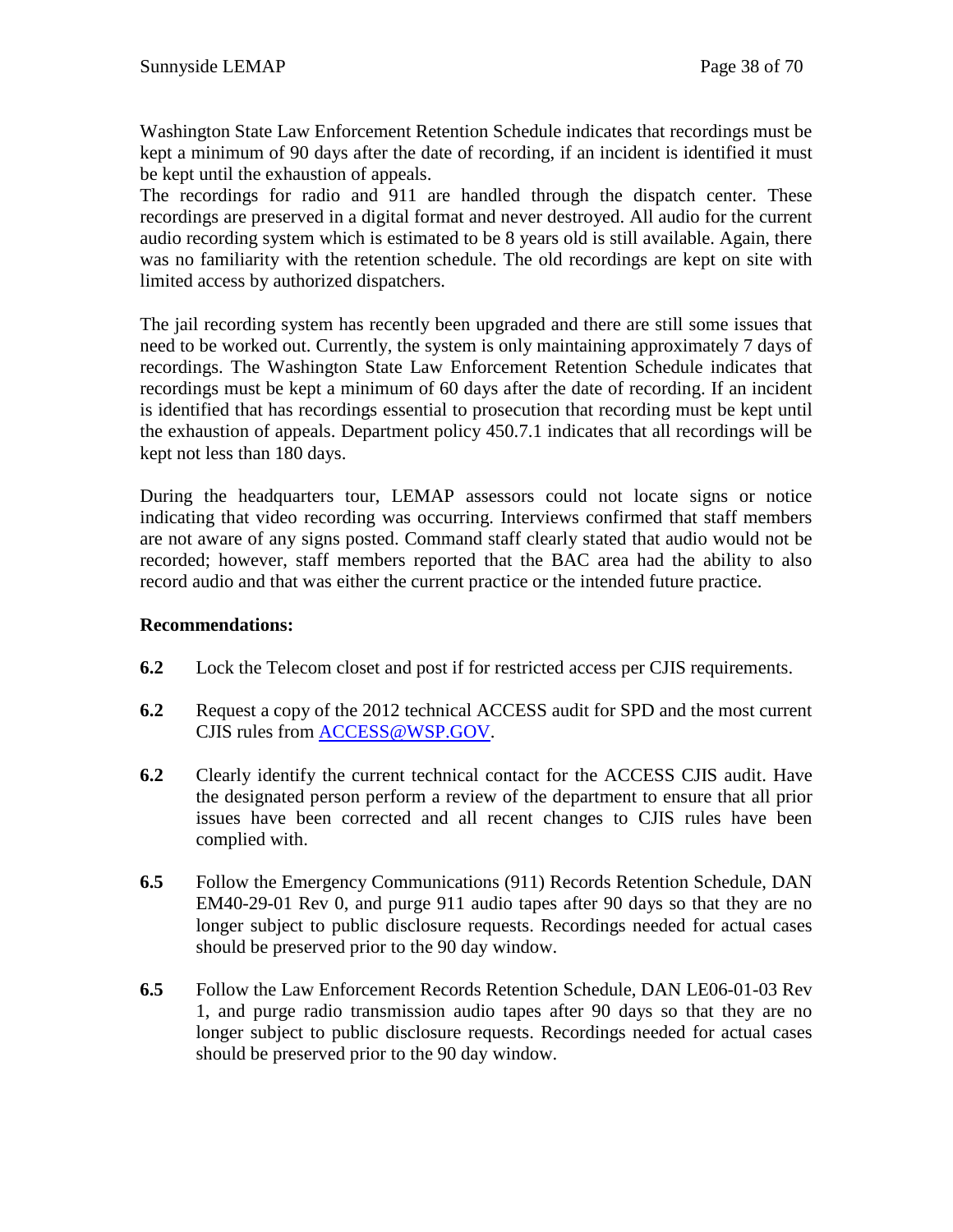- **6.5** Designate one person as ultimately responsible for the preservation, retention, and destruction of all digital material in the department. The designee can delegate the process to those subject matter experts, but one person needs to be overseeing this aspect of evidence and records management.
- **6.5** Evaluate policy 342.7.2 as well as industry standards for backing up data and storing it off site. Change either the practices to comply with the policy or adjust the policy to conform to the desired practice.

## **Other Recommendations:**

- Post signs warning of video recording in progress in appropriate areas.
- Obtain legal review of the practice with regard to audio recordings per RCW 9.73.090. If possible and desired, completely disable the ability to record audio.

## **Chapter 7—Unusual Occurrences**

## **WASPC Accreditation Standards:**

- *7.1 Every sworn member of the agency has completed the National Incident Management System introductory training course(s).*
- *7.2 The agency has plans for responding to natural and man-made disasters, civil disturbances, and other unusual occurrences.*
- *7.3 The agency works with the County and/or regional agencies in developing a county or regional disaster or emergency response plan.*
- *7.4 The agency has a policy for requesting and providing mutual aid.*

## **Assessor Observations:**

By the nature of this chapter's title, incidents that occur infrequently (unusually) often become lower urgency in organizations because other, more pressing issues become a priority. However, when confronted with a crisis, these occurrences become high priority and employees, particularly the CEO, are responsible for ensuring a safe and effective response to them. Also, because unusual occurrences are often large in scale and scope, responders are reliant on relationships with other agencies to render mutual aid. These relationships are built through interpersonal contacts at planning events and opportunities created through training and exercise. Although Sunnyside is largely an agricultural city it is home to a large and active rail line that bisects the city and runs adjacent to the south side of police headquarters. Given the chemicals and processes used in farming, weather challenges and the risks associated with an active rail system there is no question that SPD should be actively involved with emergency planning. The purpose of this chapter is to offer police agencies a reference point to monitor and measure agency responsibilities.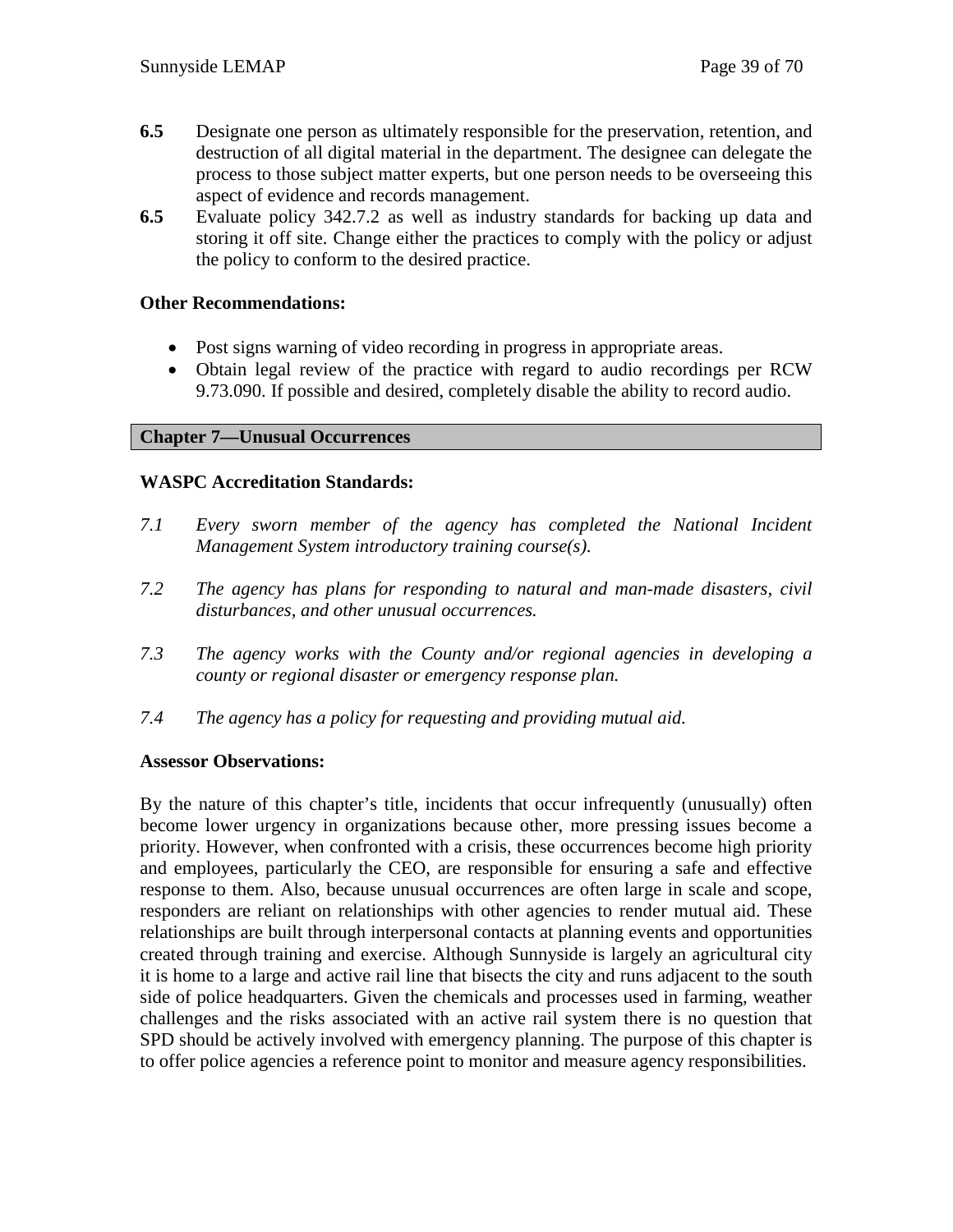A check of SPD training records revealed that all sworn employees have attended IS 700 and ICS 100. A large number of line officers, supervisors and managers have also attended IS 200 and beyond. Two supervisors have not completed IS 200 and would benefit from the information within that module as agency leaders. Since training records for civilian and jail staff are not available, the LEMAP assessor could not determine if they have been involved in any of the introductory NIMS training. Since most civilians indicated that they have not been provided the opportunity for in-service training, it appears unlikely that they have participated in the training. Any employee who may respond to an unusual occurrence where the ICS framework is being utilized should have at least IS 700 and ICS 100. All police employees should have a basic understanding of ICS and that introduction is offered through the online course IS 700.

Prior to the retirement of Chief Radder, Deputy Chief Schenck was the department's primary emergency manager. According to Jeff Hall, who serves as the Yakima County Emergency Manager (EM), Schenck and Sunnyside PD were active in county EM meetings, planning, drills and exercises. Since Schenck took over as the interim police chief SPD's involvement in these activities has declined and primarily restricted to drills and training exercises. He is hopeful that with the promotion of a new chief they will increase their involvement with EM planning and activities because they welcome partnerships.

Commander Schenck confirmed that his involvement outside the city with local EM activities has declined since taking on the role of interim chief; however, he has been committed to updating the city's comprehensive emergency management plan (CEMP). Review of the plan showed an updated and contemporary plan with considerable detail that could be an excellent resource for SPD commanders and supervisors. The CEMP is still a work-in-progress but hopefully will be completed and advanced to the Mayor and City Council for approval sometime in 2014.

SPD enjoys a good working relationship with surrounding agencies and has a standard mutual aid policy (policy 352) that mirrors many other mutual aid policies.

## **Recommendations:**

- **7.1** Ensure all supervisors have completed appropriate NIMS courses; at least IS 200 for sergeants and IS 300 and 400 for commanders.
- **7.1** Assign IS 700 and ICS 100 to all appropriate civilian employees that may have a potential for deployment in an ICS framework.
- **7.2** Complete the update of the CEMP, route it to the city council for approval, and ensure appropriate staff is familiar with the information.
- **7.3** Re-initiate active involvement with Yakima County emergency management planning meetings, drills and exercises. Push responsibility for participation in these opportunities farther down in the organization (commander or sergeant) to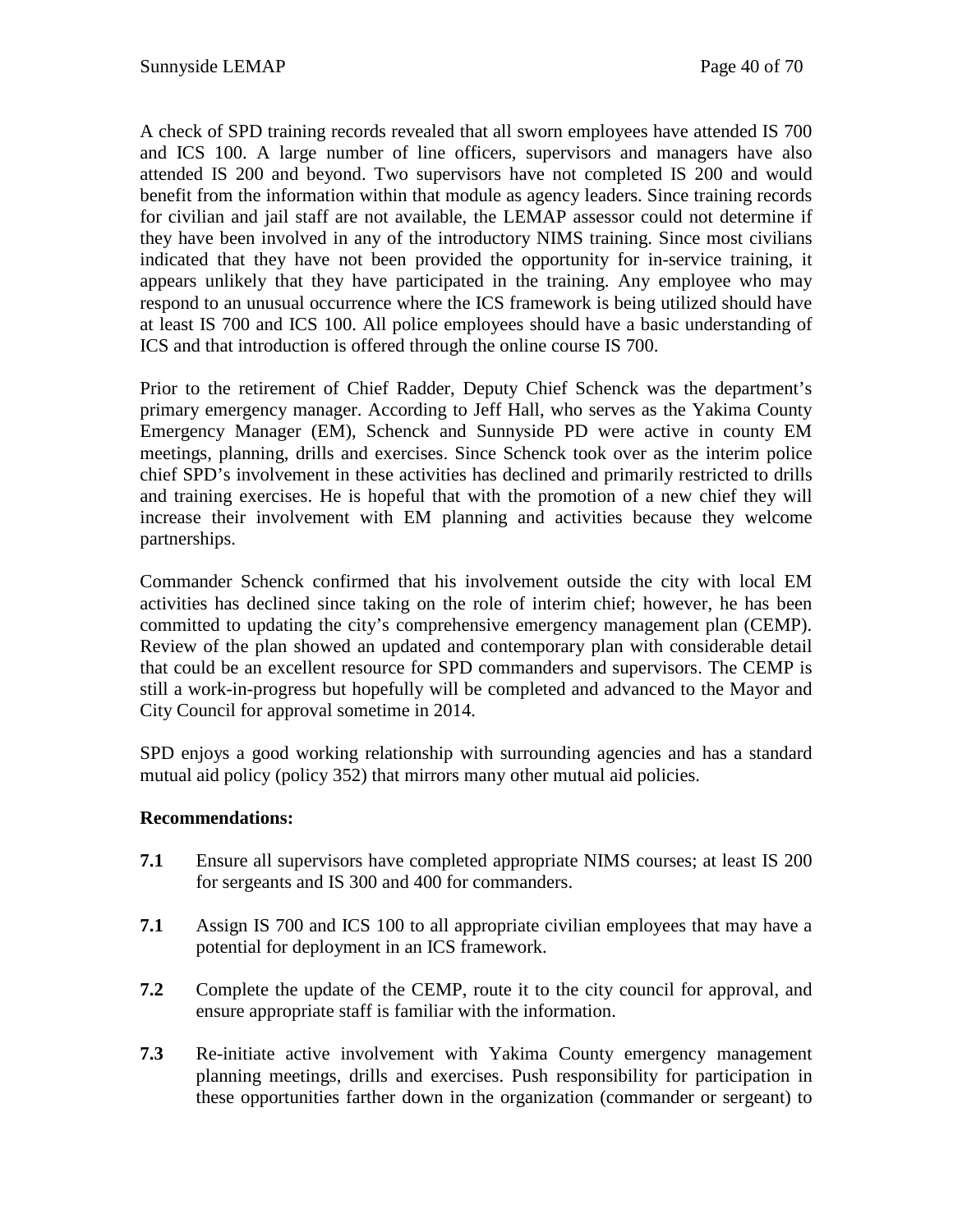promote redundancy and a broader base of relationships between SPD and other local partners.

#### **Chapter 8—Health and Safety**

## **WASPC Accreditation Standards:**

- *8.1 The agency has written guidelines that inform employees of the threats and hazards associated with airborne and blood borne pathogens.*
- *8.2 The agency provides personal protective equipment to minimize exposure to potentially infectious materials and objects.*
- *8.3 The agency provides soft body armor and requires its use.*
- *8.4 The agency provides reflective clothing and requires its use.*
- *8.5 The agency has procedures for disposal and decontamination when there is an event or contact involving biohazard material including blood or bodily fluids.*
- *8.6 The agency has procedures for post-exposure reporting and follow-up after suspected or actual exposure to infectious diseases.*
- *8.7 Non commissioned police employees are physically separated from the public by a physical barrier in the lobby area.*
- *8.8 The agency requires all personnel to use safety restraint/seat belts while operating agency vehicles.*

#### **Assessor Observations:**

Maintaining the safety of employees is one of the fundamental jobs of any profession where risk is a key element. Police employees, whether they are patrol, corrections or civilian staff, are exposed to varying levels of risk and the agency is expected to arm each employee with training and information that keep them safe while performing their jobs. The intent of this chapter is to provide a framework of basic guidelines that ensure the police agency is providing regular information and opportunities that promotes a safe work place.

An inspection of four different patrol vehicles revealed varying levels of safety equipment. Most of the cars were equipped with large plastic storage containers that housed a variety of miscellaneous equipment that was not consistent from vehicle to vehicle. Most of the vehicles, or officers, had contemporary (optic green) traffic vests available; other vehicles contained the out of ANSI compliance, optic orange variety. All uniformed officers interviewed appeared to be wearing soft body armor. Sergeant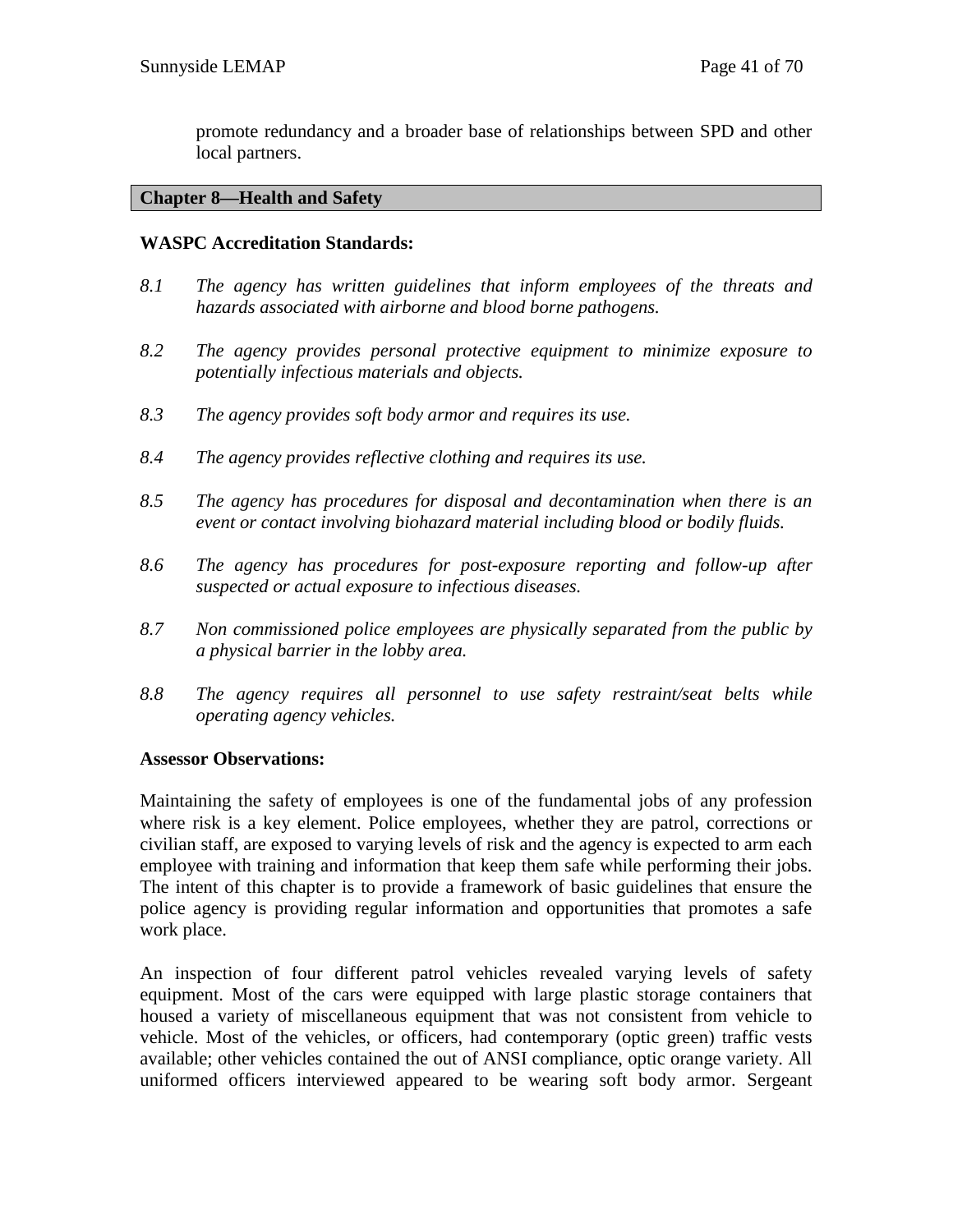Hernandez provided the LEMAP assessor a tracking roster, which he maintains, that identified dates of issue and expiration of each officer's vest.

SPD policy 1016.2.3 specifies that all personnel are provided gloves, goggles, a rescue mask and alcohol wipes (or similar) as a form of personal protective equipment (PPE). All of the vehicles contained first responder kits that contained various bandages, gloves and two of the four kits contained a paper face mask. Some of the kits contained goggles and alcohol wipes. Officers indicated they purchase their own alcohol sanitizing gel or wipes to be sure to have it available. All of the officers possessed a CPR mask with a one-way valve, (presumably a rescue mask). There were no sharps containers in any of the vehicles inspected. One patrol officer reported that seized or confiscated syringes are thrown on the passenger side floor of the car, transported it to the station and disposed of in a large sharps container in the evidence processing area.

Several officers interviewed advised they are either current or former members of the SPD SWAT team. All SPD SWAT team members are issued gas masks (air purifying respirators) that are intended to assist or protect them when they enter a potentially oxygen-deficient or contaminated environment. Interviewees provided varying levels of recollection of gas mask basic training or expectations of use. Those past or present members could not recall ever completing medical screening related to use of the masks, and all reported that initial or annual fit testing is not performed. Several members thought they were issued gas masks in about 2010 or 2011 and did not know if their mask filters were expired. They have never been issued replacement filters. Any evidence of a PPE program, or at minimum, policy direction, at Sunnyside PD was noticeably absent.

SPD policy 1016.2.1 identifies an exposure control plan (ECP) and an exposure control officer (ECO). This policy describes a series of essential responsibilities of the ECO, most of which are not being followed. Supervisors disclosed that they were uncertain if the employee designated as ECO is aware of their responsibilities per agency policy.

Several officers were interviewed about protocols relating to personal exposure to a pathogen (bodily fluids from another person on a uniform, boots or on their skin). All were aware of the need to flush or wash their skin of the substance and seek medical treatment as a precaution if necessary. However, none were aware of protocol for soiled uniform items other than to possibly respond to the fire department for decontamination. Officers are uncertain of the location of hazardous material bags and containers though all reported they thought they "had seen them around the station." Policy 1016.3.1 specifically describes use of waste containers in place at SPD and although the LEMAP assessor found an open box of large red bags in the evidence processing area containers do not exist.

The current SPD ECP is contained in a binder that is dated 1992 and is stored among other binders and manuals in the roll call area. The LEMAP team inquired about blood borne pathogen (BBP) training and told that the agency recently received in-service training on this topic. SPD staff provided a training roster of attendees for the BBP training and all but one officer and one sergeant participated in the training within the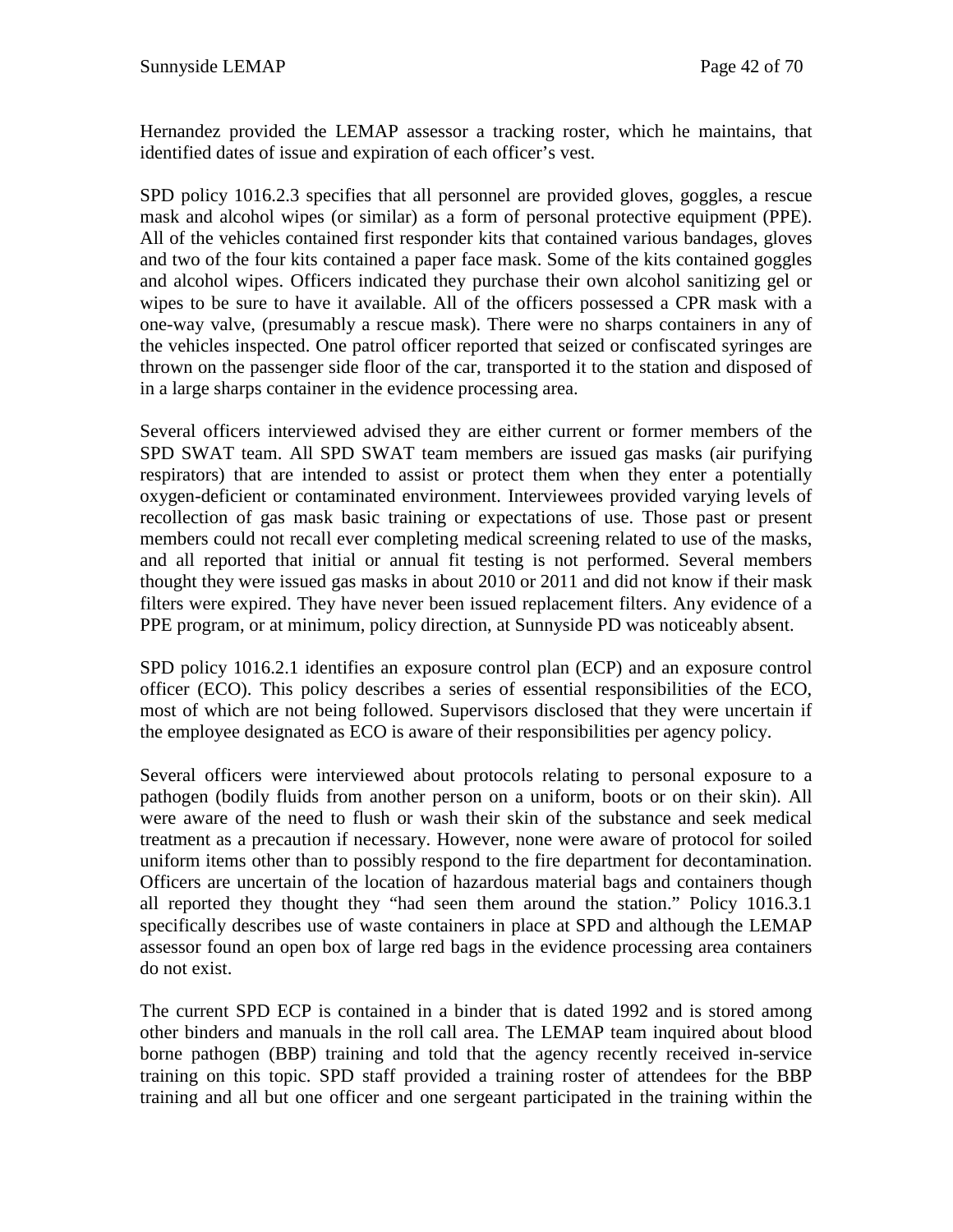past year. Civilians and jail staff were not included in the BBP training and reports from representatives within those groups indicate that they do not participate in in-service training with the commissioned officers.

Finally, upon arrival at SPD assessors noted that the police department and reception staff are physically separated by a solid wall and protective glass when interacting with the public. Additionally, all employees operating city vehicles were observed wearing seat belts.

## **Recommendations:**

- **8.1** Update SPD policy on blood and air borne pathogens to ensure it is relevant and aligns with agency custom and practices.
- **8.1** Provide initial and annual training on agency pathogen policy to all employees that are at risk of exposure due to their job responsibilities.
- **8.2** Develop an inventory system for all assigned and supplied PPE to SPD employees and conduct inventories on at least a monthly basis. Ensure that equipment identified as "at minimum" in policy is relevant and consistently available to all employees. Essential equipment such as gloves, booties, sharps containers and sanitizing gel should be easily accessible by all employees at risk of exposure.
- **8.2** Conduct an assessment of the current practice of issuing gas masks to officers. If the agency decides to continue this practice the agency must commit to a comprehensive PPE program to include (at minimum) basic and updated training, medical screening and annual fit testing for all employees issued masks.
- **8.3** Assign soft body armor management an individual with the time and skill set to do so effectively. Preferably, this responsibility would rest with a commander or civilian support specialist.
- **8.4** Remove outdated traffic vests (optic orange) from the SPD fleet and ensure all patrol officers are supplied contemporary traffic vests and they are current on agency policy and expectations.
- **8.5** Ensure all employees, who are at risk of exposure by the nature of their job responsibilities, receive initial and annual training on disposal and decontamination procedures for any pathogen exposure.
- **8.5** Ensure that all equipment or systems identified as necessary for decontamination or disposal are available for employee use in the event of a pathogen exposure.
- **8.6** Conduct a comprehensive review of the SPD ECP. Ensure that all employees affected by the plan are provided initial and updated annual training on its content.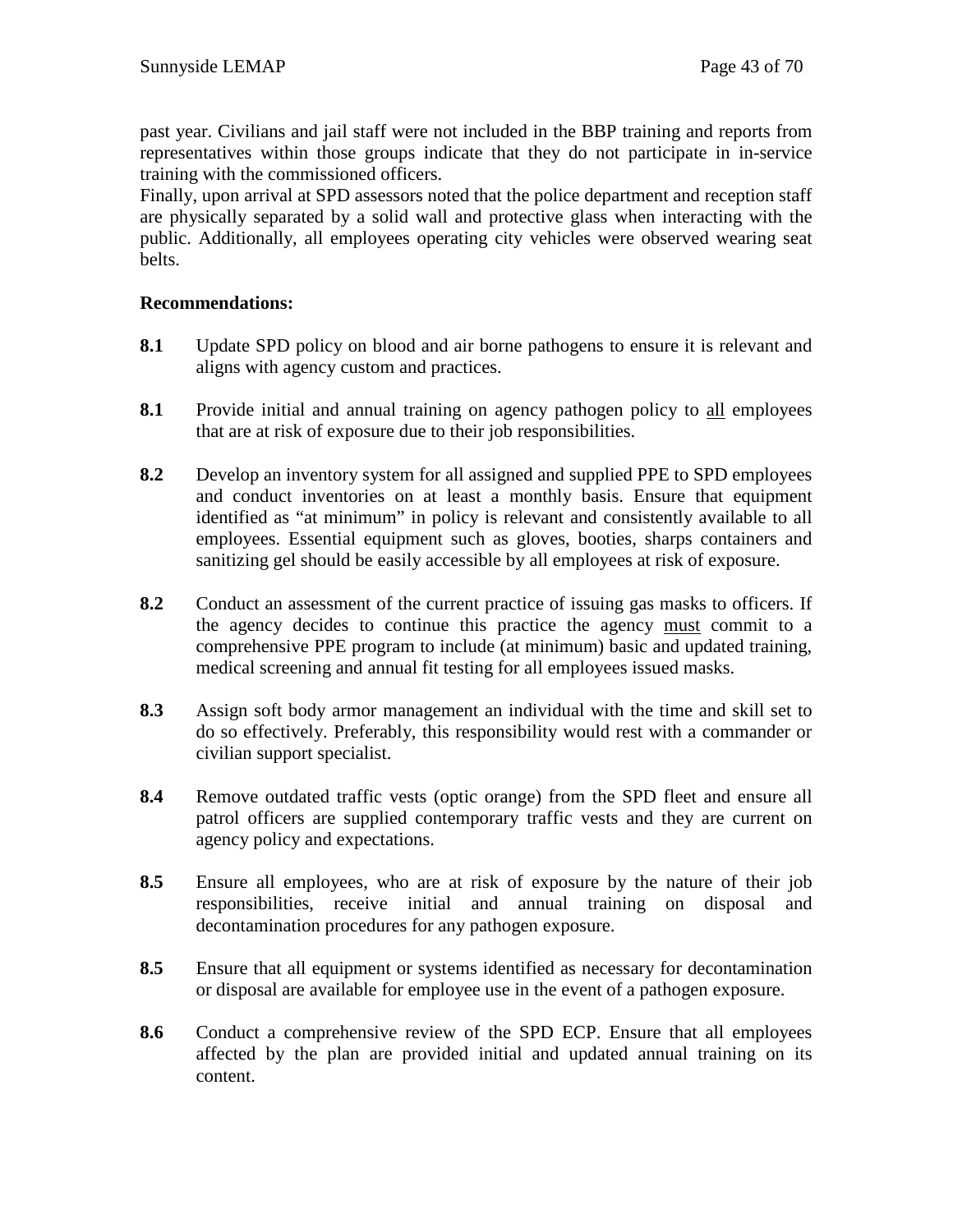## **Chapter 9—Fiscal Management**

#### **WASPC Accreditation Standards:**

- *9.1 Budget Control – The Chief Executive Officer has the authority to spend funds in the approved budget for day-to-day operation of the agency.*
- *9.2 Budget Control – The Chief Executive Officer makes regular reviews of the agency budget.*
- *9.3 Budget Control – The agency has a system for review and approval of expenditures.*
- *9.4 Payroll – The agency has a policy requiring supervisor approval of all overtime.*
- *9.5 Payroll – The agency has a policy requiring non-exempt employees to complete a timesheet listing the number of hours worked during the pay period and that the timesheet be approved by a supervisor prior to payment.*
- *9.6 Cash Control – The agency has a system to document and record the use of cash funds that include receipts, supervisory approval, and periodic audit.*

#### **Assessor Observations:**

Fiscal management for any public organization revolves around systems and processes that underpin strong stewardship of public money. Chapter 9 focuses on the budget process and management, purchasing, payroll and handling of cash funds. Following interviews with staff tasked with these responsibilities, the LEMAP assessor found appropriate systems and procedures being utilized for fiscal oversight. The Chief of Police retains primary fiscal responsibilities for SPD and can delegate to either of the two commanders as needed. Until recently, Commander Schenck has been the acting chief with primary fiscal responsibility for the department.

Budget development has been non-existent at SPD. Based on interviews with command staff it appears former city leadership prevented SPD involvement in the budgeting processes. As referenced throughout this report, frequent city leadership turnover has resulted in SPD enduring several budget related hardships. Sunnyside has experienced routine changes to city budgeting systems as frequently as city leadership changes. SPD adapted to those changes and has done a good job of maintaining police service in Sunnyside. SPD utilizes a one year budget process.

SPD uses city issued purchase cards and petty cash for purchases not fulfilled using recognized city vendors. There are two city purchase cards issued to SPD. One is currently issued to the senior commander and the other is issued to the jail operations supervisor. There are two petty cash funds in the agency. The primary petty cash fund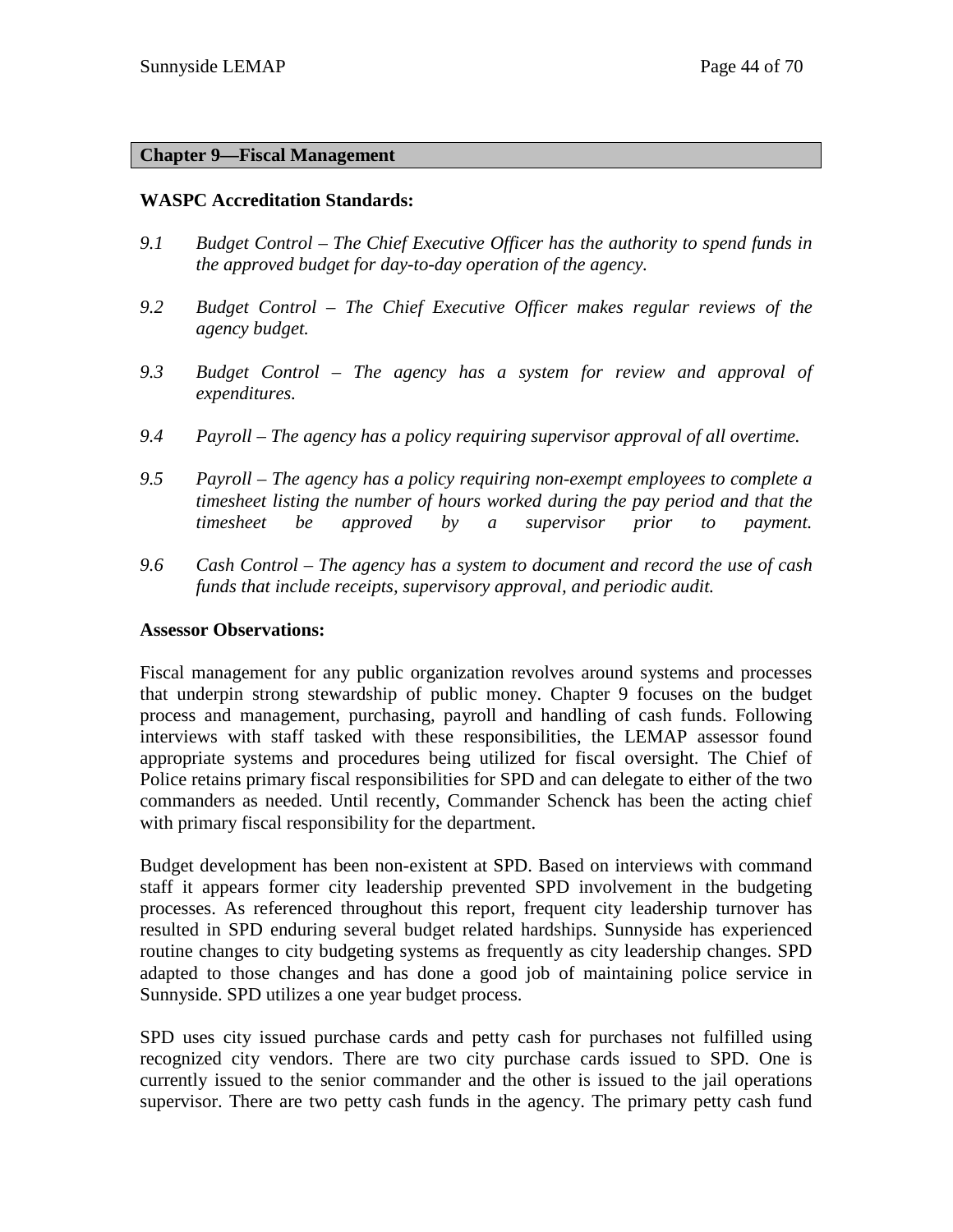discussed in this chapter is located at the main customer service desk. The second petty cash fund is considered an investigative fund and will be discussed in the review of Chapter 17. A computerized system, commonly referred to as a point of sale (POS) system is used for jail trust funds, bail and concealed pistol licensing.

The POS system uses appropriate checks and balances to validate proper use. The fund is hand counted daily, verified against the computer balance and physically deposited into the bank at the end of each business day. The deposit slip provided by the bank is the final verification the monies from the business day are balanced with incoming funds. Employees do not share cash drawers providing appropriately identifiable accountability. The daily documentation for the POS system is sent through interoffice mail to the finance department for final verification. This fund has been surprise audited once in the last eleven months by the finance director.

The petty cash fund is hand calculated and documented on a city designed form. Funds are replenished monthly through a simple process similar to other petty cash systems utilized by departments of similar size. At the end of each calendar month the petty cash fund is replenished by finance after expenses are submitted and validated. This petty cash fund is primarily used exclusively by one employee with oversight from the jail supervisor. The petty cash fund has experienced an unannounced audit once in the last year by the finance director.

Payroll processes are fairly standardized and quite simple if the employee doesn't have any additions to the timecard. Timecard additions such as overtime and vacation require up to three additional pages to be included with the original timecard. The additional pages do provide detailed timecard accounting but is labor intensive to complete. A supervisor signature is required on all timecard paperwork.

## **Recommendations:**

- **9.1** SPD Policy 201 for fiscal management appears to be appropriately adapted to SPD's operations and in line with current organizational functions. However, updates to the Lexipol product should be investigated and further adapted to SPD's needs. Due to recent organizational structure changes in the agency the policy should be updated to reflect the addition of commanders and the removal of deputy chief from policy.
- **9.1** SPD policy 201.3 requires commanders (currently labeled deputy chief) and sergeants to be involved in the budget preparation process for their respective divisions. If this practice is allowed by city management, SPD should adopt an authentic budgeting process that exceeds agency policy and solicits all employees for budgeting ideas.
- **9.4/5** As part of a larger city initiative, consider consolidating all payroll documents into an instrument that will pass review during a state audit. The multitude of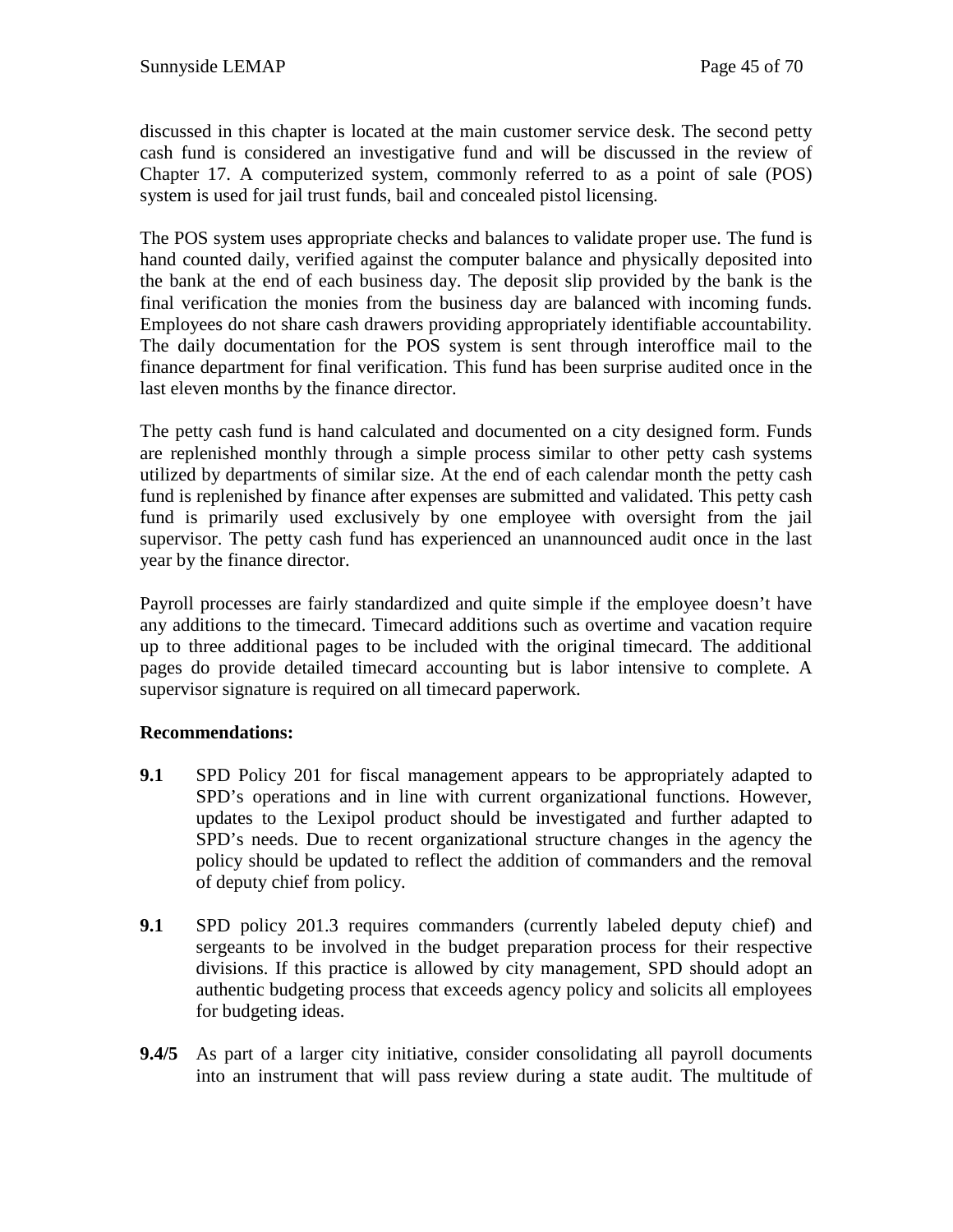documents required to account for employees' time can be much more streamlined.

#### **Chapter 10—Recruitment and Selection**

#### **WASPC Accreditation Standards:**

- *10.1 The agency has written standards and hiring criteria for sworn and non-sworn employees and, if applicable, reserve, part-time, or limited commission personnel.*
- *10.2 The agency requires that background investigations be conducted on each candidate for a sworn position prior to appointment, and requires that proof is submitted to the Washington State Criminal Justice Training Commission.*
- *10.3 The agency requires that a medical examination, including drug screening, be performed by a licensed physician for each candidate for a sworn position, prior to appointment.*
- *10.4 The agency requires that a licensed psychologist or psychiatrist conduct a psychological fitness examination for each candidate for a sworn position, prior to appointment.*
- *10.5 The agency requires that a polygraph examination be administered, by a qualified technician, for each candidate for a sworn position and prior to appointment.*
- *10.6 Applicant files are secured and available only to those who are authorized to participate in the selection process.*
- *10.7 Employee personnel files are separate and secured from other files. Medical tests, psychological evaluations and polygraph results are kept separate from personnel files in secure locations.*

#### **Assessor Observations:**

Recruitment and hiring is an essential function of any professional police organization. Most agencies have detailed job descriptions and use contemporary hiring processes. Both of these hiring components are normally influenced by parties outside of the police department, generally civil service commissions or human resource departments. The influence of these outside agencies underscores the importance of police leadership recognizing their burden to develop and maintain strong working relationships with these entities if they want to ensure the promise of qualified, high quality, police employees. Intelligent, ethical and responsible police employees are the foundation from which quality police organizations are built and sustained. Shortcuts in employment standards or the integrity of hiring processes often result in long term encumbrance on the agency and an unfortunate decline in organizational effectiveness and public trust.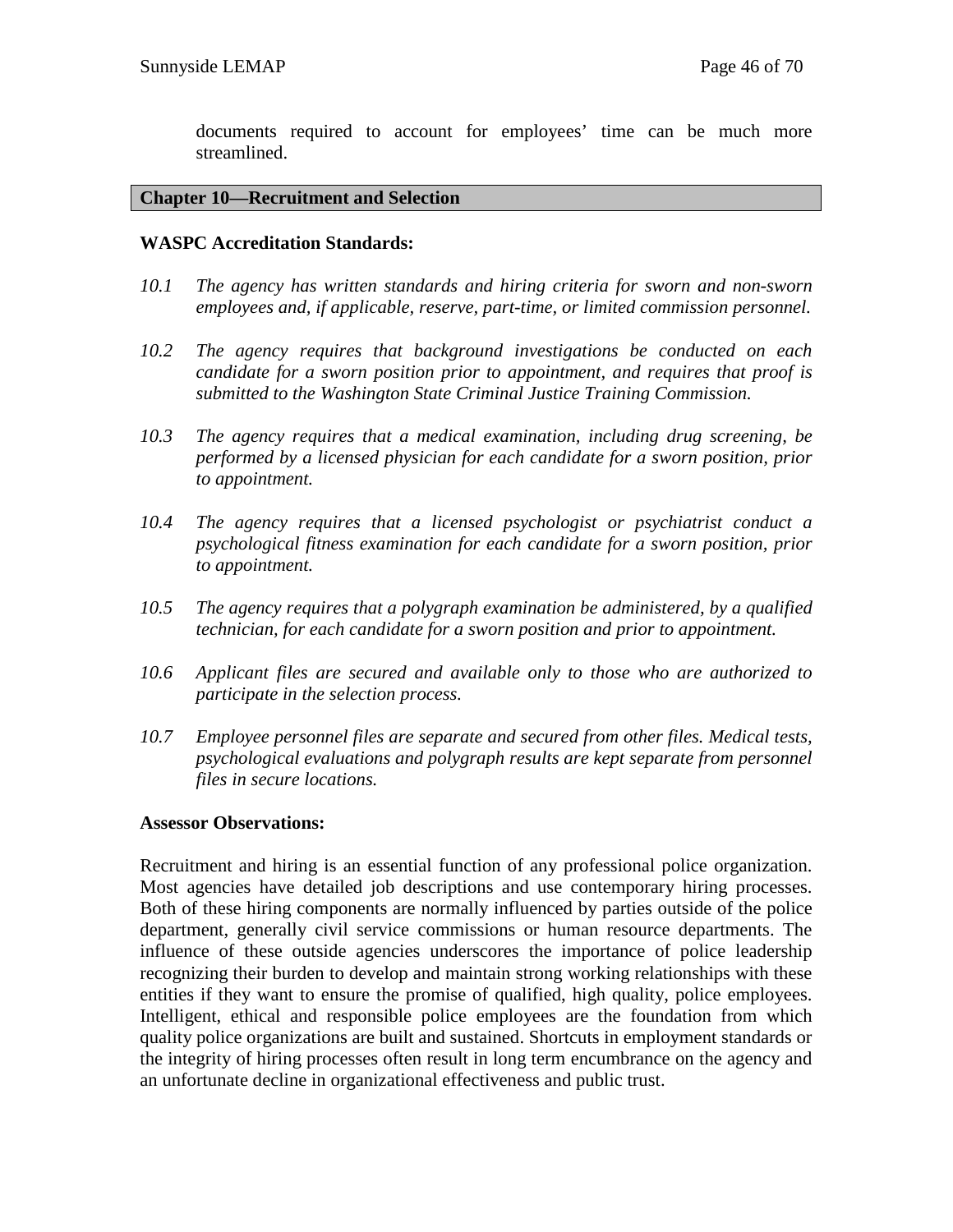Tension between the police department and Sunnyside's office of human resources (HR) was obvious to LEMAP assessors. Prior to the arrival of the current HR Director in 2010, police hiring was primarily contained within the police department. With the arrival of the new director HR became much more involved in police hiring, which police leadership was resistant to. It is clear that the police department would do well to have the HR Director as an ally as opposed to an adversary, especially since this person serves as the Civil Service Secretary and Chief Examiner. Notwithstanding her position and responsibilities as a hiring official, it was clear to the LEMAP team that her expertise and willingness to support the Police Department would be beneficial by providing assistance and protection to the police department in all matters related to employee relations.

Hiring of all SPD employees is at the discretion of the City Manager. All processes related to hiring of police employees are governed by the Sunnyside Civil Service Commission which is made up of individuals appointed by the city manager. Sunnyside Civil Service rules were updated by a Seattle law firm that specializes in labor law and civil service issues, and approved by the Civil Service Commission in January of 2014. Once approval is made to establish a hiring list all aspects of the process are presented to the Civil Service Commission for approval by the HR Director who also serves as the Civil Service Secretary and Chief Examiner. Once approved the HR Director, working with the police department, delivers the process.

Written and physical testing is administered by National Testing Service with the results forwarded to the HR Director. Top candidates are advanced to an oral board type interview made up of panelists from local law enforcement and SPD. Although unclear to the LEMAP team, final ranking of candidates may include all aspects of testing including the oral board or only the results of the oral board. Nonetheless, at the conclusion of the oral board process candidates are ranked on an eligibility list with the Chief having the choice of the top three candidates on the list.

Once a candidate is chosen to move on they enter a background investigation process. Largely due to cost containment, background investigations are now handled by Jose Guillen, who is a retired sergeant from SPD. According to the HR Director Guillen has training and experience in background investigations and does an excellent job. It is important that SPD insists that Guillen remains current in contemporary background investigation protocols and that he carries all licenses required by the state of Washington as a third party background investigator. Applicant files are provided to and returned from the background investigator in a sealed envelope. Security and confidentiality of these files with the background investigator are a point of emphasis with the HR Director.

Polygraph examinations are handled by a small Yakima company that is made up of retired police polygraph examiners. The HR Director reports that the credentials of the polygraphists are current and that they are highly responsive professionals.

Psychological testing has moved among several different licensed professionals in recent years and is currently handled by Dr. Barnard out of the Tri-cities. Medical examinations were inconsistent prior to the HR Director's arrival. These examinations, and drug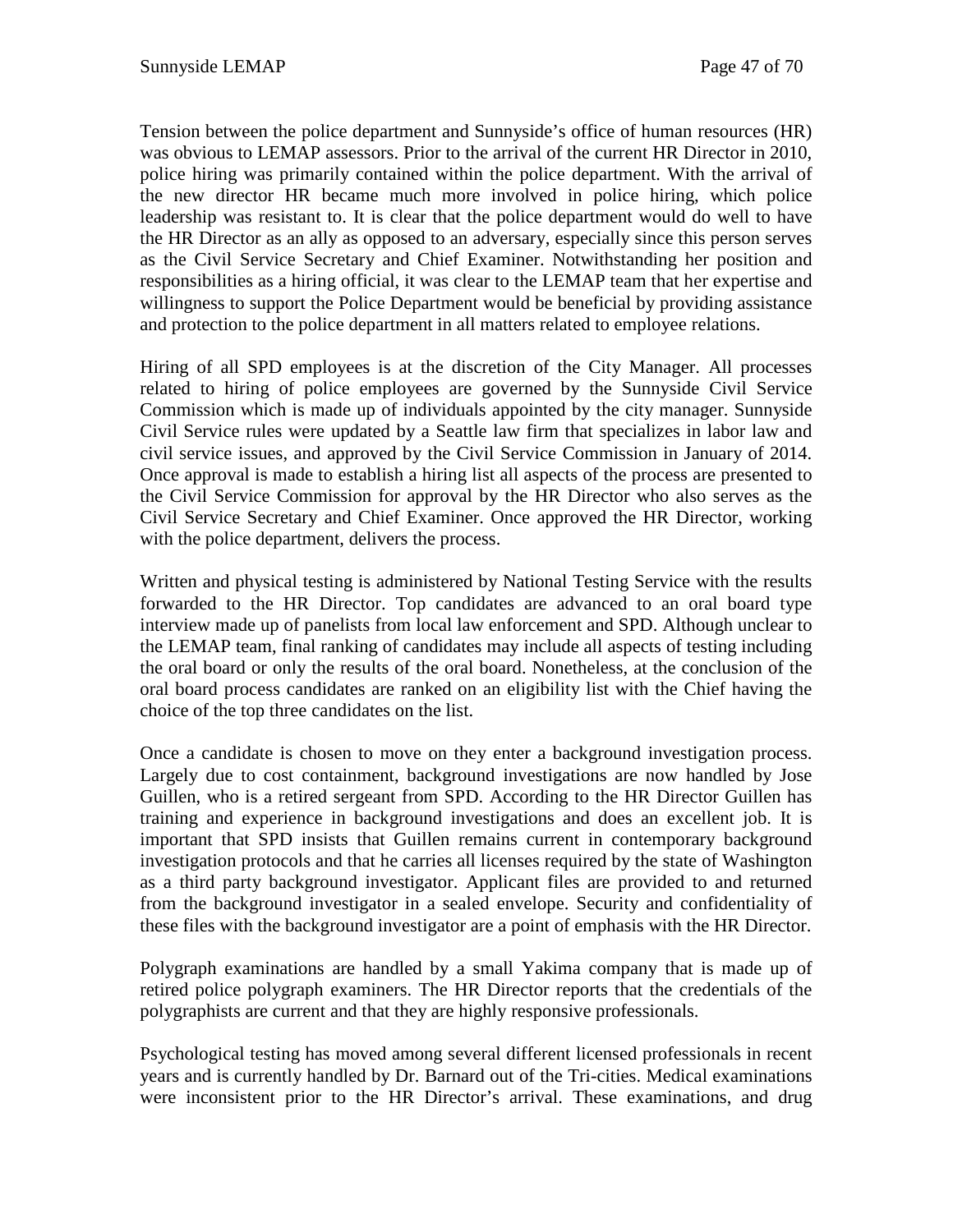screening, are handled by licensed medical professionals working out of the Occupational Medicine clinic in Sunnyside.

Both personnel and applicant files are stored separately and under lock and key in the HR Directors office. Key control to the office, file room and each file cabinet is restricted to the HR Director and City Manager. The HR Director reports that the City Manager only requests access to the keys if they know that the HR Director is not available and out of the area.

## **Recommendations:**

- **10.1** Hiring processes at SPD appear sound and in alignment with industry best practices. Although SPD has not had much demand, or authority to hire when vacancies emerge, clearly they would benefit from a comprehensive recruitment strategy that takes creative steps to attract and select candidates that mirror the ethnic makeup of Sunnyside. This strategy should be part of the agency's strategic plan.
- **10.1** Continue with the work recently started to strengthen the relationship between Sunnyside HR and SPD. A cooperative working relationship, sponsored by leaders from both departments, will yield the best police employees.
- **10.3** Confirm that all medical professionals are conducting tests of candidates that ensure that they are physically suitable for the rigors of police work and that drug screening is handled with integrity and employs practices that inspire confidence.
- **10.2** Ensure the background investigator only serves as a fact finder when researching candidate backgrounds. Also, confirm that the investigator participates in regular training to ensure they are current in the law and employing contemporary investigative tools and practices when conducting background investigations and are properly credentialed for this purpose.
- **10.5** Confirm the credentials of any polygraphist employed by the city. All polygraphists must be re-certified at least every two years.

## **Chapter 11—Training**

## **WASPC Accreditation Standards:**

*11.1 The agency requires all full-time, sworn members to successfully complete the Basic Law Enforcement Academy or Equivalency Academy, as certified by the Washington State Criminal Justice Training Commission prior to assuming law enforcement duties, and requires that they begin attending the Academy within six months of their date of hire.*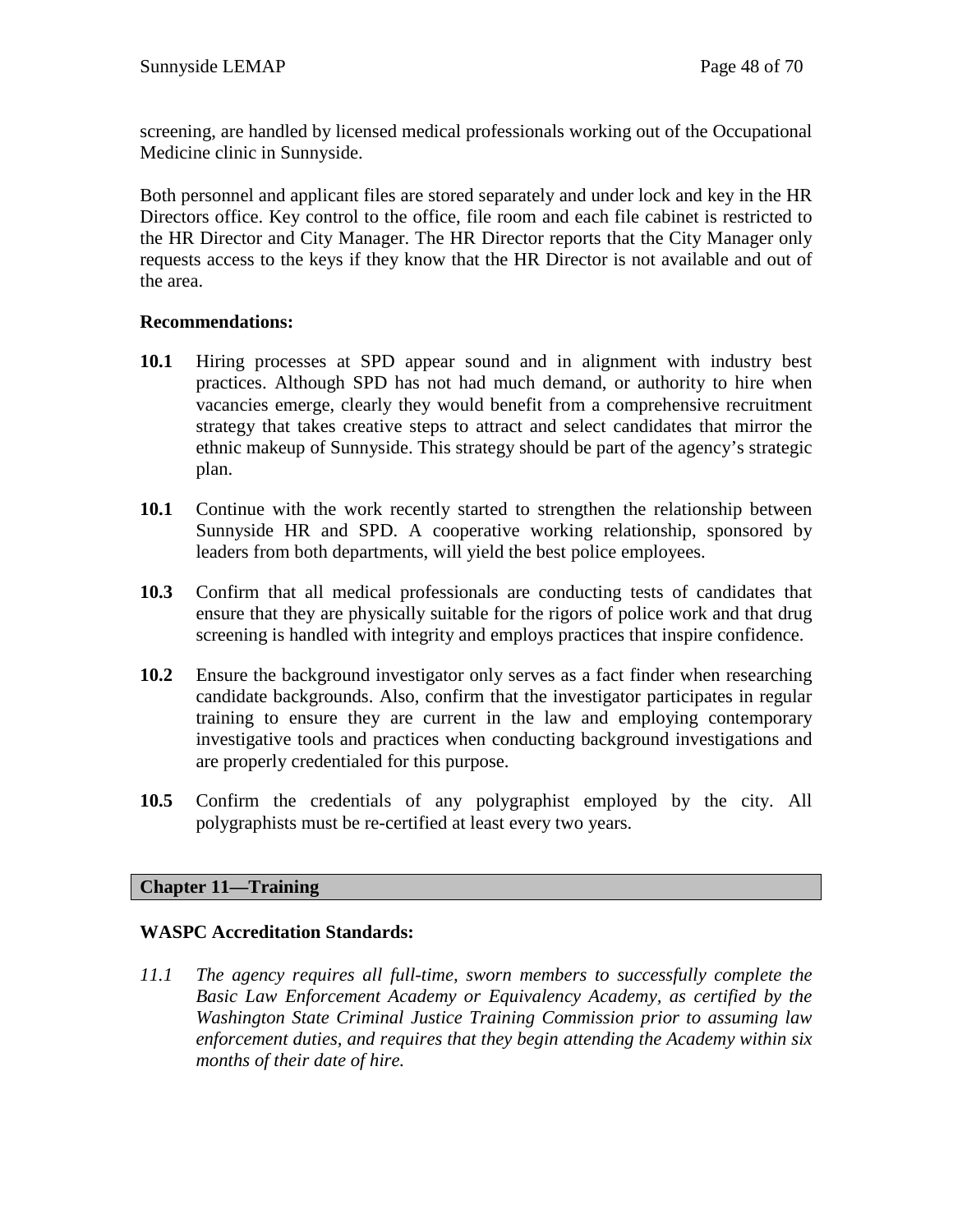- *11.2 The agency has established a formal field training program for all newly sworn officers that includes:*
	- *Field training officers who are specially trained for that purpose;*
	- *Regular documentation of the progress of the student officer; and*
	- *Requiring the student officer to successfully complete the training program prior to assuming law enforcement duties.*
- *11.3 The agency maintains and updates training records of all employees.*
- *11.4 The agency maintains records of each formal training it conducts, to include:*
	- *Course content/lesson plans;*
	- *Name of all attendees;*
	- *Performance of the attendees;*
	- *Credentials of the presenter or instructor; and*
	- *Copies of any test results.*
- *11.5 The agency can show 100% compliance with the annual WSCJTC requirement for training.*
- *11.6 Agency personnel are required to demonstrate satisfactory skill and proficiency with agency authorized weapons before being approved to carry and/or use such weapons.*
- *11.7 Staff members who are designated as full-time supervisors or managers have earned the appropriate certification by the Washington State Criminal Justice Training Commission.*
- *11.8 At least annually, agency personnel receive in-service training on the agency's use of force and deadly force policies. In-service training for less-than lethal weapons shall occur at least once every two years.*

## **Assessor Observations:**

Training is one of the most important functions of any contemporary law enforcement agency. A progressive training program aligns with the agency mission and is underpinned by curriculum that is developed and delivered collaboratively with representatives from throughout the agency and, when necessary, from around the region. Training should provide employees with current information and tactics that keep them safe, protect the organization from liability, and help employees achieve their professional goals and aspirations. These are monumental undertakings in any organization that is faced with competing challenges. Other than occasional training at outside classes, it appears that in-service training for civilians does not occur. Consequently, training is one area that needs prompt attention by the permanent chief.

The agency requires all full-time, sworn members to complete the Basic Law Enforcement Academy or Equivalency Academy through the Washington State Criminal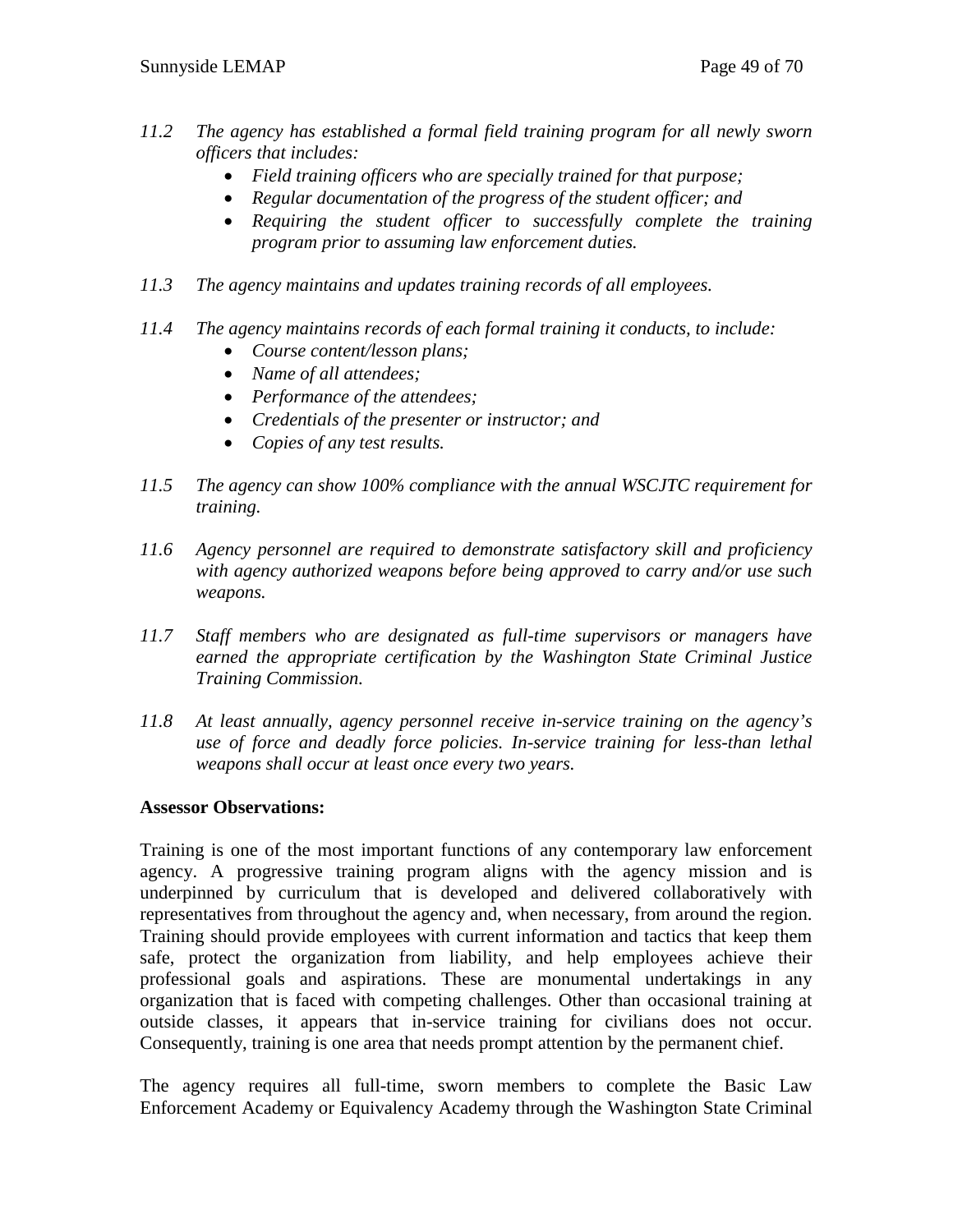Justice Commission prior to assuming law enforcement duties. Officers are required to attend the academy within six months of their date of hire.

The LEMAP had difficulty confirming Commanders and Sergeants have their appropriate Washington State career level certification due to an inconsistent training records system. A module of the Spillman RMS is designed for use in storing training records but most employees have no idea how to access that module. Outside of a recently promoted commander, the assessor was only able to confirm one commander and two sergeants possessed their career level certifications. Training records dating past two years old are very difficult to research. When the LEMAP assessor asked to see an employee's complete training file or record, staff was not able to provide it because SPD maintains training records in multiple places. Recently, a detective within the investigations division has assumed responsibility for training records and assists with coordination of training.

Essentially this person serves as the SPD training officer while attempting to balance his duties as a detective. Until he took on this task there was no continuity in recordkeeping or consistency of training when SPD command staff processed requests for training. Officers complained of lack of training, lack of structure for in-service training and delayed or failure to respond to training requests resulting in inability to attend. The detective took it upon himself to develop the training coordinator position and attempt to streamline the system by revamping the training request process. He follows up requests with the commander and reports the disposition of the request back to the officer. Upon return from training the employee provides proof of attendance and the detective scans the proof into the training record module for Spillman.

With the short-term problem handled by the detective's initiative, other significant problems with training records still exist. When the detective adopted the training coordinator responsibility he accepted training documents that numbered thousands of records. He has yet had the time to go through each document, sort, organize and attach the records to the corresponding officers training file. Consequently, potential still exists for inconsistency between the two records systems; additionally, there appears to be no training records prior to September 2010. Compounding the training records management issue is the fact that each SPD instructor for a particular area (e.g. firearms and EVOC) has maintained their own class records and has not provided them to the training officer.

The agency has established a formal Field Training Officer program (FTO) utilizing the San Jose model. The FTO manual requires FTO's to complete daily observation reports (DOR's) on trainees followed by a monthly summary of performance. New officers enter a 12-month probation period upon completion of the 12-week FTO process. Upon successful completion of probation they are moved to full duty with a letter from the Chief. Although unclear, SPD has five (5) certified FTO's who receive very little training related to training new officers beyond basic FTO training. NO officers have been hired in the past two years and the department currently has one vacancy expected to be filled in the next few months. Due to the length of time FTO program has been utilized, and in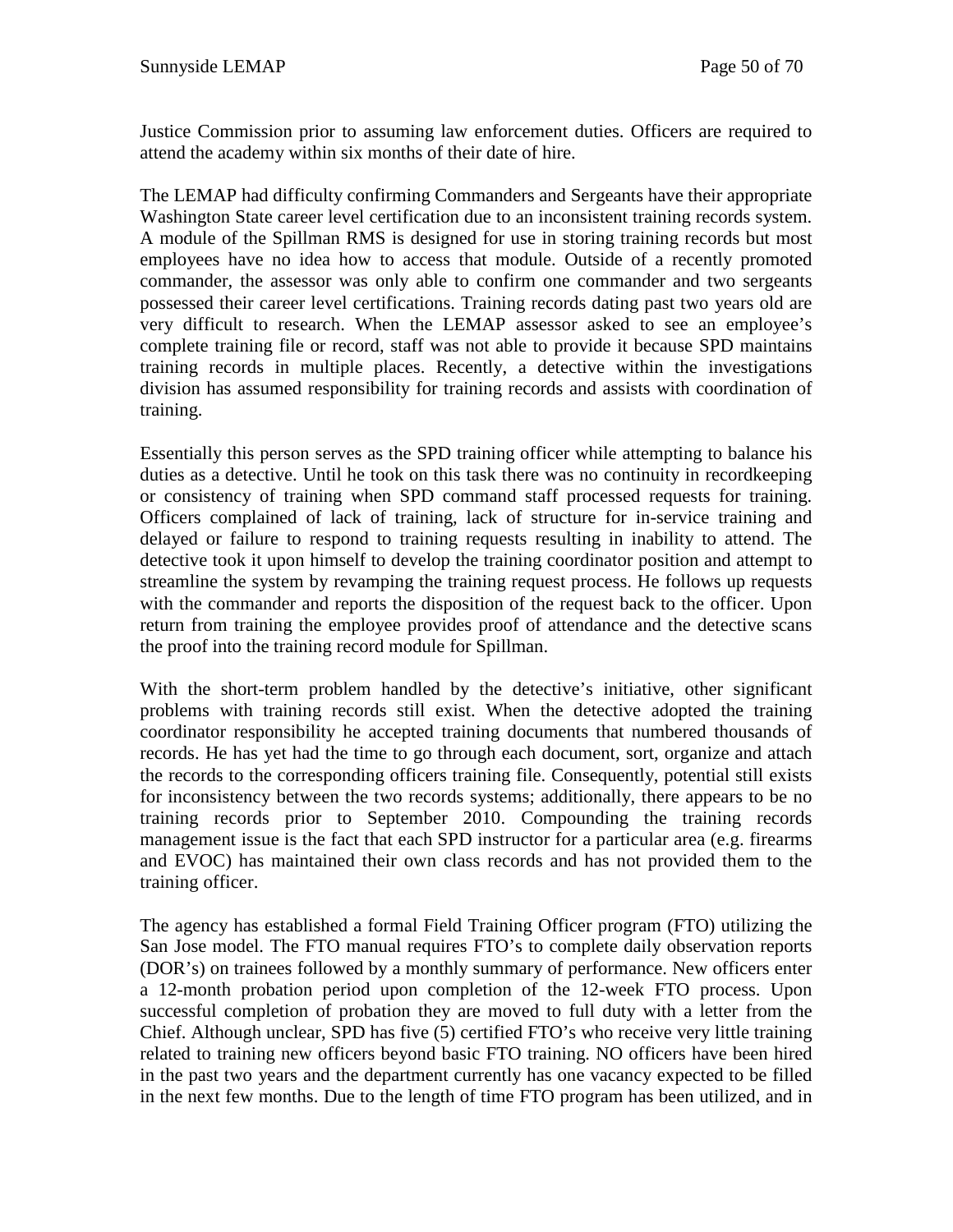conjunction with review of the entire department training program, SPD is in the process of reviewing and updating the content of the FTO manual.

Training records in the form of certificates, class outlines or syllabuses are maintained electronically in each employee's personnel training file by an officer assigned to the detective division. Training records are retained in a Spillman database managed by the detective; however, that individual's aptitude with the system is still developing. The detective sergeant advised that although he is the immediate supervisor of the detective serving as the training coordinator, the detective does not report to him regarding training. Instead, the detective reports to the section commander over the employee requesting training. When formal in-service training has been conducted, the assessor found the training was delivered using approved curriculum and in some cases even involved testing of employees.

For the past two years, the agency has met the Washington State Criminal Justice Training Commission minimum training hour requirements, (at least 24 hours per officer). Several employees that were interviewed by the LEMAP team expressed uncertainty that officers actually received 24 hours of authentic training each year. One officer indicated that they may receive 30 minutes of training on a topic and the department will record 2 hours of training for the employee. The LEMAP assessor was provided signed affidavits for training hours times submitted to CJTC for compliance.

Officers are required to successfully complete a firearms qualification prior to being scheduled for service or carrying an approved firearm. Firearms qualifications are conducted twice a year. Additionally, the Range Master is responsible for completing training in tactical-field firearm use. In discussion with personnel, the assessor was advised that qualifications are completed yearly but there is no additional training related to field or tactical firearms utilization as described in policy. Additionally there has been no ongoing yearly training related to use of force or deadly force policies as required by SPD policy. Less-than-lethal weapons training, outside Taser updates, are nonexistent. In most cases the assessor learned that updated OC (pepper spray), baton, and bean bag training has not been covered in multiple years and in some cases has not been completed since the officer's initial training at the academy.

Several officers that were interviewed expressed frustration related to firearms training. Those interviewed felt that due to the number of officer involved shootings that SPD officers have been involved in, there is a clear need for at least consistent and preferably advanced tactics for the officers working patrol. Several officers expressed animosity over the fact that the department will not supply ammunition to practice with. Most cited a lack of funding and shortage of ammo as the primary reason for the lack of firearms training; all found this shortcoming unacceptable.

Two years ago SPD initiated a mini academy where many core training pieces could be provided for sworn officers. Additionally subjects germane to corrections staff were offered to correction employees. Course outlines provided to the assessor showed that SPD covered topics such as DT, EVOC, Taser, and active shooter. While the training was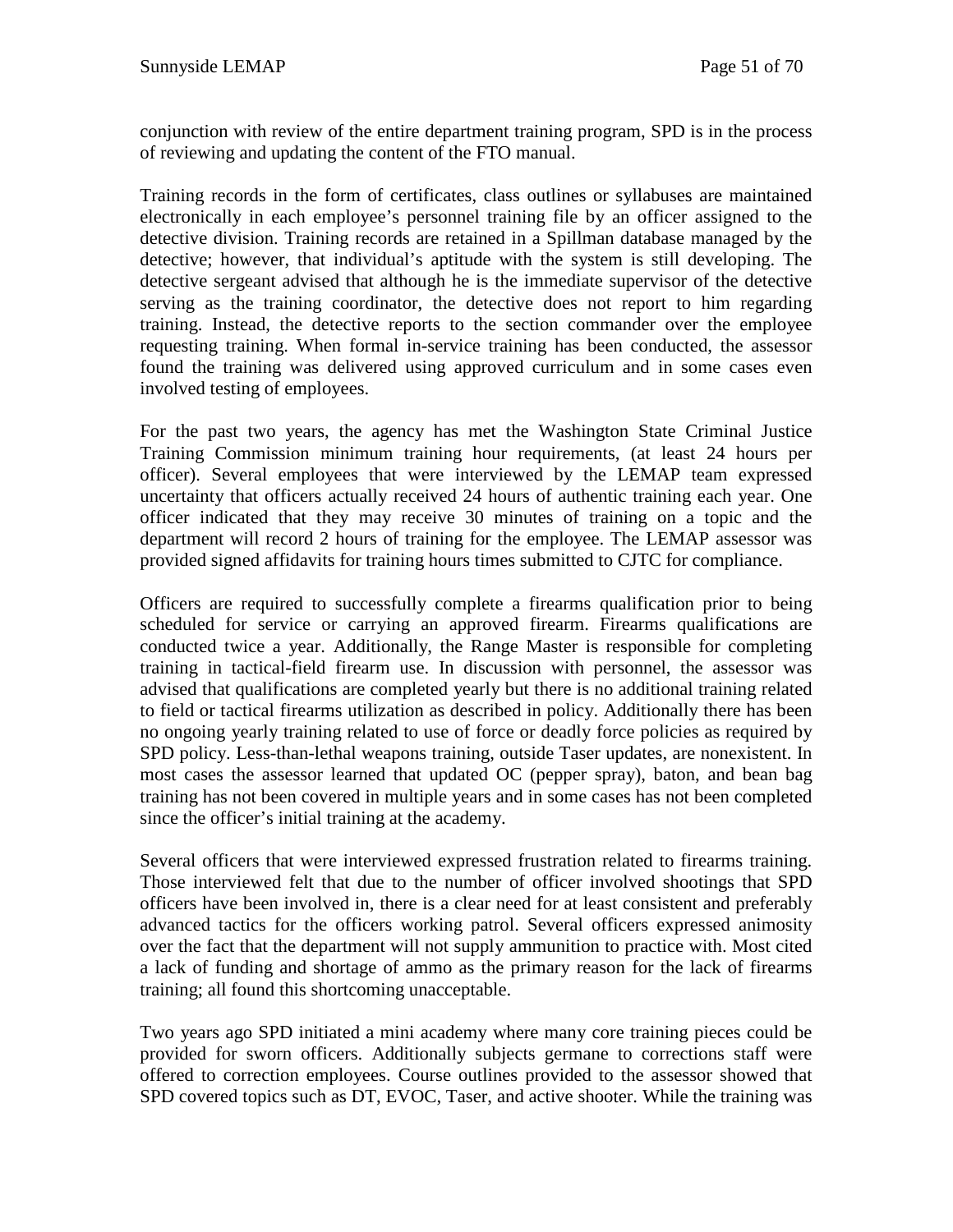reported as successful, it languished and was not sustained because of the investment of time and the impact to patrol staffing.

Emergency vehicle operation course (EVOC) has been limited to the classroom since 2010. SPD EVOC instructors have conducted annual squad based classroom instruction of proper EVOC application. SPD has not exposed employees responsible for driving city vehicles to practical driving skills training since 2010. In the distant past SPD has utilized the Hanford Driving Track for actual skill building and review, but these opportunities for employees ceased for reasons likely related to cost and logistics.

The department supports Reserve and Explorer Units. These units along with the Corrections Officers are incorporated into department training as they are able or it is appropriate. Other civilian employees rarely participate in in-service training.

The agency has limited in-house instructors for emergency driving, defensive tactics, firearms, and Taser. The Commander and Training Officer advised that SPD tries to use outside instructors and send their officers to as much local and free training as possible. Also, SPD attempts to use squad based training as much as possible for information dissemination and training. They use several web based training programs on a yearly basis, such as one provided for blood borne pathogens updates.

In review of high liability training the LEMAP assessor noted most of officers appear to be current with Access Level Certifications and most officers have experienced recent training in workplace harassment and first aid/CPR. SPD is overdue for updates related to diversity, work place violence and dealing with the mentally ill.

## **Recommendations:**

- **11.2** Describe, in much more detail, the current FTO program for new hires. Ensure that all probationary employees receive a culminating evaluation, with recommendation to the Chief, at least 14 days prior to the end of probation.
- **11.2** Ensure all new employees, including new promotions, experience some level of a structured training program, including periodic and culminating evaluations with final recommendation to the Chief.
- **11.3** Ensure all training is documented and entered onto the department training program. Continue to support the training coordinator and processes that have been implemented to preserve the integrity of the training program. Given the importance of law enforcement training to all employees, consider formally assigning training coordinator responsibility to the detective with full agency commitment and authority.
- **11.3** Utilize an accountability system to distribute all training materials. Training materials sent via e-mail is not tracked and receipt of information by the employee is not verified.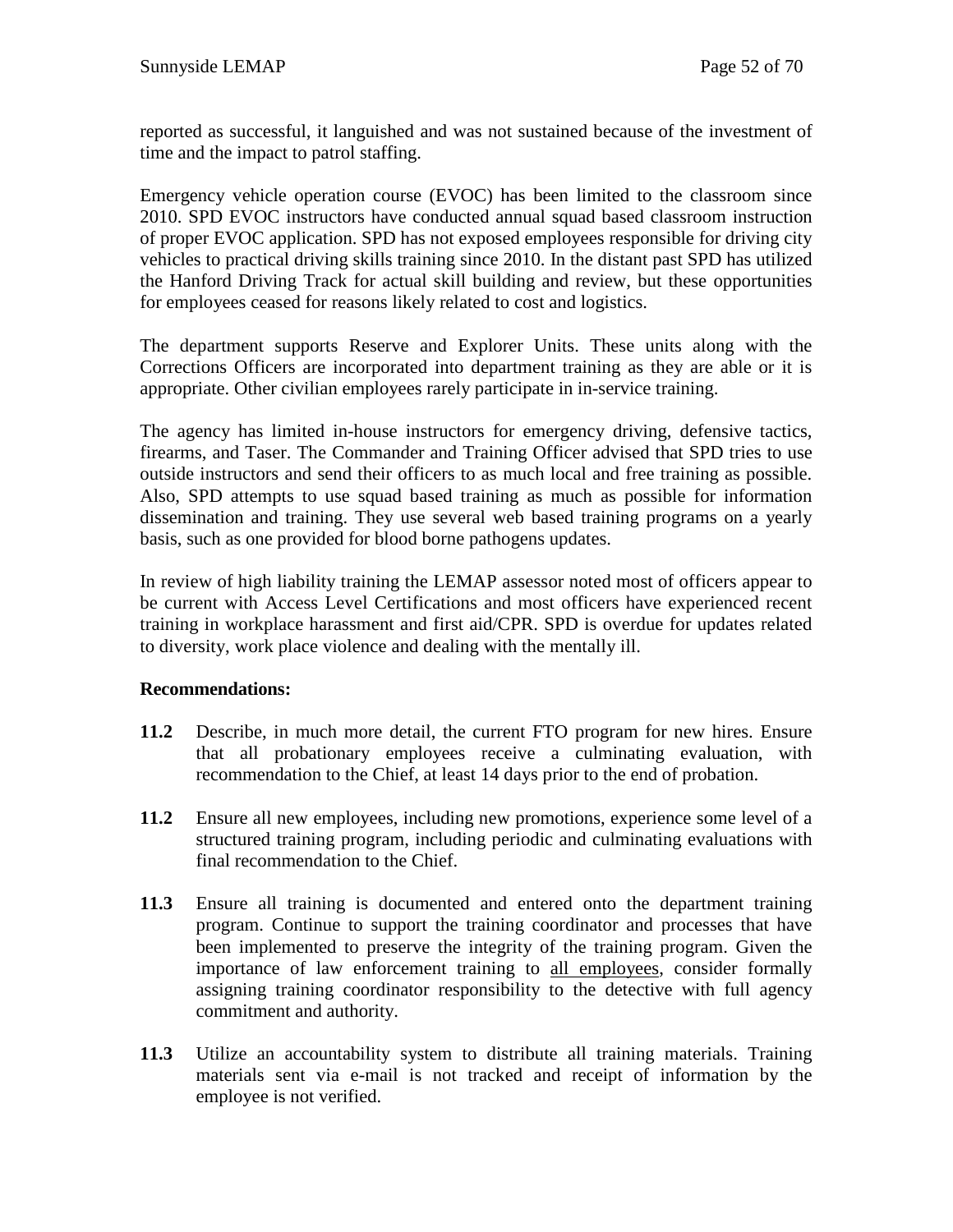- **11.4** Conduct (at least) annual training for all high risk subjects such as defensive tactics, less-lethal weapons, and firearms. Do not include testing (such as qualifications) as training.
- **11.4** Under the direction of the permanent Chief, conduct a review of personnel and training assignments. Place emphasis on establishing training cadres of officers in multiple areas to ensure agency training objectives are being met. Invest in those employees with specialized skill through advanced training opportunities.
- **11.6** Ensure qualifications and certifications of all weapons occur per policy and are documented through a comprehensive lesson plan. A lesson plan is not a course outline.
- **11.6** Supply all officers with reasonable amounts of practice ammunition and time to exercise essential skills.
- **11.7** Ensure all SPD supervisors have attained appropriate career level certification. Provide regular investment in all supervisors by encouraging and allowing them opportunity to attend training to build and enhance existing skills.
- **11.8** Ensure less than lethal weapons training occurs every two years. Consider establishing a rotating program so the entire department (half one year, half the next year) are provided training supporting the requirement of once every two years. If officers cannot train with a tool or system, either remove the tool or provide the training.
- **11.8** Ensure both practical and emergency driving skills are developed and maintained. Opportunities to exercise practical driving skills should be provided to all employees that operate city vehicles each year. Consider completing emergency driving training, including review of agency pursuit policy, on a rotating two year program (half one year, half the next year).
- **11.8** Develop a means to document that agency personnel are completing an annual review of both the Sunnyside use of force and deadly force policies. A spreadsheet or checklist, with accompanying curriculum, is one way to confirm confirming.
- **11.8** Training updates and in-service training, beyond DTB's, for civilian staff is nonexistent. This is a high liability area particular for corrections staff in dealing with in-custodies. Certifications are falling behind and essential training such first aid, Taser, blood borne pathogens, defensive tactics and dealing with mental health issues need to be updated. The communications officers need to re-certify for both T-1 and T-2 through Washington State Criminal Justice Training Commission. Consider utilizing outside e-learning systems from private vendors and CJTC for this purpose.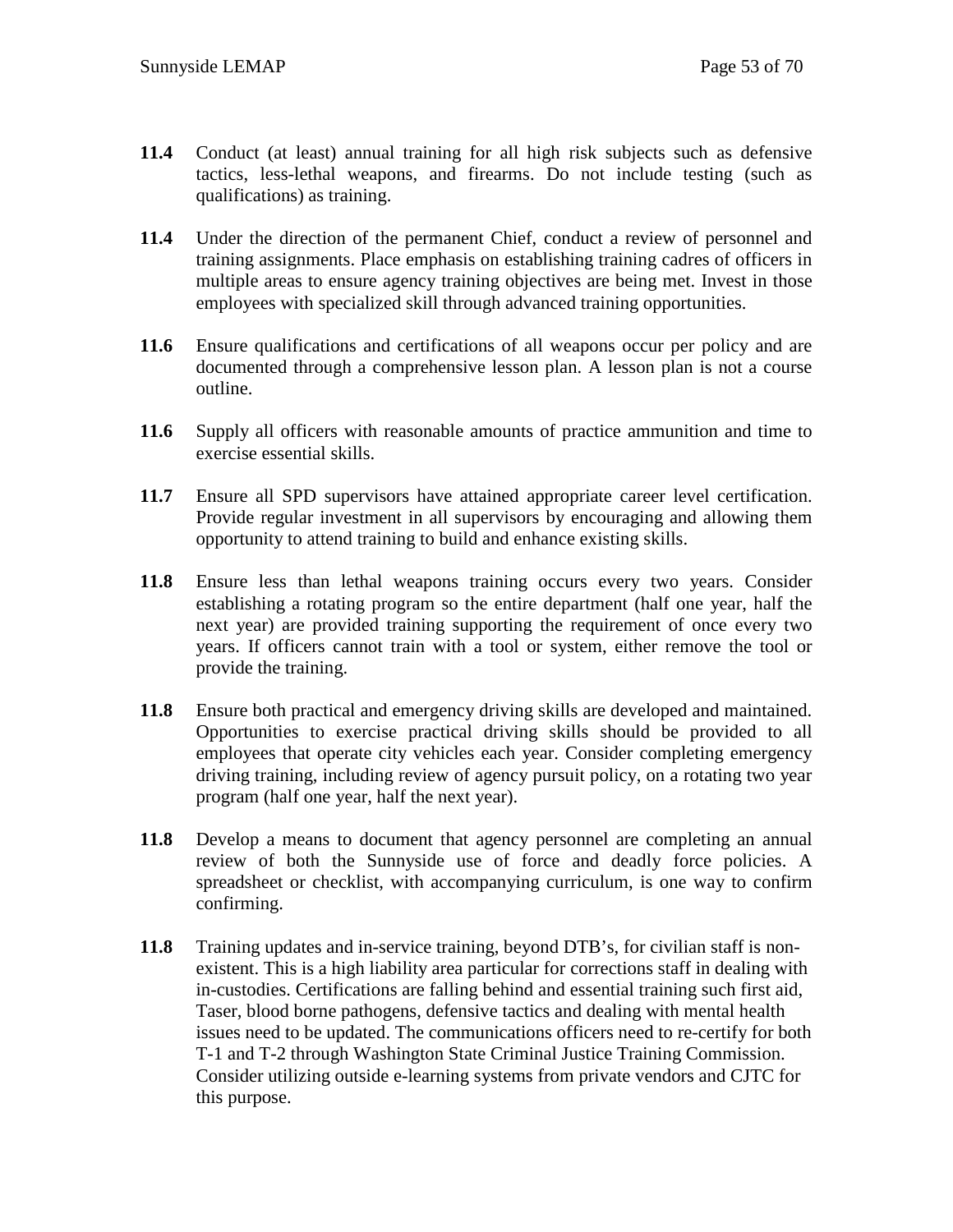#### **Chapter 12—Performance Evaluation**

## **WASPC Accreditation Standards:**

- 12.1 *The agency has an evaluation policy that requires formal written review of the work performance of each employee and is conducted annually.*
- 12.2 *The agency has a system for evaluating the performance of all probationary employees.*

#### **Assessor Observations:**

Performance appraisals are one of the most important aspects of leadership in any organization. The frequency and content of evaluations provides outside reviewers a snapshot of organizational accountability and discipline and gives assessors an idea of what is important to agency leadership. Memorialized performance feedback provides an important opportunity to exercise the supervisor/subordinate relationship that often is tested when managing crises. Evaluation processes serve a vitally important role in career development and provides employees with an opportunity for professional and interpersonal growth that often defends against cynicism and creates pride and loyalty within the organization. Unfortunately most organizations, particularly those that are not accredited, fail when it comes to evaluations due to other priorities that push these important processes aside. Although Chapter 12 only has two standards to evaluate agency performance, and attempt to pinpoint the source of operational problems, often LEMAP assessors need look no further than how, or if, performance evaluations are conducted.

Simply stated, other than when a student officer is in the FTO process, SPD has not completed evaluations for over 10 years. Although the rationale for this glaring lapse is not clear, comments by various supervisor and commander staff ranged from "evaluations are unnecessary because employees always get their pay raise," and because the employee contracts "include a clause that stated management did not need to complete evaluations on employees." A review of the officer/sergeant's CBA could not provide any such language or prohibition on conducting employee evaluations.

SPD supervisors have clear and comprehensive direction on the evaluation process under policy 1002. This area is one of the most glaring where the link between policy and practice is nonexistent. This lack of nexus represents an ongoing serious organizational problem with accepting the Lexipol policy manual without any level of local authentication.

#### **Recommendations:**

**12.1** Review and update the current evaluation instrument. Consider an inclusive review process with representatives from all areas of the department and finalize with the Chief's endorsement and approval.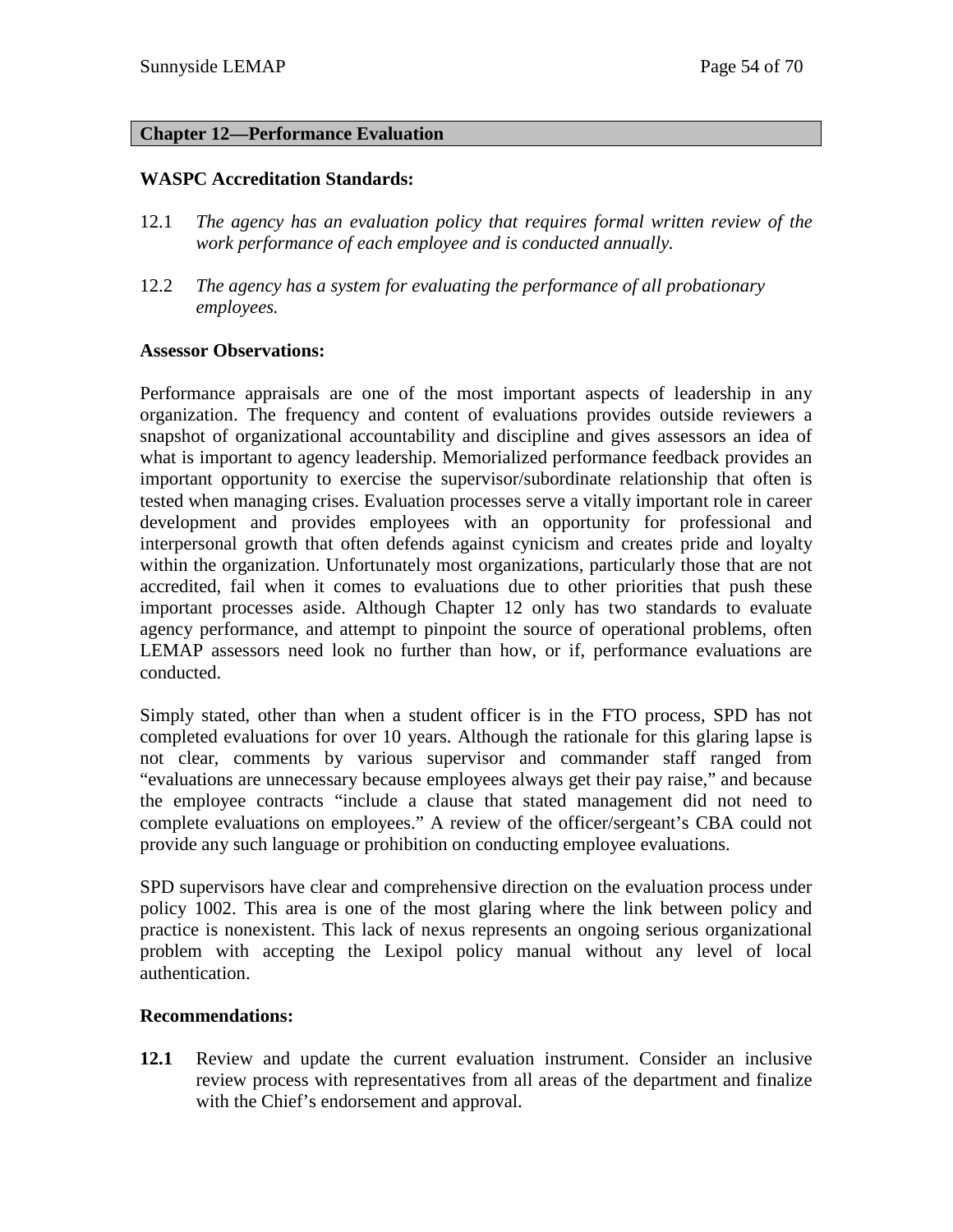- **12.1** Conduct annual evaluations of all non-probationary employees. At minimum, evaluations should be conducted when the employee experiences a change of raters or transfers to a new work assignment.
- **12.2** Once an employee has completed a field or in-service new hire training program, develop an evaluation protocol where they are evaluated periodically (preferably monthly) by their assigned supervisor. As a capstone to the probationary period all employees should receive a final evaluation 14 days prior to the end of probation with a recommendation on permanent retention.

## **Chapter 13—Code of Conduct**

## **WASPC Accreditation Standards:**

- *13.1 The agency has a code of conduct that outlines specific conditions of work that apply to all agency personnel that include, but are not limited to the following:*
	- *Personal appearance standards;*
	- *Uniform regulations;*
	- *Tobacco use policy;*
	- *Alcohol and drug use policy;*
	- *Reporting employee convictions, and*
	- *Outside employment.*
- *13.2 The agency has a policy prohibiting sexual and any other forms of unlawful or improper harassment or discrimination in the work place. The policy provides guidelines for reporting unlawful or improper conduct, including how to report if the offending party is in the complainant's chain of command. The policy includes "whistleblower" protection.*
- *13.3 The agency has a policy prohibiting biased-based policing, also known as "racial profiling."*
- *13.4 The agency has written policy and procedure for responding to and investigating allegations of domestic violence involving employees of law enforcement agencies.*

#### **Assessor Observations:**

The conduct of law enforcement employees speaks volumes about not only the organization's culture and values; however, and perhaps more importantly, how the organization is trusted by the public it serves. Although not a popular topic of discussion, police employees are held to a higher standard than other government employees and the manner in which police organizations establish and monitor standards for employee conduct is essential to public perception and directly effects public trust. Moreover, the manner in which employees treat each other is the platform for the approach they will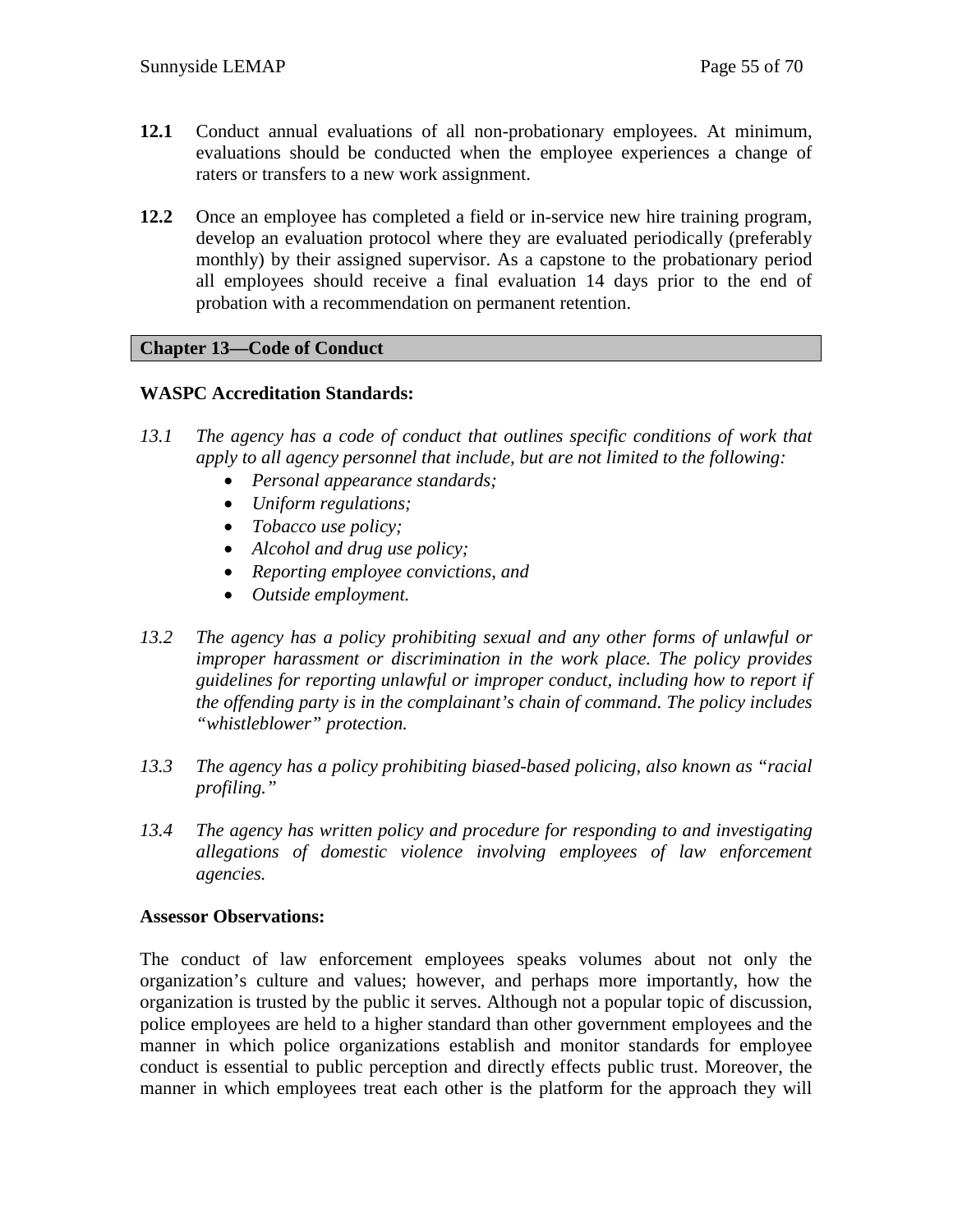take when delivering police services. Chapter 13 provides a framework for agencies to set a basic set standards and expectations of employee conduct that extends to activities inside and outside the workplace.

As with most other areas, the SPD policy and procedure manual provides comprehensive guidance for most areas of employee conduct asked for in Chapter 13 and as part of law enforcement best practices. However, the LEMAP team finds it highly unlikely that agency practice consistently aligns with agency policy. Some areas of the personnel policy (section 10) may be in conflict with city policy and/or employee collective bargaining agreements (CBA). Additionally, section 10 represents other areas of SPD policy where terminology needs to be scrubbed (e.g. ongoing reference to the position of deputy chief) for credibility. The department is reluctant to adjust the Lexipol choosing to maintain a generic document. The Commander indicated by leaving it in generic form it is easier to maintain.

Additionally, SPD does not have a process in place to train or review high risk issues, particularly workplace or sexual harassment, discrimination and complaints against officers. Moreover, most employees interviewed indicated that they cannot remember ever being provided information on these areas other than occasional coverage through DTB's. In most cases these are low frequency high risk events and by their nature may appear to not require regular training and ongoing monitoring. Lapses in these areas pose extraordinary risk to both the agency and its employees. As with all areas of employee conduct, periodic training (beyond DTB's) and monitoring/measuring of employee behavior is the best approach to defend against claims of employee misconduct.

## **Recommendations:**

- **13.1** As a priority conduct a complete review of SPD policy section 10 (Personnel) to ensure it is correct, relevant and that agency practice aligns with policy. Deconflict with city policy and CBAs as part of the review process.
- **13.2** Beyond DTB's conduct periodic in-service training to all employees on SPD personnel policies that deal with workplace harassment and discrimination. The chief and/or commanders should be in attendance at these training sessions to establish and reinforce expectations for employee behavior.
- **13.3** As a priority conduct a command level review of policy 402, Racial or Bias Based profiling. Ensure that SPD is in compliance with all aspects of the policy, particularly those guidelines related to reporting and training.

#### **Chapter 14—Internal Affairs**

#### **WASPC Accreditation Standards:**

*14.1 The agency requires the documentation and investigation of all complaints of misconduct or illegal behavior against the agency or its members.*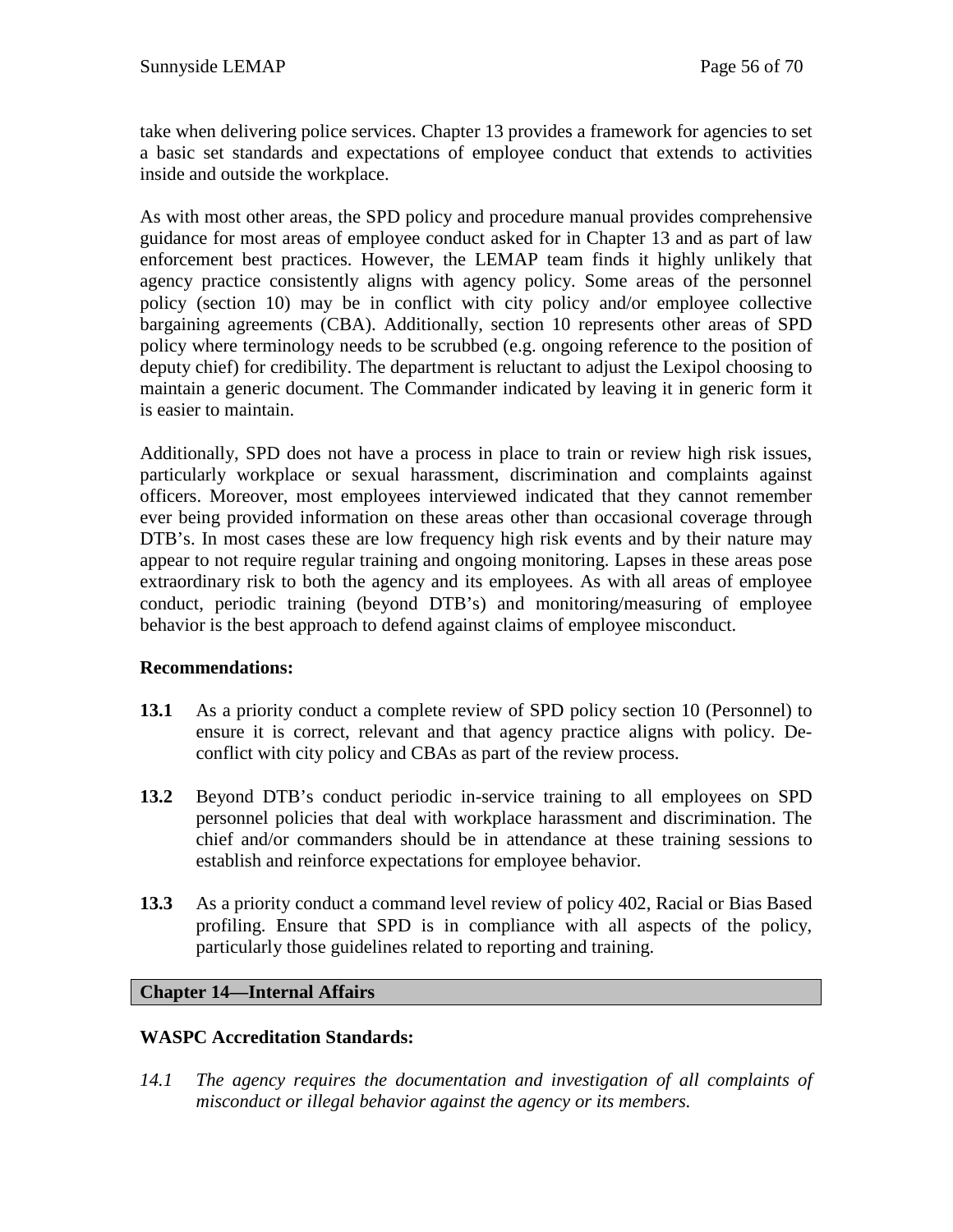- *14.2 The agency identifies which complaints supervisors investigate and which types of complaints are investigated by an internal affairs function.*
- *14.3 The agency has procedures for relieving an employee from duty during an internal investigation.*
- *14.4 The agency has a policy where complainants are provided with notification concerning the disposition of their complaint.*
- *14.5 The agency maintains records of complaints and their dispositions in accordance with Washington State Retention Guidelines.*

#### **Assessor Observations:**

Public trust is one of the most important commodities that modern law enforcement must constantly work to establish and maintain. The relationship between the police and the public they serve is tenuous and in many ways the handling of or response to citizen concerns is an excellent vehicle to enhance that commodity. In many cases the actions of the police are misunderstood by the public and timely communication and prompt investigation, even if only supervisor inquiry with the employee, can clarify a confusing or rapidly unfolding event that initially seemed alarming. Effective intake and reporting processes coupled with timely, responsible and competent investigation of concerns with closing written communication to the complainant by the Chief—not only enhances public confidence it sends a powerful message of accountability to employees.

In recent months Interim Chief Dickerson has taken steps to strengthen the internal complaint and investigations processes at SPD. Agency policy includes a comprehensive section on personnel complaints that has never been followed by SPD. Up until 30 days prior to the LEMAP team's arrival SPD used a complaint form that required the claimant's signature and provided an admonishment stating if they were untruthful they could be found liable. The old form has been replaced by a new, less threatening and more complete form that was recently activated by Dickerson. This form is greatly improved from the old form and could use further enhancements such as a section for relevant dates that memorialize an investigative timeline and reinforces accountability.

As the LEMAP assessor interviewed employees associated with this chapter they discovered a file folder filled with outstanding complaints that have not been investigated. When complaints are not promptly investigated both the complainant and the accused employee live in an unfair holding pattern that serves no useful purpose and is damaging to both public trust and organizational pride and discipline. Moreover, employees interviewed by the LEMAP team describe incomplete investigations that resulted in biased findings where employees received inconsistent discipline depending on where their loyalty was believed to be. Additionally, it appears that nobody at SPD has ever received internal affairs investigation training. Clearly, there are large gaps between policy and practice and interim Chief Dickerson is now attempting to address,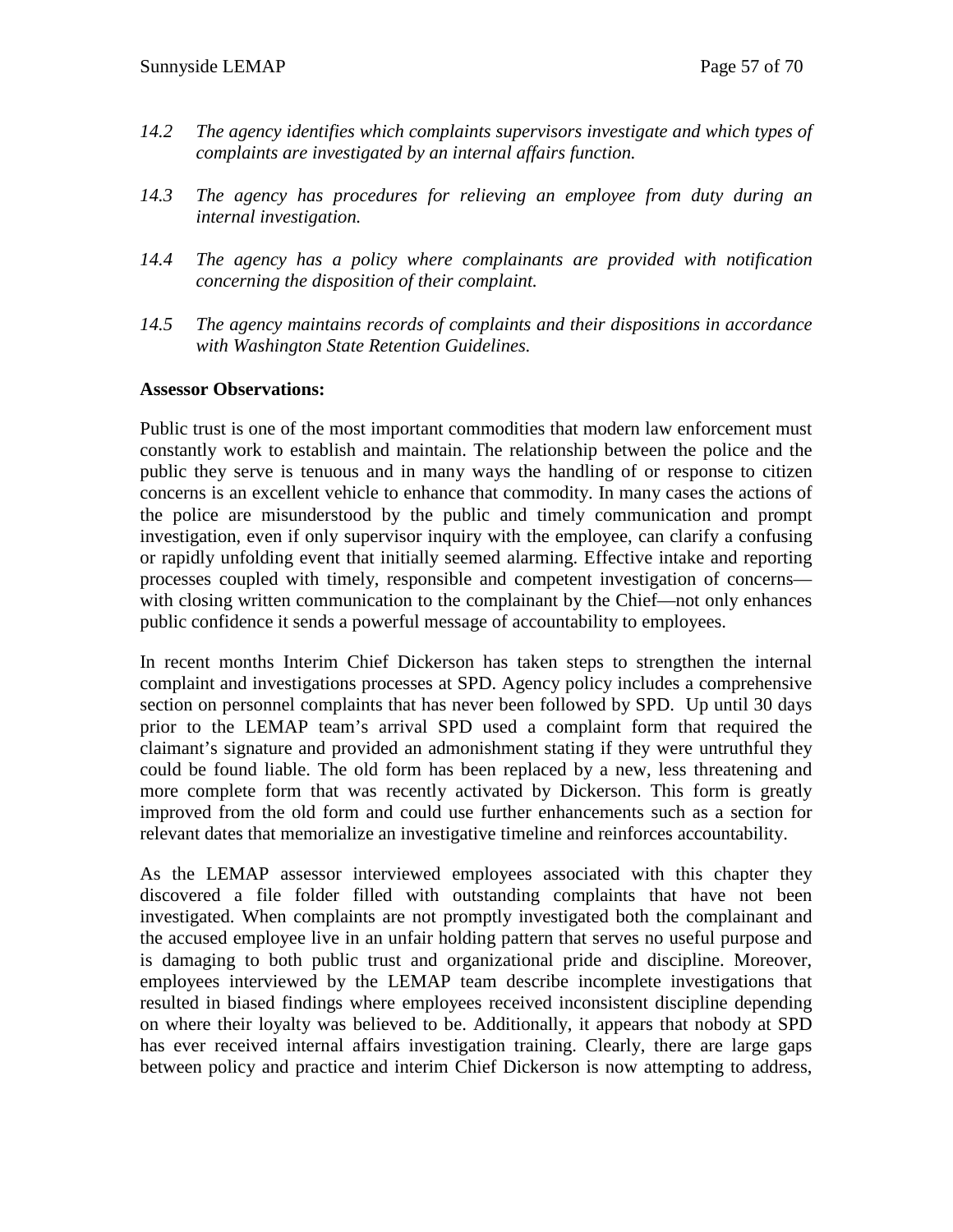investigate and resolve all outstanding complaints and will encourage Chief Escalera to stabilize the discipline process.

Internal affairs investigative files are currently stored in the office of the new evidence custodian. It is unclear who has access to these files and none of them have been purged. The interim chief is in the process of purging records according to the state retention schedule.

## **Recommendations**

- **14.1** Institute a process where all complaints, regardless of nature, are taken and investigated by the department. Written complaints are encouraged but not required. Remove all constraining policy language that discourages citizen complaints (requirements of signature, in writing, etc.)
- **14.1** All documented complaints should be forwarded to the Chief for review, classification, assignment to an investigator and (where appropriate) development of an investigative timeline.
- **14.1** Legal counsel for the City should promptly notify the department whenever civil claims are filed arising out of alleged misconduct. The department should investigate every significant claim.
- **14.1** Develop a complaint forms that is simple, straightforward, and prepared in appropriate languages. Assistance should be available to persons incapable of filing complaints.
- **14.1** Ensure complaint processing is consistent throughout the department.
- **14.2** Investigative personnel should receive specific training focused on internal investigative practices that include organizational requirements such as labor agreements, investigative procedures and strategies. Ensure the investigator is chosen by skill set, not rank.
- **14.2** Investigation files should be completed and organized in a consistent manner, such as:
	- Complaint
	- Allegation Summary
	- Findings of Fact
	- Statements
	- Reports
	- Correspondence
	- Disposition/Penalty Recommendations
- **14.2** Stabilize the disciplinary process by making all sanctions consistent and appropriate for the sustained allegation.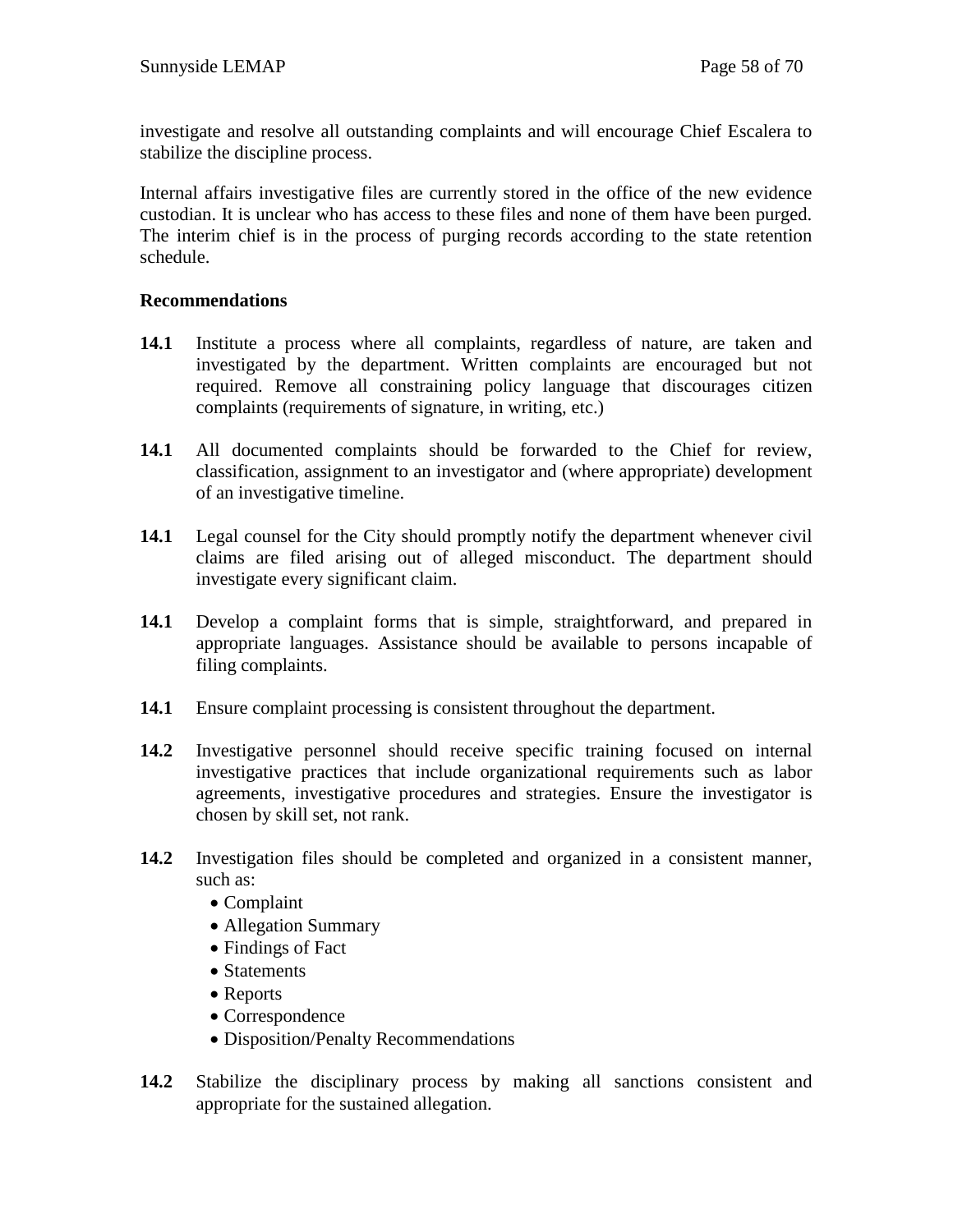- 14.4 Provide all complainants with written notification of the disposition of their complaint.
- **14.5** As an agency priority, conduct a complete review of all internal complaint files currently in the possession of the department. Dispose of files consistent with the state retention schedule. Store all remaining files securely and in the possession of either the Chief or a commander.

## **SECTION 2—OPERATIONAL STANDARDS**

#### **Chapter 15—Patrol Function**

#### **WASPC Accreditation Standards:**

- *15.1 The agency provides response to emergency events 24/7 by sworn employees who have completed Basic Training per the Washington State Criminal Justice Training Commission.*
- *15.2 The agency has procedures for response to emergency and non-emergency calls.*
- *15.3 The agency provides 24-hour, two-way radio capability providing continuous communication between a communications center and the officer(s) on duty.*
- *15.4 The agency has written guidelines for the use of authorized vehicle emergency equipment.*
- *15.5 The agency has policies governing the pursuit of motor vehicles that conforms to Washington State law that includes:*
	- *The factors to be considered when initiating a pursuit;*
	- *Initiating officer responsibilities;*
	- *Secondary unit responsibilities;*
	- *Restrictions pertinent to marked and unmarked vehicles;*
	- *Supervisor responsibilities;*
	- *Dispatcher responsibilities;*
	- *Stopping techniques;*
	- *When a pursuit should be terminated;*
	- *Procedures to be followed when a pursuit enters or leaves the agency's jurisdiction; and*
	- *Procedures for reporting and administrative review of pursuits.*
- *15.6 The agency has procedures for responding to and investigating domestic violence calls.*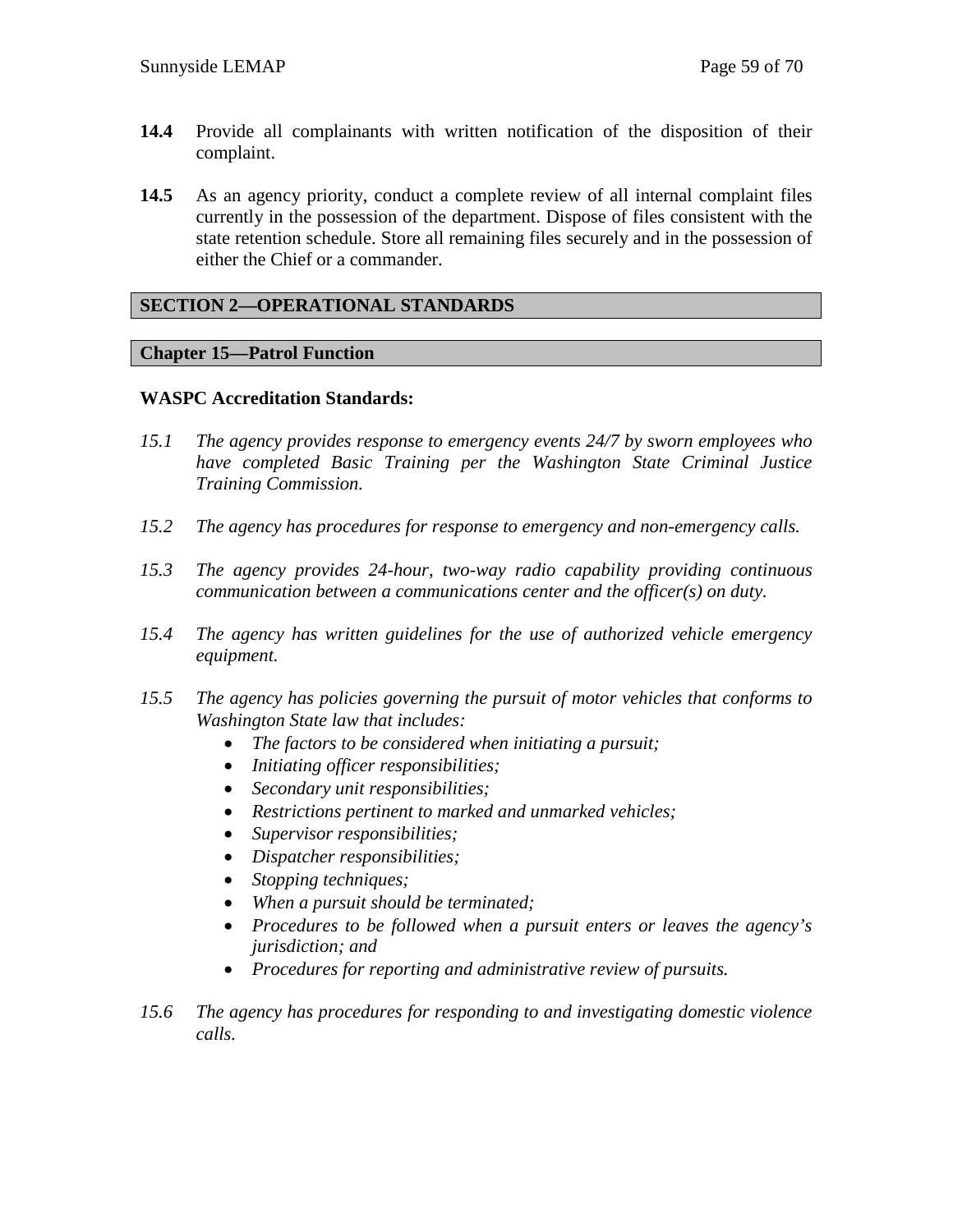- *15.7 The agency has procedures for the response and investigation of missing persons, including procedures specific to missing adults, missing children, and Public Alert Systems including Amber Alert.*
- *15.8 The agency has procedures for the handling of mentally ill individuals, including those with pending criminal charges and mental health commitments, pursuant to the Revised Code of Washington.*

## **Assessor Observations:**

The patrol division of a police department is usually its largest division. This division is provided the majority of the department's full time personnel and resources as most police activities and challenges occur in this division. Of all other divisions in a police organization, the patrol division has the most interaction with the community and can impact the perception of the agency as a whole. Having contemporary policies and practices in place that advance both professional and progressive crime fighting is imperative.

SPD provides 24/7 police response by sworn officers who have completed the Washington State Criminal Justice Training Commission basic training requirements. SPD provides 24/7 coverage by deploying a 12-hour shift structure. There are currently 2 dayshift squads, 2 nightshift squads and 2 officers assigned as power shift officers. There are also 2 school resource officers (SRO's) assigned to cover police duties at one high school, two middle schools, and four elementary schools. Each of these officers is assigned two-way radios, which allows for 24/7 communications with an in-house, standalone dispatch center, that is also responsible for handling electronic control of the jail. The SRO's are also able to communicate on their assigned two-way radio with school staff on a separate channel. This allows for ease of communication with both police dispatch and school authorities. Employee interviews disclosed that two-way radios work well, with only a few known "dead" areas within the patrolled area.

SPD has a policy (Policy 316) which governs responses to both emergency and nonemergency calls. These responses are defined in Policy 316.2.1 as Code 1 Response: little or no threat of injury or death, Code 2 Response: increased threat of injury or death, and Code 3 Response: imminent or immediate risk of injury or death. This policy is consistent with RCW 46.61.035 and WAC 204-21-130. Through employee interviews at all levels it was apparent that these responses are well known and understood.

SPD also has policies (Policy 314) in place regarding police pursuits. This policy is comprehensive and covers factors including the purpose and scope of a vehicle pursuit, the roles of pursuing officers, supervisory control and responsibility, inter-jurisdictional considerations, communication, intervention techniques, vehicles with and without emergency equipment, training and reporting requirements.

Employee interviews at all levels revealed an understanding of the intent of the pursuit policy. Some employees mentioned that SPD is part of a regional, Yakima County inter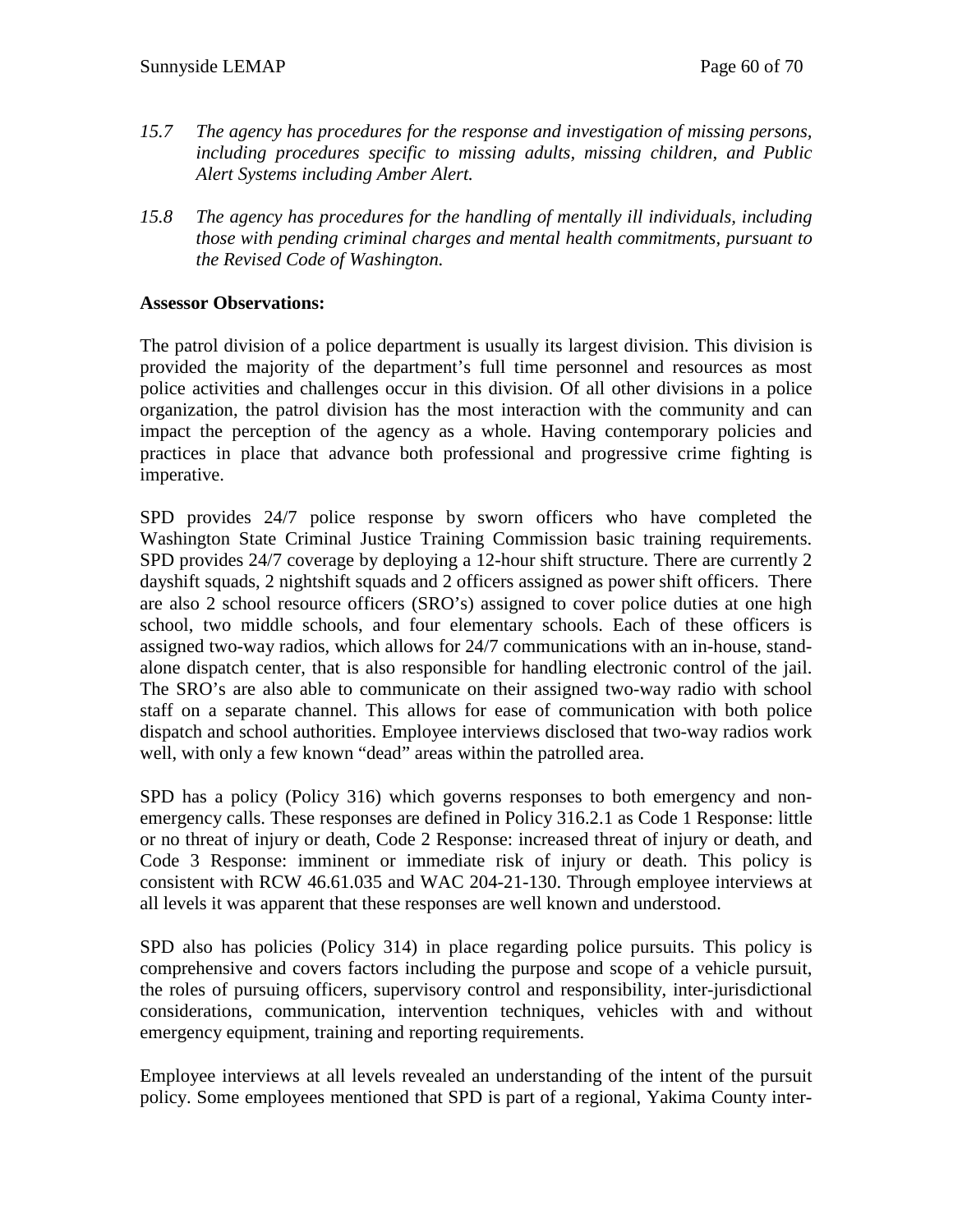local pursuit agreement or policy, which provides continuity and protocols for pursuits that extend between agencies. In review of Policy 314 there is no reference to such policy, although there is a clearly defined section about inter-jurisdictional considerations (Policy 314.6).

SPD has policies, which cover the response to and the investigation of domestic violence incidents (Policy 320) and domestic violence situations involving law enforcement employees (Policy 1052). Employees indicate an understanding that domestic violence calls have the potential to be very volatile situations and there is an elevated need for increased officer safety. Employees stated domestic violence calls are treated as a priority and require a 2-officer response.

SPD has policies and procedures for the response and investigation of missing persons, including procedures specific to missing children, missing adults (Policy 332) and public alert systems including Amber Alerts and Blue Alerts (Policy 334). SPD employee interviews show that these types of cases are viewed as a priority with the department. When asked how long an employee would wait to complete a missing person/child report each employee, without hesitation, stated they would not delay. The report would be immediately taken and a request made, (if not input by the officer), to have the missing individual entered into NCIC/WACIC. When employees were asked about the Amber Alert notification system all knew that SPD was involved in the process but most did not know the criteria for an Amber Alert to be issued.

SPD has policies and procedures (Policy 418) in place for handling cases involving mentally ill individuals. This policy covers transportation, transfer to appropriate facility, responsibilities, documentation, handling criminal offenses, weapons possession and training. Employee interviews in this area indicate that SPD employees are dealing with mentally ill individuals on a regular basis. These employees are utilizing good interpersonal communication skills and common sense when in these situations. Employees indicated that they have not received training in handling of the mentally ill since attending the Basic Law Enforcement Academy.

## **Recommendations:**

- **15.3** The current dispatch system has a single dispatcher who is monitoring officers radio communication, incoming telephone / 911 calls, electronic control and monitoring of the jail. Due to safety priorities of each responsibility, each should be assessed and consideration should be given to the amount of tasks a single dispatcher should be assigned.
- **15.5** If there is a Yakima County inter-local Pursuit Policy/Agreement this should be incorporated within the current policy. If there is no inter-local policy, provide updated/refresher training regarding the current policy to all officers.
- **15.7** Conduct refresher training on the Amber Alert protocols.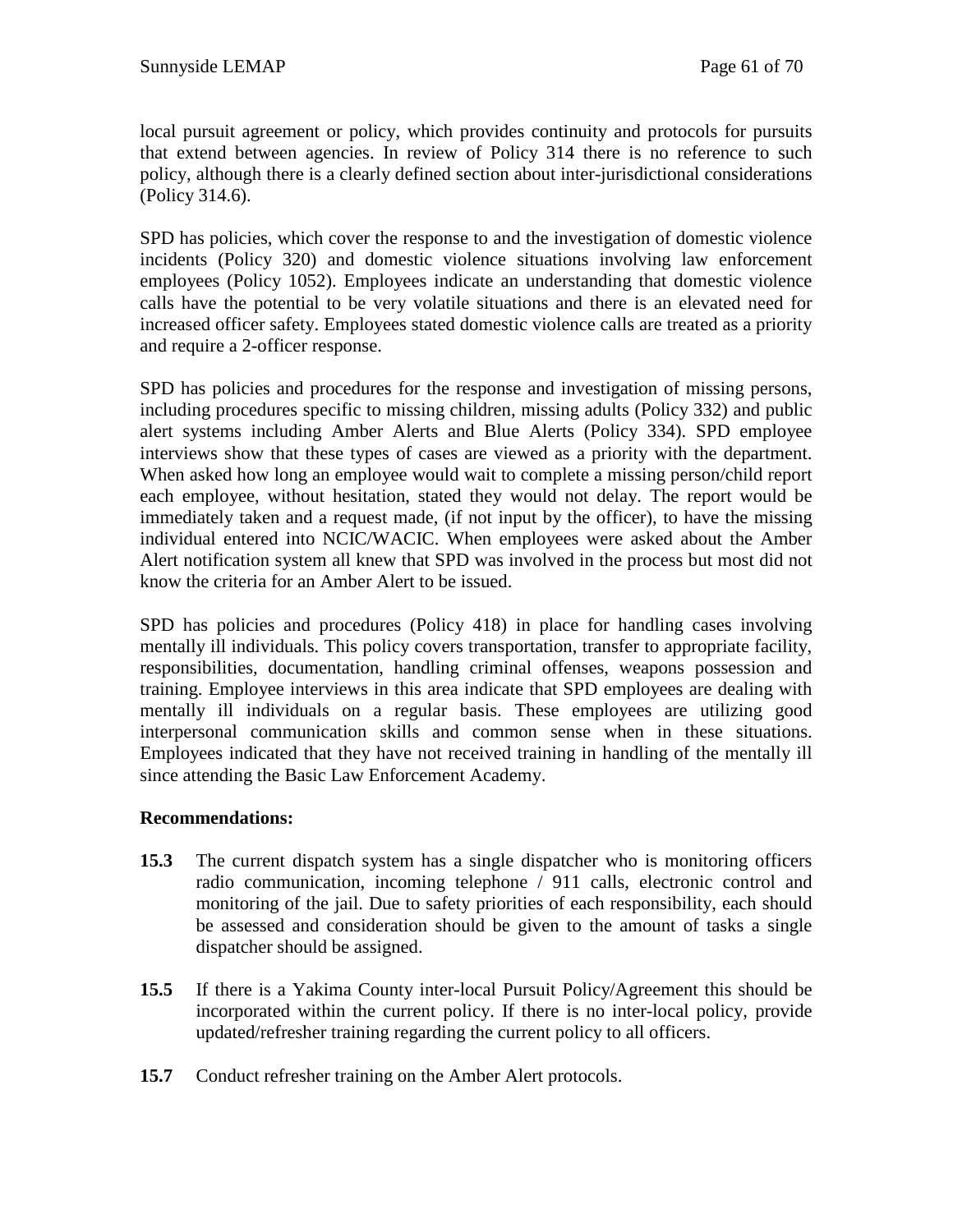**15.8** Provide updated, and relevant, training to employees for handling mentally ill individuals.

## **Chapter 16—Traffic Function**

## **WASPC Accreditation Standards:**

- *16.1 The agency has procedures for investigating vehicle crashes on public and private property and uses the current Washington State Patrol authorized accident reporting forms.*
- *16.2 The agency has procedures for the lawful impounding of vehicles.*
- *16.3 The agency has procedures to take timely action to address hazardous road conditions.*

## **Assessor Observations:**

SPD does not have a separate unit of officers assigned to handle vehicle collisions or focused traffic enforcement. Each officer assigned to the patrol division has the ability to provide traffic enforcement and vehicle collision investigations/reporting. SPD has policies and procedures covering traffic function and responsibility (Policy 500) and traffic collision reporting (Policy 502). The traffic collision reporting policy covers investigating vehicle collisions involving city vehicles, police department employees, collisions on private property, roadways or highways.

SPD currently uses the SECTOR program for completing traffic infractions/citations (tickets) and collision reporting. Employee interviews revealed that there are employees who are using SECTOR for tickets and collision reporting, some who only use SECTOR for ticketing and not collision reporting and some who use (hard copy) standard carbon copied tickets and state collision reports. Most officers interviewed indicated this is due to limited training (4 hours only on the ticketing portion) on the SECTOR system.

SPD has policy and procedures in place for lawful vehicle impound (Policy 510) and use a local company when a tow is necessary. Employee interviews indicate that inventories are completed on all impounded vehicle. Employees utilize discretion when deciding whether or not to tow a vehicle of a suspended driver. All employees interviewed agreed that the driver's vehicle would be towed if the driver was suspended or revoked in the  $1<sup>st</sup>$ or  $2<sup>nd</sup>$  degree. Discretion was utilized on suspended  $3<sup>rd</sup>$  degree drivers. All DUI drivers have their vehicles impounded.

SPD has policy and procedures for taking timely action to address hazardous road conditions (Policy 500).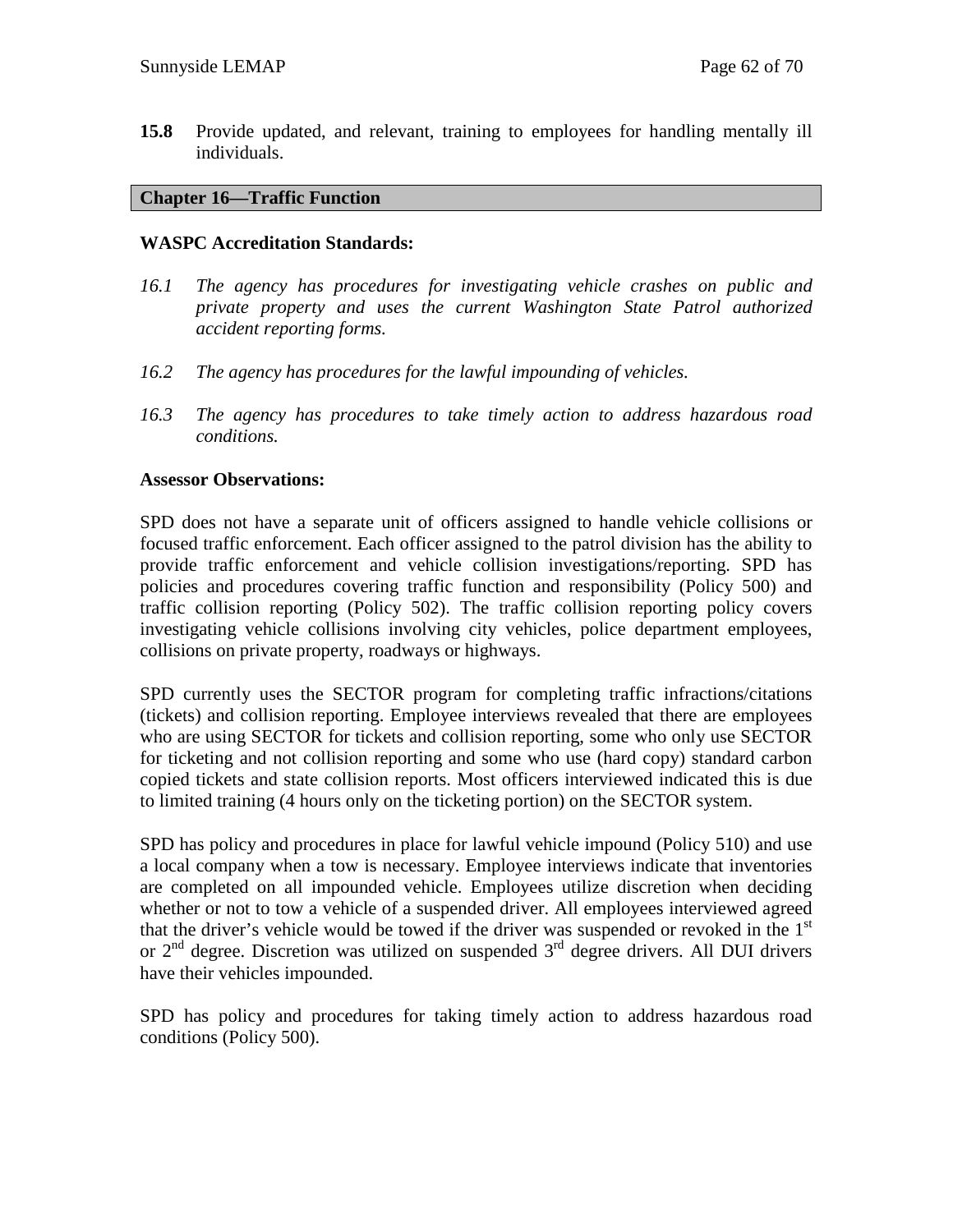## **Recommendations:**

**16.1** Provide additional SECTOR training to move towards full implementation of the program across the entire patrol division and ensure SECTOR equipment is installed in all patrol vehicles.

## **Chapter 17—Investigative Function**

## **WASPC Accreditation Standards:**

- *17.1 The agency utilizes a case management system for screening and assigning incident reports for follow-up investigations.*
- *17.2 The agency has written guidelines for investigating elder abuse.*
- *17.3 The agency has written guidelines for investigating child abuse.*
- *17.4 The agency requires that interviewers of child victims of sexual abuse cases have received the mandated training from the Washington State Criminal Justice Training Commission.*
- *17.5 The agency has written guidelines for investigating hate crimes.*
- *17.6 The agency has written guidelines for investigating identity theft.*
- *17.7 The agency has policies and procedures governing the use of informants.*
- *17.8 Victims and witnesses are interviewed in locations that are separated by sight and sound from the public areas of the facility.*

## **Assessor Observations:**

Investigative units are one of the most misunderstood specialized functions in law enforcement. These units are home to police officers with diverse investigative responsibilities and who live in a veil of mystique that is fueled by television drama highlighting investigative techniques that make for good television and establish unrealistic expectations for victims. Consequently, most detectives are forced to deal directly with victims that are recovering from victimization, and are possibly angry and demanding. Detectives themselves are largely self-supervised, assigned cases on an irregular basis and in many department's asked to manage a very challenging caseload with little support or assistance. The purpose of the WASPC standards for this chapter is to establish a basic foundation of investigative responsibility and processes that are defensible, safe and provide a quality level of service for victims of crime.

SPD uses police records management software by Spillman Technologies Inc. The computerized system affords many functions including a case management component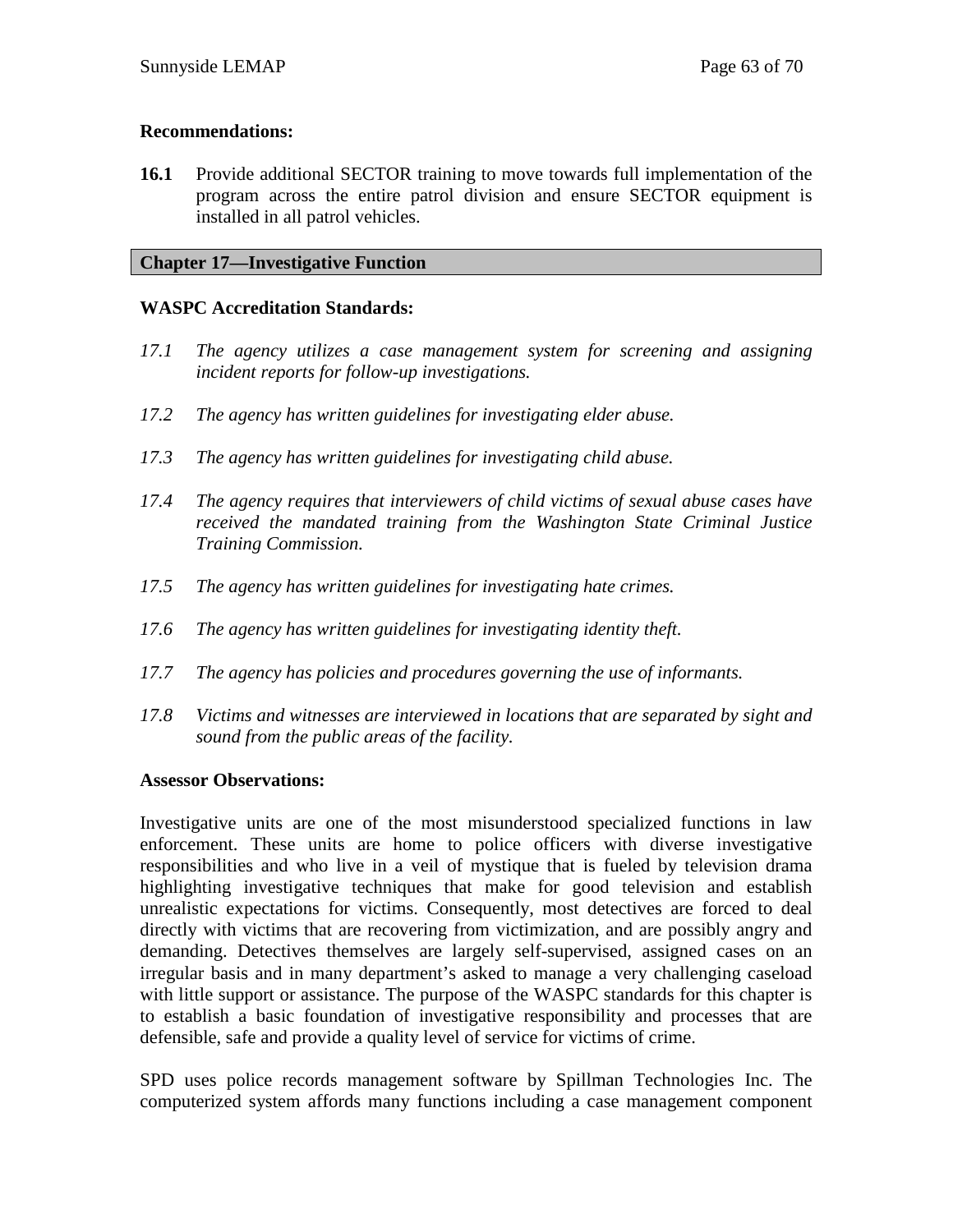integrated into the overall system. Assessors were shown active examples of the system in use as well as its functionality respective to agency case management needs. Cases are assigned based on the investigative needs and resources available at the time the investigation is initiated. The detective supervisor has the ability to access immediate information regarding any investigation in the records management system.

It appears the RMS system may be underutilized and training may be in order for staff to garner the best performance for SPD. The detective supervisor is utilizing the system to the best of his abilities. Much of his knowledge of the RMS appears to be self-derived.

Most investigations begin with a patrol officer and if necessary are transferred to one of two detectives. The detective supervisor and the patrol supervisor routinely communicate about potential cases that may require assignment to a detective. Currently, most property investigations remain with the originating patrol officer. These investigations include, but aren't limited to: burglaries, thefts, other property crimes and minor assaults. Investigations of a sensitive nature or requiring extensive follow up are considered for assignment to a detective.

The two detectives are currently managing between 15 and 20 cases each at the time of interview. Most of those assigned cases are sex crimes, major assaults and cold case homicides. Frequent, almost daily communication between detectives and their supervisor promotes a healthy knowledge of the investigative workload and required resources to complete case assignments.

SPD does not conduct interviews of child victims of sexual abuse. The Yakima County Prosecutor's Office conducts all interviews using trained interviewers following a countywide protocol. SPD's detectives haven't received the mandated training from WSCJTC, as it is not required given the county protocols to outsource those interviews.

SPD uses interview rooms separated by sight and sound from public areas of the facility. The internal areas of SPD are secure and only accessible by authorized employees.

SPD has written guidelines for investigating elder abuse, child abuse, hate crimes and identity theft. The guidelines are thorough and appropriately address issues specific to SPD and the State of Washington.

The LEMAP assessment did uncover a significant discrepancy between written policy and actual observations related to confidential informants. The SPD policy is very detailed and specific regarding the use and payment of confidential informants. The practices in place for confidential informant protocols at SPD appear to be adaptations passed down from previous detective supervisors to the current detective supervisor. The detective supervisor reported he received no training in the documentation and use of confidential informants. When taking over their current role the supervisor was not provided any past confidential informant documentation or ledgers documenting past informant use. The methods instituted at that time, likely pre-Lexipol, are not adequate when compared to SPD policy and current best practices.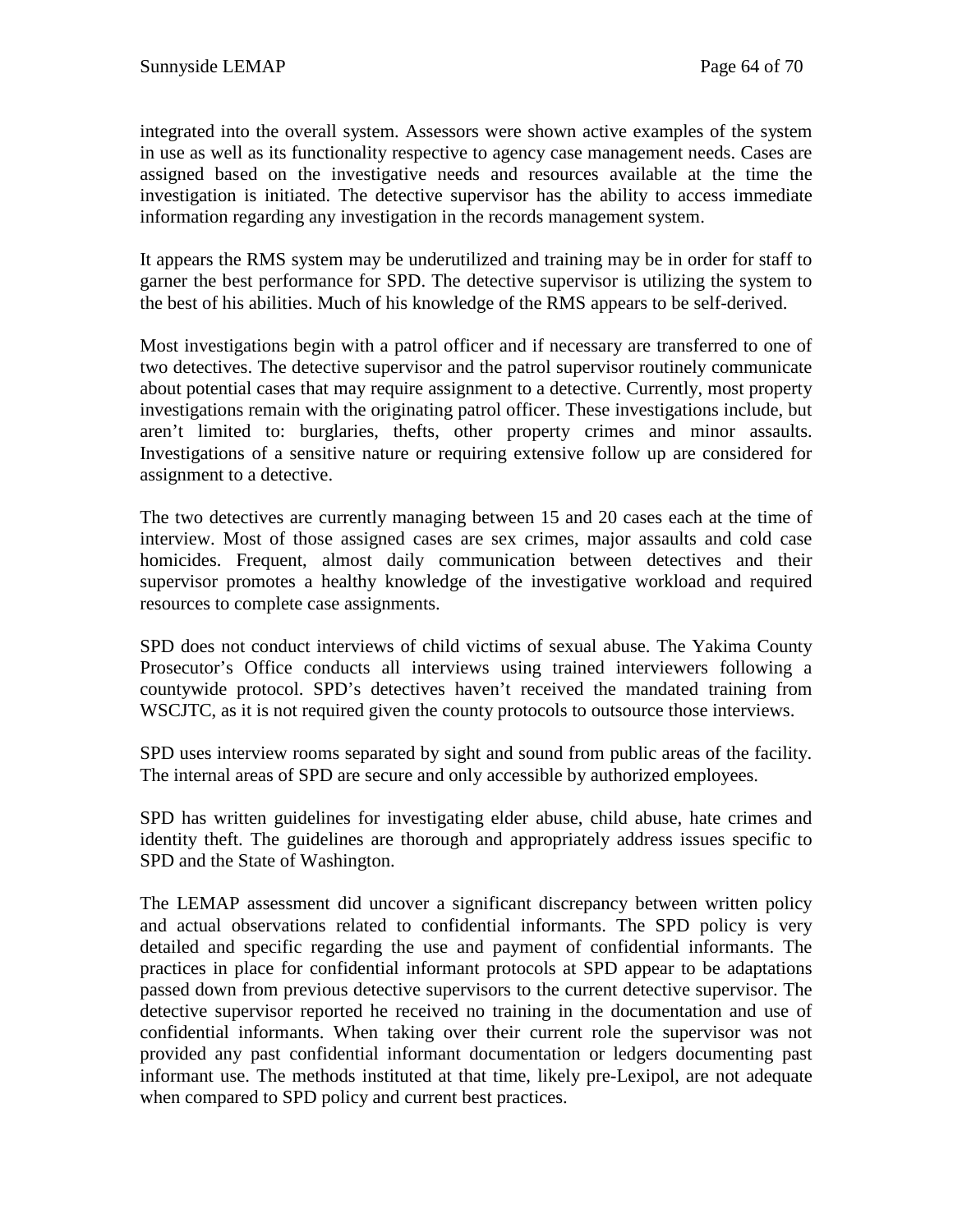The SPD detective sergeant does have an investigative fund designed for informant use as well as other approved investigative needs. The fund is divided between an onsite cash fund, secured and only accessible by the detective supervisor, and a bank account. Investigation of the fund showed minimal use in the past two years and no supervisory audits. The last transaction in either ledger occurred in 2012. Given the lack of transaction history for this fund, consideration should be given to eliminate the fund entirely.

After careful consideration, should the investigative fund be retained, significant changes are required to link current SPD policy and best practices. Informant files will need to be created, maintained and purged as recommended by the state archivist and supported by SPD policy. Investigative funds will require appropriate documentation supported by routine and surprise audits by the commander and/or Finance. The LEMAP assessor provided future opportunity for the detective sergeant to obtain specific best practice examples of how informant files and funds could be created and maintained.

Although normally covered in Chapter 18, security of vehicles considered evidence or seized property by SPD should be handled as such and housed in secure storage. Detectives report that vehicles requiring further examination or application of a search warrant may be stored in a secure building at public works. Vehicles seized pursuant to forfeiture laws are normally towed to SPD headquarters and are stored in an open parking lot between the police parking lot and a rail line that bisects the city. This lot is not fenced and is insecure. Any vehicle taken as part of police action becomes the responsibility of SPD and must be handled appropriately with proper measures taken for safety and security.

## **Recommendations**:

- **17.7** Revisit and institute SPD policy 608 governing confidential informants. Develop documentation and practices that specifically support the policy. This should include complete documentation of informants, investigative funds as well as at least one surprise audit annually. If the last use of the SPD investigative fund was 2012, recognize it as a liability and evaluate whether it is necessary.
- **18.8** Store all vehicles seized by SPD, awaiting forensic examination, official process or safe keeping, in a safe and secure area that has restricted access and is alarmed.

## **Chapter 18—Evidence and Property Control Function**

## **WASPC Accreditation Standards:**

*18.1 The agency has written guidelines for the proper collection and identification of evidence and property. These guidelines are consistent with the intent of the policies and procedures outlined in the current Washington State Patrol Evidence Collection Manual.*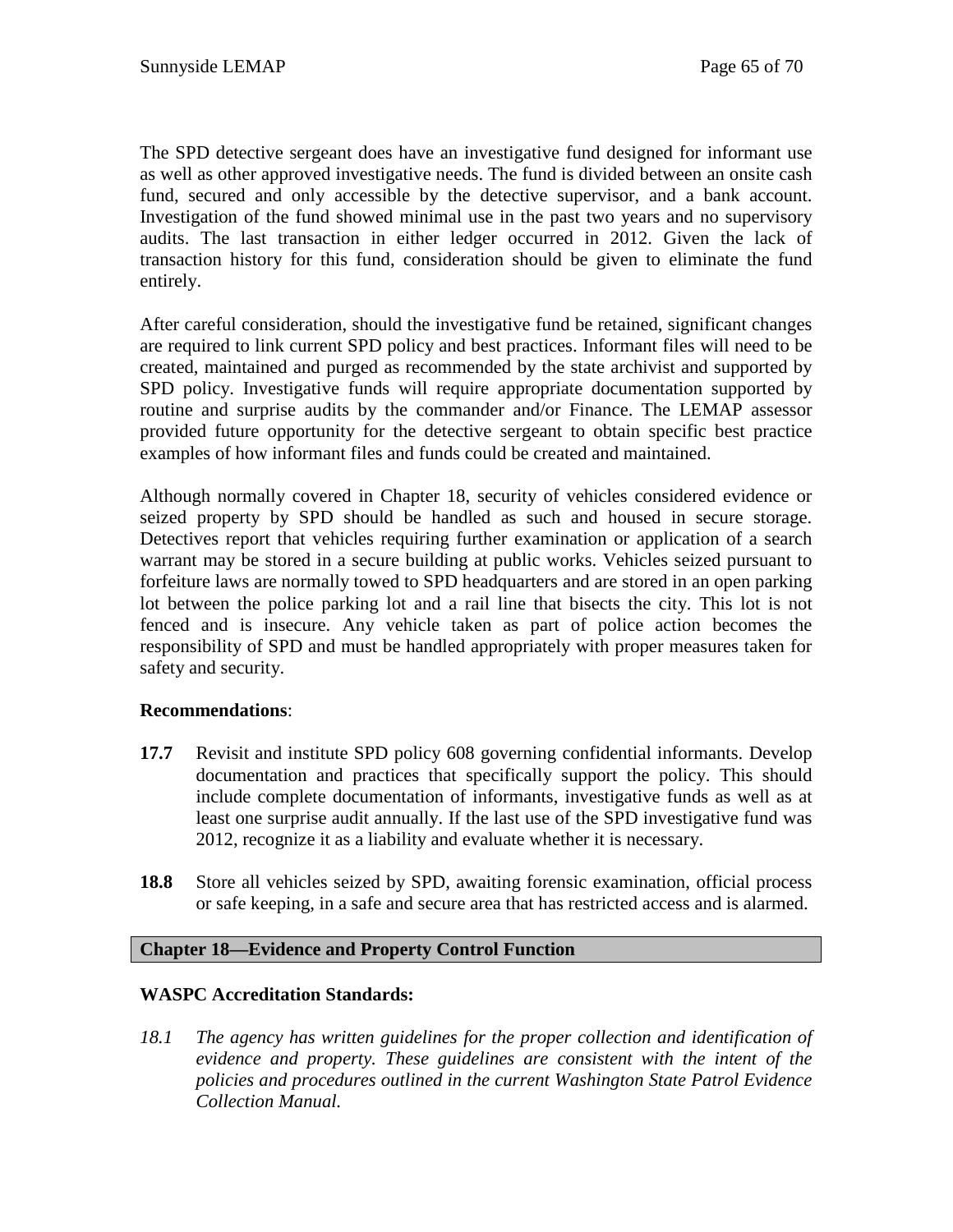- *18.2 Seizures and Forfeitures: Persons with a vested interest in property and evidence are provided the legal reason for the seizure and intended forfeiture as defined by state law. The agency has procedures for notification, appeal and disposition.*
- *18.3 Notifications: The agency has policies requiring efforts are made to identify and notify the owners, or custodians, of property and evidence in the agency's custody.*
- *18.4 Booking – Property and evidence is placed under the control of the property and evidence function before the officer completes their shift.*
- *18.5 Booking – The agency has the means to temporarily separate and secure property and evidence while it is waiting processing into the permanent storage facility.*
- *18.6 Booking – The agency has the means to properly preserve and secure perishable property both temporarily and after it is received in the permanent storage facility.*
- *18.7 Booking – The agency has the means to temporarily separate and secure evidence containing hazardous materials while it is waiting processing into the appropriate permanent storage facility.*
- *18.8 The permanent storage facility has controls to keep property protected from unauthorized entry, fire, moisture, extreme temperature, and pests. At a minimum, alarms for unauthorized entry and fire must be monitored 24/7.*
- *18.9 The permanent storage facility containing biohazards or organic matter has systems in place to prevent the exposure of hazards and noxious odors to agency employees and the public.*
- *18.10 Physical Security – Access to the agency's property and evidence facilities is restricted to authorized employees only.*
- *18.11 Physical Security – The agency records the name, date, time, and purpose of persons who enter and leave the storage facility who are not assigned to the property/evidence function.*
- *18.12 Physical Security – The agency provides additional security for guns, drugs, cash, jewelry, or other sensitive or valuable property, that is over and above that provided for other property and evidence.*
- *18.13 Tracking – Evidence and property is packaged, individually tagged and logged into a centralized tracking system as soon as possible. The tracking system must accurately describe the current location of every piece of property and evidence.*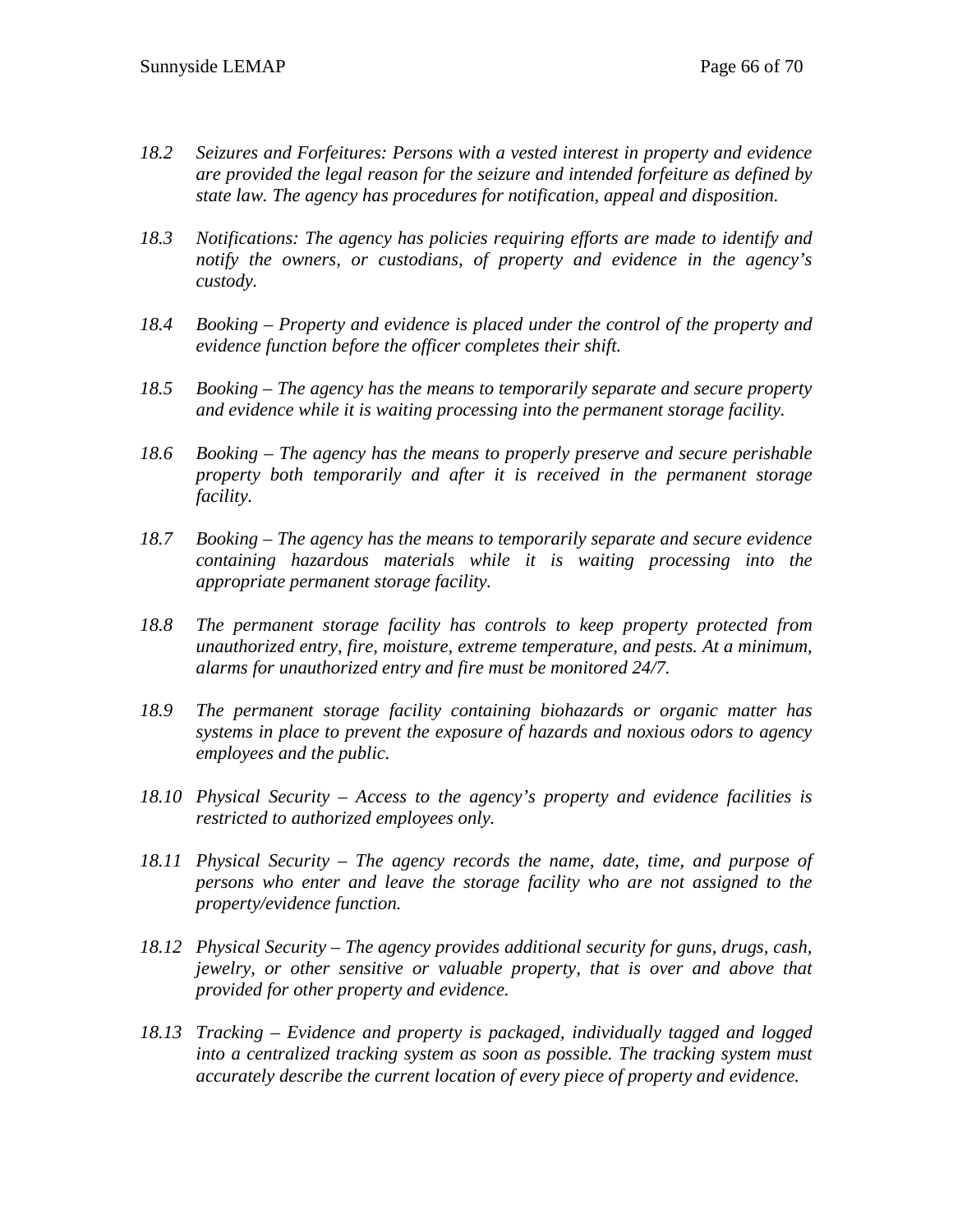- *18.14 Tracking – Every piece of property and evidence is related to a report describing the circumstances of the seizure or custody by the agency.*
- *18.15 Tracking – The tracking system accurately records the movement of every piece of property and evidence by date, location, reason and person.*
- *18.16 Tracking – Drugs are weighed using a calibrated scale whenever they enter or leave the secure facility.*
- *18.17 Purging – The agency has policies governing the release and disposition of property and evidence in accordance with applicable state law.*
- *18.18 Purging – Property containing hazardous materials, biological hazards or other materials restricted by State or local health regulations is disposed of properly.*
- *18.19 Purging – When property is sold, the disposition of the money received is accounted for and recorded according to State law.*
- *18.20 Purging – The agency destroys illegal drugs, contraband and other illegal items by methods that are safe. Documentation of destruction is maintained according to the State's retention schedule.*
- *18.21 Audits – The agency ensures that an unannounced audit of evidence and property, including drugs, money and firearms is conducted at least annually by personnel not directly in the evidence unit's chain of command.*
- *18.22 Audits – An audit of property and evidence is conducted whenever a new employee is assigned over-all responsibility of the property and evidence function.*

**Chapter 18 was reviewed by Commander Joe Upton of Lacey PD independent of the LEMAP assessment. The LEMAP team has one recommendation, in addition to those contained in his report (see below). See Commander Upton's report for additional information.** 

#### **Recommendations:**

**18.9** The Department hangs biohazard items in a vented area that measures 22" deep by 32" wide and 29" High. This is located in the processing room. The Department would be better served if they identified a more suitable location for drying biohazard items. This could be a designated closet or a commercially manufactured unit.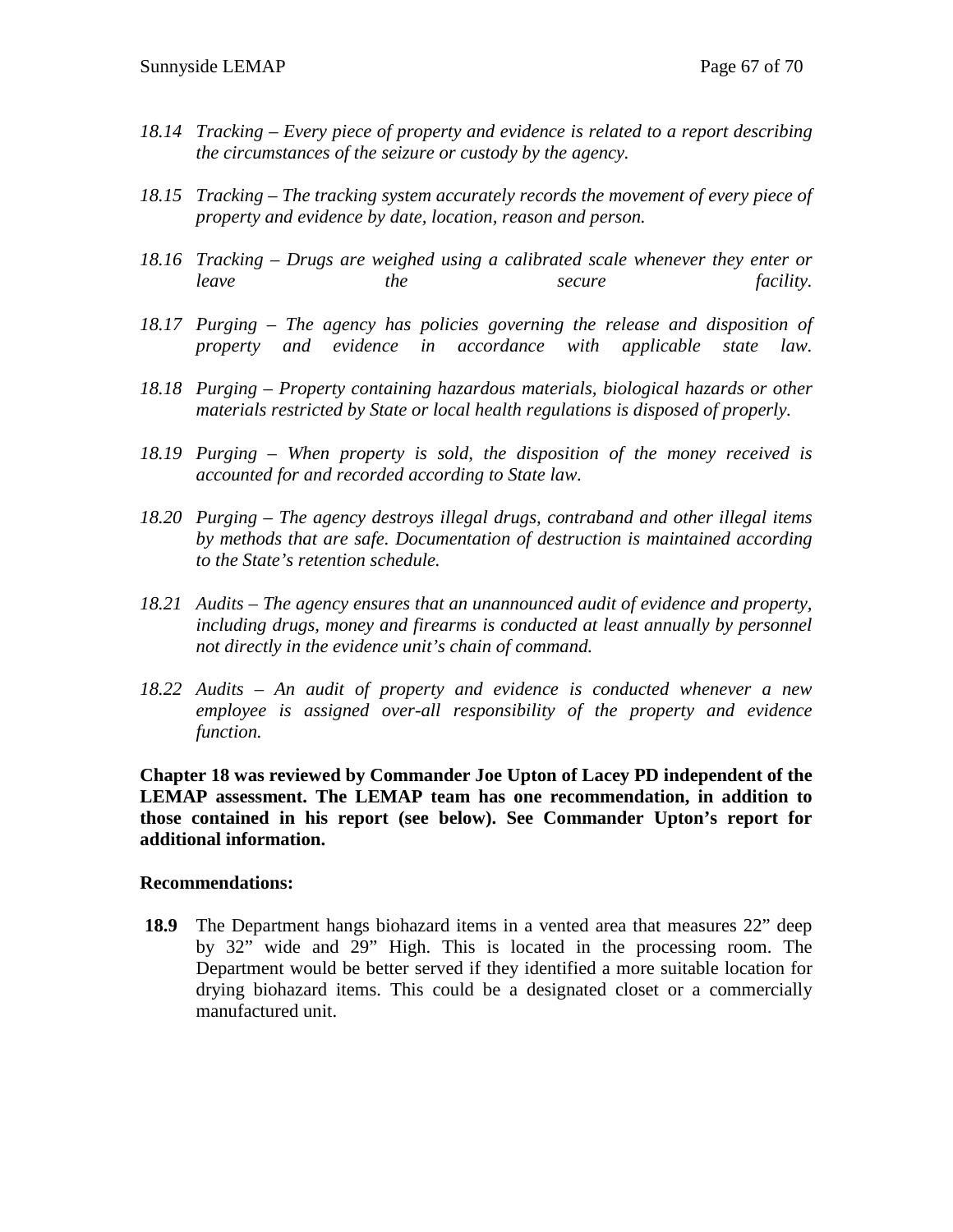#### **Chapter 19—Prisoner Security**

#### **WASPC Accreditation Standards:**

- *19.1 The agency has written guidelines governing the methods and use of restraining devices used during prisoner transports.*
- *19.2 The agency has written guidelines for transporting the sick, mentally ill, injured or disabled prisoners.*
- *19.3 The agency requires transporting officers to conduct a thorough search of prisoners prior to transport.*
- *19.4 The agency requires a thorough search of all vehicles used for transporting prisoners before and after transport.*
- *19.5 The agency has procedures for officers transporting prisoners for:*
	- *Safety and security of firearms;*
	- *Removing restraining devices;*
	- *Delivering documentation to the receiving personnel; and*
	- *Advising receiving personnel of any potential medical or security concerns or hazards posed by the prisoner.*
- *19.6 The agency's temporary holding facility includes access to shelter, warmth, potable water, and a toilet.*
- *19.7 The agency has procedures for using temporary holding facilities that addresses:*
	- *Supervision and accountability for temporary detainees;*
	- *Authorization for using temporary holding facilities;*
	- *Temporary restraint devices approved for use;*
	- *Separation by gender and status (i.e. adults/juveniles); and*
	- *Plans for fire prevention, suppression and evacuation.*
- *19.8 The agency has procedures for non-secure holding of juveniles who are status offenders.*

#### **Assessor Observations:**

The Sunnyside Police Department has both holding cells and a full jail facility that house misdemeanor offenders, contract offenders and temporary in-custody suspects. Felony suspects are held at the Yakima County Jail Facility and juvenile offenders are held at the Yakima County Juvenile Detention Center.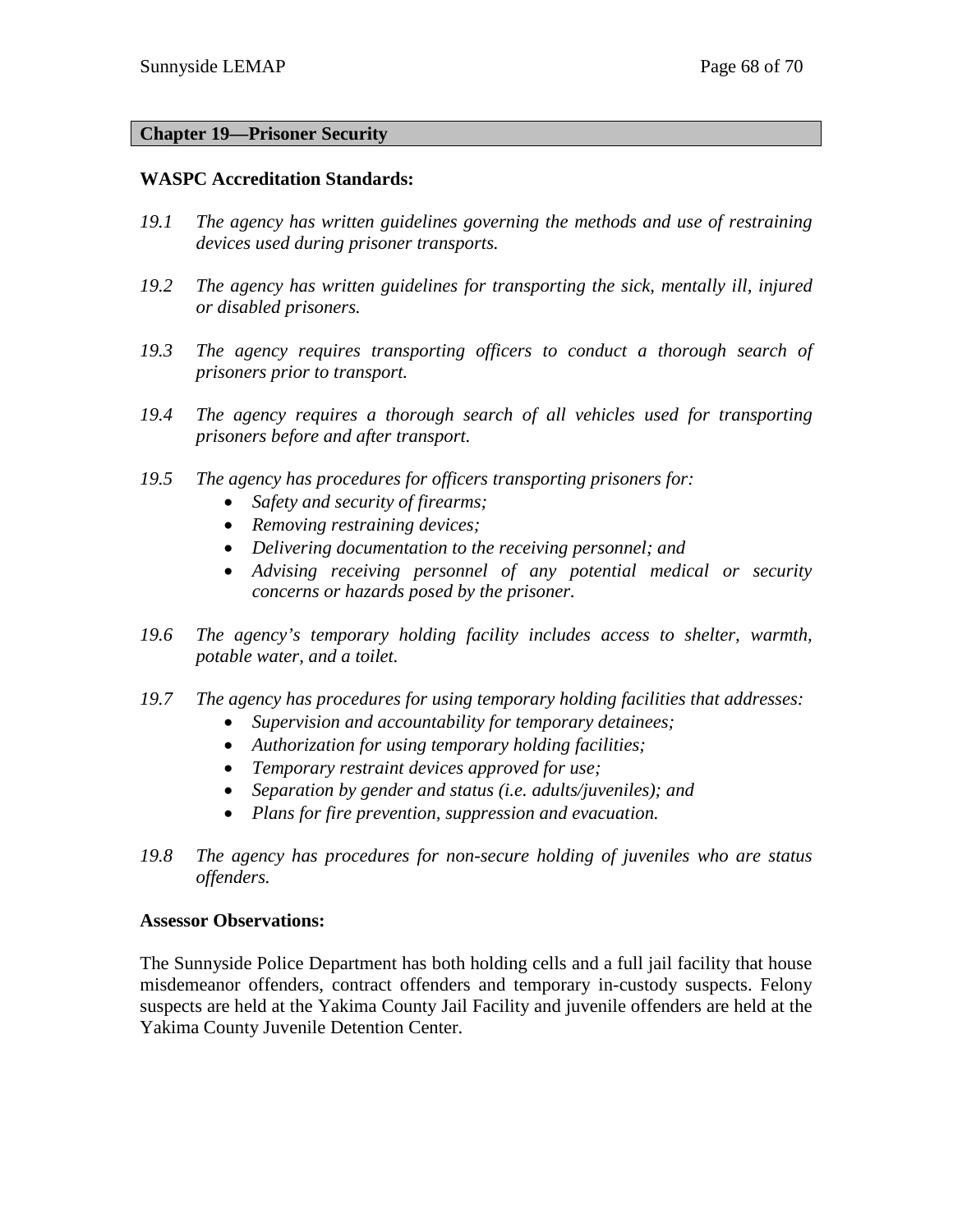SPD has policies and procedures which govern the method and use of restraint devices during prisoner transport (Policies 900.1.7 and 1022.3). Employee interviews indicated that employees were familiar with the correct procedure in transporting prisoners.

SPD also has policies and procedures governing the transportation of the sick, mentally ill and injured or disabled prisoners (Policies 900.1.7 and 418.5).

SPD has policies and procedures that cover the thorough search of prisoners prior to transport (Policy 902.3). Employee interviews indicate the search of a prisoner prior to transport is a steadfast practice at all levels.

Employee interviews showed that SPD employees are searching their assigned patrol vehicle at the beginning of their shifts, after prisoner transports and again at the end of shift. This falls in direct line with SPD's policy and procedure (Policies 706.3.1 and 706.3.7).

SPD has police and procedures in place under Policy 900 and Policy 306 which cover:

- Safety and security of firearms;
- Removal of restraining devices;
- Delivering documentation to the receiving personnel; and
- Advising receiving personnel of any potential medical or security concerns or hazards posed by the prisoner.

SPD has two temporary holding rooms within the police department. These rooms are separate from the SPD jail. Both temporary holding rooms within the police department are separated, enclosed rooms that are equipped with a metal table that has handcuffs attached to the table and leg restraints attached to the base of the table. These rooms are enclosed by a solid door and can only be monitored if the door is left open and/or by nonrecorded surveillance cameras. Employee interviews and inspection of the rooms showed there is no log that is kept for temporary holding of individuals held within these rooms.

SPD is governed by policy 900, Custody, but that policy generally references jail activities related to temporary holding and does not appear to cover individuals held in interview rooms at the headquarters station. On day two of the LEMAP, assessment officers used the interview rooms at SPD to house (possibly juvenile) prisoners. The LEMAP team could not locate policy that directs officer action when using the interview rooms as secure holding and it is important to note that custody activities and responsibilities are different for each facility. Although pertinent to the city jail and probably not applicable for the temporary holding rooms, policy 900 covers:

- Supervision and accountability for temporary detainees;
- Authorization for using temporary holding facilities;
- Temporary restraint devices approved for use;
- Separation by gender and status (i.e. adults/juveniles); and
- Plans for fire prevention, suppression and evacuation.